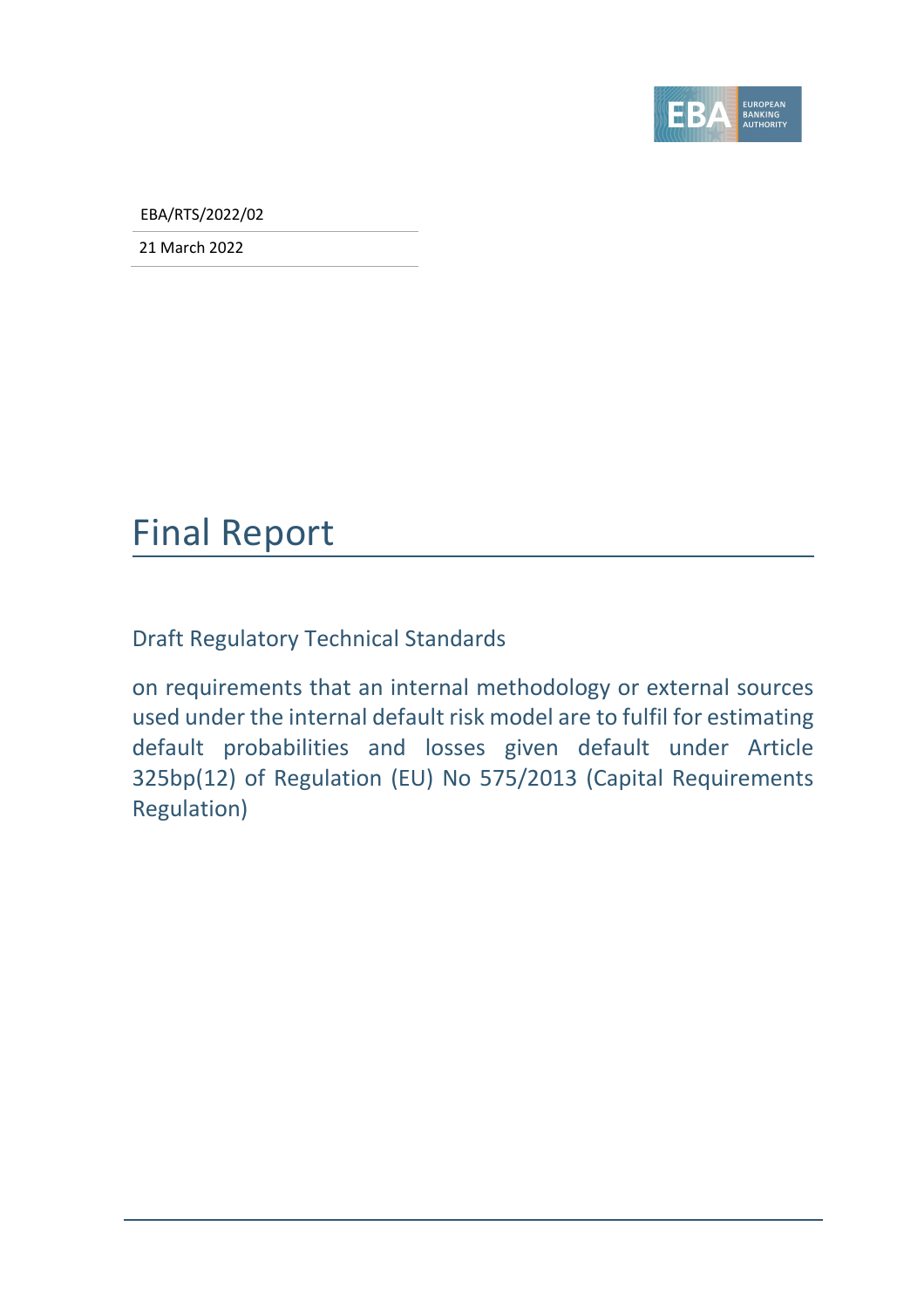

## **Contents**

|     | 1. Executive Summary                                                                                                                                                                                                                                                                                                                           | 3  |
|-----|------------------------------------------------------------------------------------------------------------------------------------------------------------------------------------------------------------------------------------------------------------------------------------------------------------------------------------------------|----|
|     | 2. Background and rationale                                                                                                                                                                                                                                                                                                                    | 5  |
|     | 3. Draft regulatory technical standards on requirements that an internal methodology or<br>external sources used under the internal default risk model are expected to meet in order to<br>estimate default probabilities and losses given default under Article 325bp(12) of Regulation<br>(EU) No 575/2013 (Capital Requirements Regulation) | 12 |
|     | 4. Accompanying documents                                                                                                                                                                                                                                                                                                                      | 24 |
| 4.1 | Draft cost-benefit analysis/impact assessment                                                                                                                                                                                                                                                                                                  | 24 |
| 4.2 | Feedback on the public consultation                                                                                                                                                                                                                                                                                                            | 30 |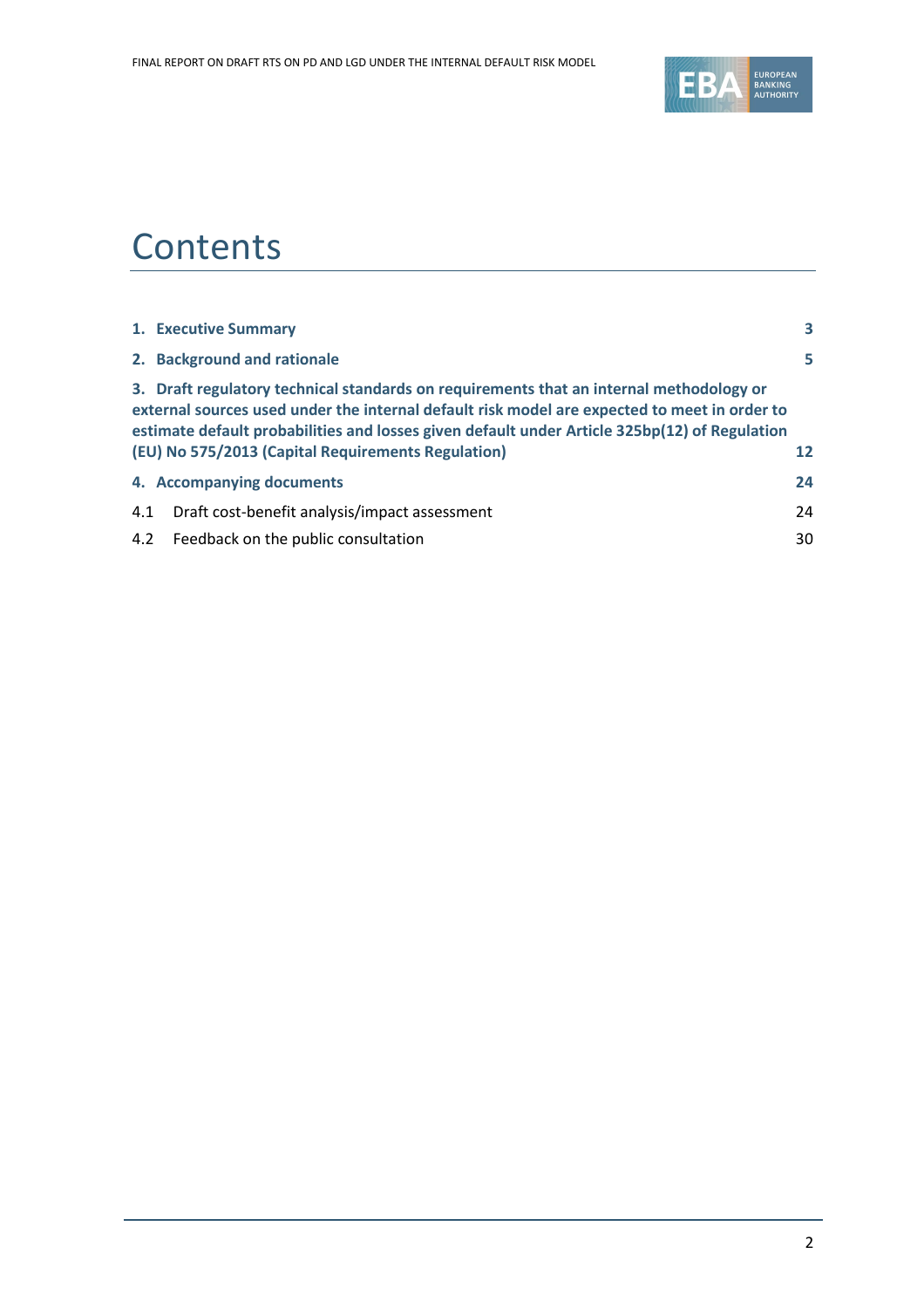

# <span id="page-2-0"></span>1. Executive summary

Regulation (EU) No 575/2013, i.e. the Capital Requirements Regulation (CRR), has been amended by Regulation (EU) No 2020/876 (revised CRR), which introduces into EU legislation, inter alia, the revised Basel framework for minimum capital requirements for market risk.

Institutions using an alternative internal model approach (IMA) to compute own funds requirements for market risk and holding positions in traded debt and equity instruments in trading desks covered by the IMA permission are required to compute an additional default risk capital (DRC) requirement, i.e. an additional own funds requirement using an internal default risk model.

One of the requirements to be met under the internal default risk model entails institutions being capable of modelling the default of individual issuers, as well as the simultaneous default of multiple issuers, and computing the impact of these defaults on the market values of the positions that are included in the scope of this model.

In order to simulate the default of issuers under the internal default risk model, institutions need to estimate the probabilities of default (PDs) of these issuers in accordance with the requirements set out in paragraph 5 of Article 325bp of the CRR. In particular, institutions that have not been granted permission to estimate PDs in accordance with Section 1 of Chapter 3 of Title II of Part Three (permission to use the IRB approach) are required to develop an internal methodology or use external sources to estimate PDs for DRC purposes. In addition, as clarified in Q&A 2021\_5856, institutions that have been granted permission to use the IRB approach but do not have an available IRB PD estimate for a particular issuer covered under the internal default risk model may also use an internal methodology or external sources to estimate the PD for that issuer for DRC purposes.

Similarly, in order to simulate the default of issuers under the internal default risk model, institutions need to estimate the relevant loss given default (LGD) in accordance with the requirements set out in paragraph 6 of Article 325bp of the CRR. In particular, institutions that have not been granted permission to estimate default probabilities in accordance with Section 1 of Chapter 3 of Title II of Part Three (permission to use the IRB approach) are required to develop an internal methodology or use external sources to estimate LGDs for DRC purposes. In addition, as clarified in Q&A 2021\_5856, institutions that have been granted permission to use the IRB approach but do not have an available IRB LGD estimate for a particular position covered under the internal default risk model may also use an internal methodology or external sources to estimate the LGD for that position for DRC purposes.

These draft regulatory technical standards (RTS) specify the requirements that an institution's internal methodology or external sources are to fulfil for estimating default probabilities and losses given default in accordance with point (e) of Article 325bp(5) and point (d) of Article 325bp(6).

With respect to the requirements that an internal methodology needs to satisfy in order to estimate PDs and LGDs under the DRC, these draft RTS clarify that they should encompass all the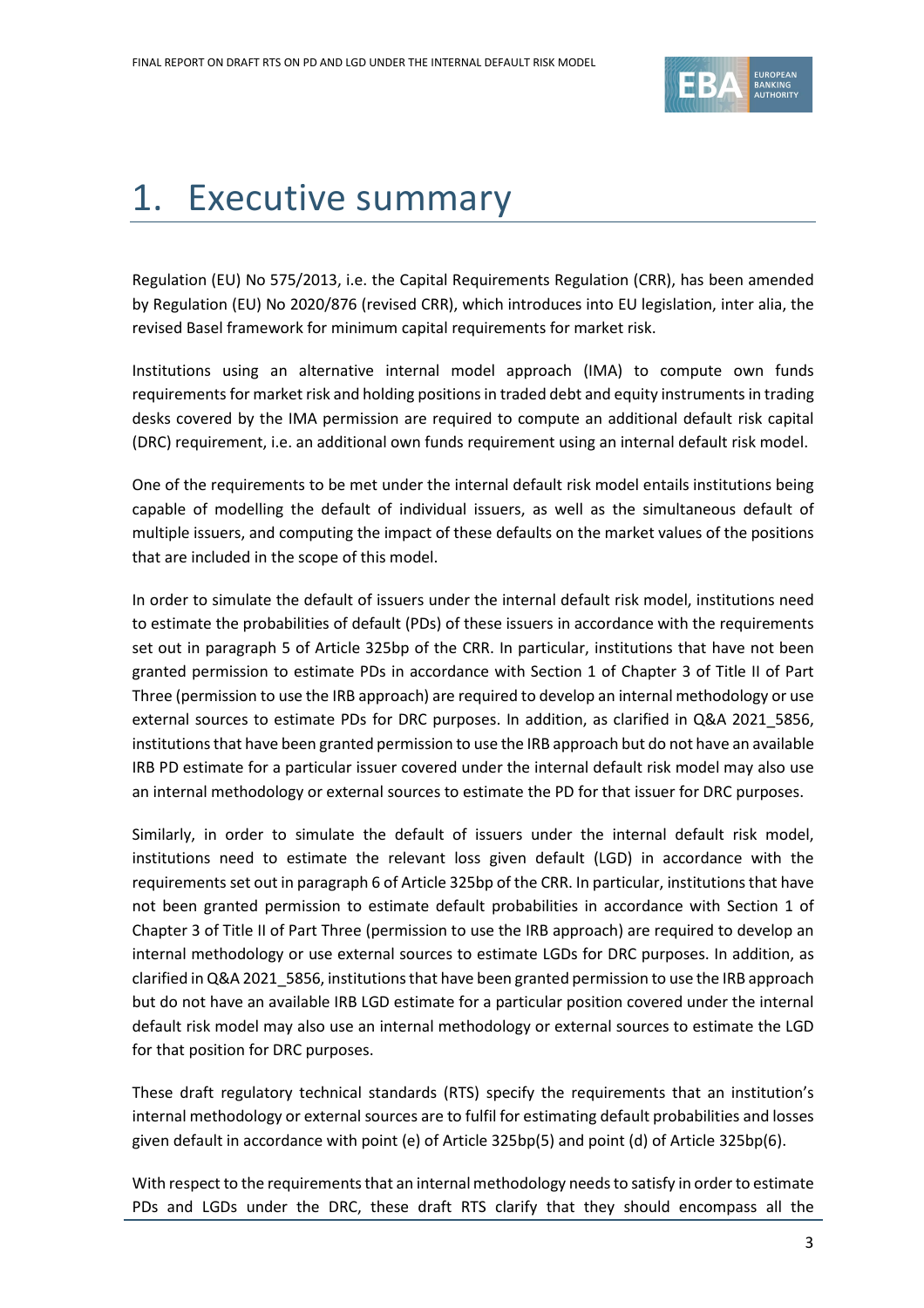

requirements applicable to the corresponding IRB approach (i.e. the requirements set out in Section 1 of Chapter 3 of Title II of Part Three of the CRR). In addition, the draft RTS also envisage the possibility for institutions to use 'fallback' PD and LGD values under such an internal methodology. In this sense, the draft RTS set out alternative requirements ensuring that conservative 'fallback' PDs and LGDs are obtained and specify the conditions under which these 'fallback' PDs and LGDs can be produced and used. Where different parts of an institution's internal methodology are used to produce PDs and LGDs for different issuers and positions, these parts should either meet the requirements applicable to the corresponding IRB approach or meet the alternative requirements for 'fallback' PDs and LGDs.

With respect to the external sources, institutions are required, on the basis of these sources, to produce estimates of PDs and LGDs that are appropriate having regard to the institution's portfolio and that are validated on a periodic basis. In addition, where more than one external source is used, a hierarchy of sources shall be established in order to ensure the overall consistency of their use. Furthermore, the RTS ensure that the methodology employed to derive the PDs and LGDs from the external sources is conceptually sound.

On 22 July 2020, the EBA published a consultation paper<sup>[1](#page-3-0)</sup> (CP) on which these draft RTS are based. Two responses to the CP were received, both of which were non-confidential and were published on the EBA website. A summary of the non-confidential responses, along with the EBA analysis of these responses, is included at the end of this document. The EBA considered the feedback provided by these respondents in finalising these RTS.

The draft RTS represent a deliverable of the second phase of the EBA roadmap for the new market and counterparty credit risk approaches published on [2](#page-3-1)7 June 2019<sup>2</sup>. They constitute a further contribution to a smooth and harmonised implementation of the Fundamental Review of the Trading Book (FRTB) international standards in the EU.

1

<span id="page-3-0"></span>[https://www.eba.europa.eu/sites/default/documents/files/document\\_library/Publications/Consultations/2020/CP%20](https://www.eba.europa.eu/sites/default/documents/files/document_library/Publications/Consultations/2020/CP%20on%20draft%20RTS%20on%20PDs%20and%20LGDs%20for%20default%20risk%20model%20under%20the%20IMA/897254/CP%20draft%20RTS%20on%20PDs%20and%20LGDs%20for%20default%20risk%20model%20under%20the%20IMA.pdf) [on%20draft%20RTS%20on%20PDs%20and%20LGDs%20for%20default%20risk%20model%20under%20the%20IMA/897](https://www.eba.europa.eu/sites/default/documents/files/document_library/Publications/Consultations/2020/CP%20on%20draft%20RTS%20on%20PDs%20and%20LGDs%20for%20default%20risk%20model%20under%20the%20IMA/897254/CP%20draft%20RTS%20on%20PDs%20and%20LGDs%20for%20default%20risk%20model%20under%20the%20IMA.pdf) [254/CP%20draft%20RTS%20on%20PDs%20and%20LGDs%20for%20default%20risk%20model%20under%20the%20IMA](https://www.eba.europa.eu/sites/default/documents/files/document_library/Publications/Consultations/2020/CP%20on%20draft%20RTS%20on%20PDs%20and%20LGDs%20for%20default%20risk%20model%20under%20the%20IMA/897254/CP%20draft%20RTS%20on%20PDs%20and%20LGDs%20for%20default%20risk%20model%20under%20the%20IMA.pdf) [.pdf](https://www.eba.europa.eu/sites/default/documents/files/document_library/Publications/Consultations/2020/CP%20on%20draft%20RTS%20on%20PDs%20and%20LGDs%20for%20default%20risk%20model%20under%20the%20IMA/897254/CP%20draft%20RTS%20on%20PDs%20and%20LGDs%20for%20default%20risk%20model%20under%20the%20IMA.pdf)

<span id="page-3-1"></span><sup>2</sup> [https://eba.europa.eu/sites/default/documents/files/documents/10180/2844544/ab272ad0-f256-4d70-9563-](https://eba.europa.eu/sites/default/documents/files/documents/10180/2844544/ab272ad0-f256-4d70-9563-376e1d772feb/EBA%20roadmap%20for%20the%20new%20market%20and%20counterparty%20credit%20risk%20approaches.pdf) [376e1d772feb/EBA%20roadmap%20for%20the%20new%20market%20and%20counterparty%20credit%20risk%20appr](https://eba.europa.eu/sites/default/documents/files/documents/10180/2844544/ab272ad0-f256-4d70-9563-376e1d772feb/EBA%20roadmap%20for%20the%20new%20market%20and%20counterparty%20credit%20risk%20approaches.pdf) [oaches.pdf](https://eba.europa.eu/sites/default/documents/files/documents/10180/2844544/ab272ad0-f256-4d70-9563-376e1d772feb/EBA%20roadmap%20for%20the%20new%20market%20and%20counterparty%20credit%20risk%20approaches.pdf)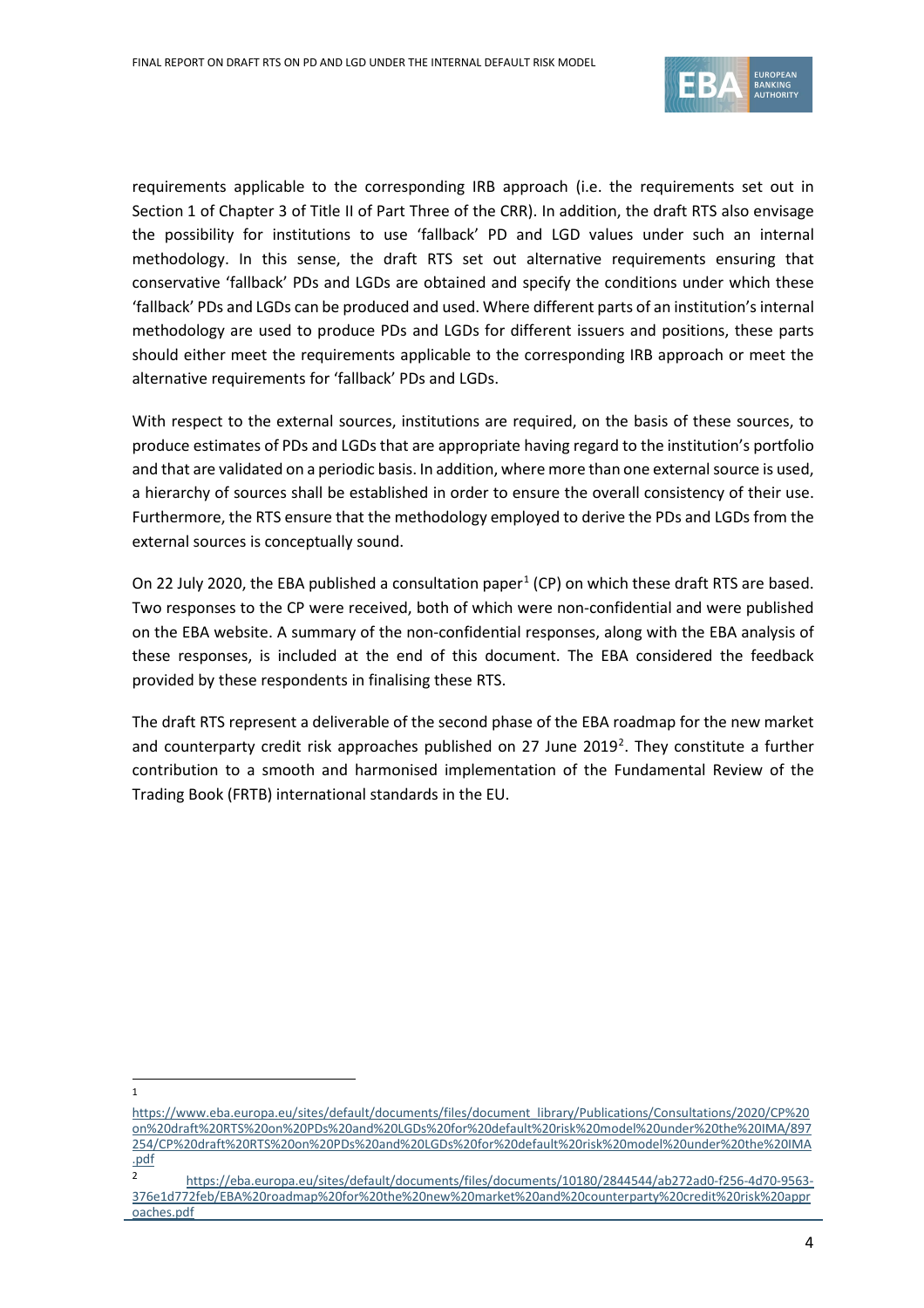

# <span id="page-4-0"></span>2. Background and rationale

In January 2019, the Basel Committee on Banking Supervision (BCBS) finalised and published standards on 'Minimum capital requirements for market risk<sup>'[3](#page-4-1)</sup>. The text replaces the previous minimum capital requirements for market risk in the global regulatory framework, which are implemented in the EU via Regulation (EU) No 575/2013 (CRR).

Regulation (EU) No 2020/876 (revised CRR), amending the CRR, has implemented the new market risk framework provided by the BCBS standards into EU legislation as a reporting requirement in a first step.

A key requirement for institutions using an alternative internal model to compute own funds requirements for market risk consists of additionally computing own funds requirements using an internal default risk model for their positions in traded debt and equity instruments as set out in Article 325bl of the CRR.

In order to simulate the default of issuers under the internal default risk model, institutions need to estimate the relevant default probabilities (PDs) and losses given default (LGDs) in accordance with the requirements set out in paragraphs 5 and 6 of Article 325bp, respectively. In particular, institutions that have been granted permission to use the IRB approach in accordance with Section 1 of Chapter 3 of Title II of Part Three are required to use their available IRB PD and LGD estimates in the internal default risk model, while institutions that have not been granted such permission or do not have available IRB estimates are required to develop an internal methodology or use external sources to calculate these estimates. In this context, Q&A 2021  $5856<sup>4</sup>$  $5856<sup>4</sup>$  $5856<sup>4</sup>$  clarifies that points 5(d) and 6(c) of Article 325bp should be read as follows:

- a) where an institution has an available IRB PD estimate for the issuer of a trading book position under the internal default risk model, the institution shall also use this PD estimate in the context of the DRC. Similarly, where the LGD estimate of a position is available under the IRB approach, the institution shall also use this LGD estimate in the DRC context;
- b) where the PD or LGD estimates of this issuer and position are not available under the IRB approach, the institution can either:
	- (i). use the IRB approach to produce these estimates (provided that the institution complies with the requirements set out in Section 1 of Chapter 3 of Title II of the CRR for that issuer and position);
	- (ii). use one of the approaches set out in Article 325bp(5)(e) and Article 325bp(6)(d) of the CRR, i.e. its internal methodology or external sources.

<sup>&</sup>lt;sup>3</sup> Minimum capital requirements for market risk, January 2019 (rev. February 2019)

<span id="page-4-2"></span><span id="page-4-1"></span><sup>4</sup> [https://www.eba.europa.eu/single-rule-book-qa/qna/view/publicId/2021\\_5856](https://www.eba.europa.eu/single-rule-book-qa/qna/view/publicId/2021_5856)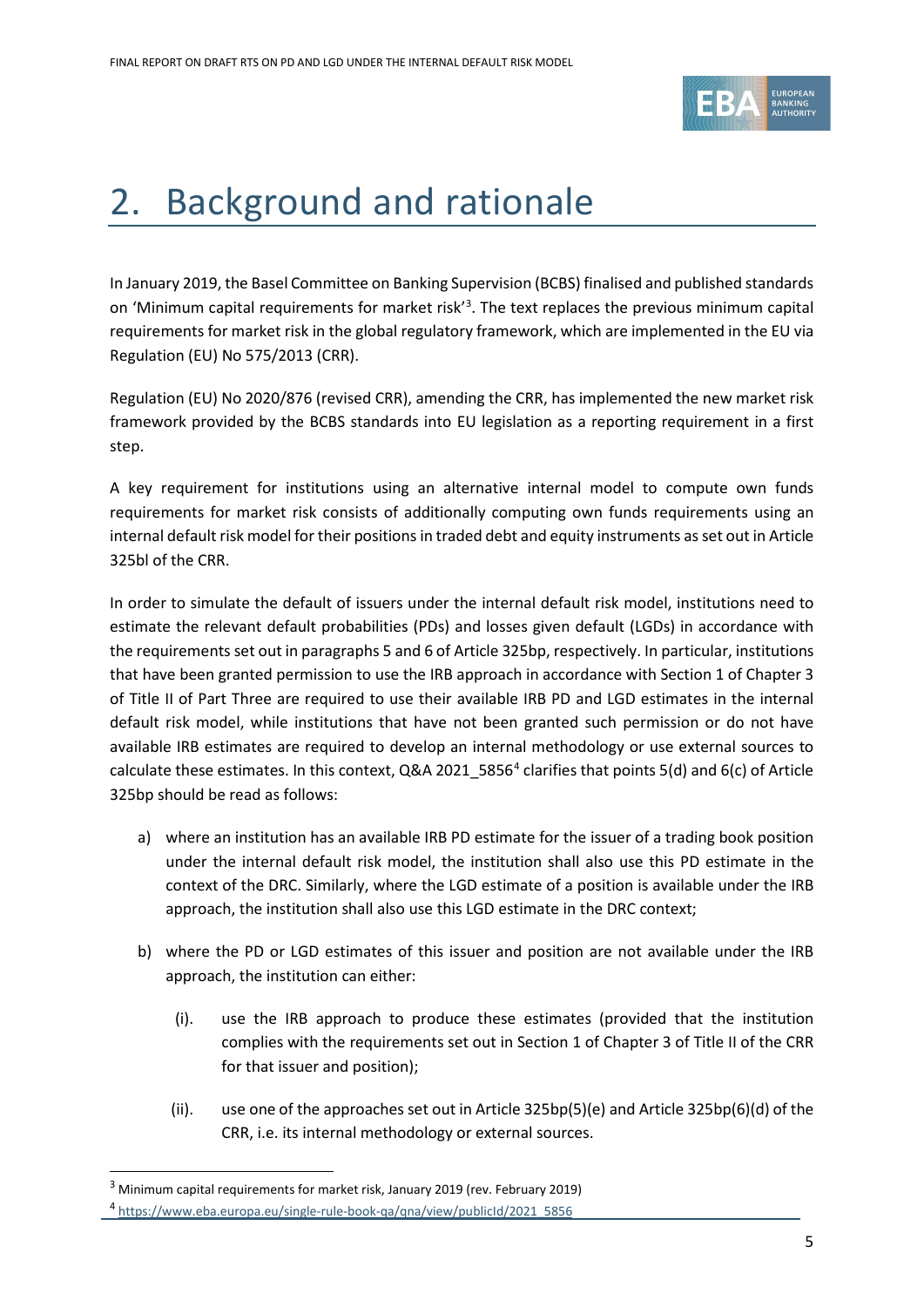

## 2.1 Requirements for an institution's internal methodology under the DRC

#### **2.1.1 IRB requirements**

Article 325bp of the CRR introduces a precise hierarchy for sources of PD and LGD estimates to be used under the DRC. In particular, Article 325bp of the CRR requires institutions to use, ahead of all other sources, PDs or LGDs estimated under the IRB approach, where such estimates are available.

In drafting these RTS, the EBA acknowledged the priority assigned by the CRR to the IRB methodology over any other methodology that could be developed to derive own PD and LGD estimates. As a result, it follows that any internal methodology used under the DRC would have to be equivalent to the requirements prescribed in the IRB approach, as also indicated in paragraphs MAR33.37 and MAR33.38 of the Basel text. Therefore, the draft RTS specify that the requirements for an internal methodology under the DRC should encompass all the requirements of the IRB approach, i.e. those set out in Section 1 of Chapter 3 of Title 2 of Part Three of the CRR.

The respondents to the CP highlighted that the use of the IRB requirements in the context of DRC may lead to model design inconsistencies and may be impractical in some cases. In relation to the latter point, the respondents mentioned that a) the daily turnover in trading may result in adding new issuers to the IRB rating process on a continuous basis, which may be operationally burdensome, and b) some data inputs required in the IRB approach are not necessarily available for trading book issuers that do not have a credit relationship with the bank – to address this, the respondents suggested introducing the possibility to develop a 'fallback' approach into the RTS under the institution's internal methodology, which allows PDs and LGDs to be estimated where neither an IRB-based internal methodology nor external sources are available.

On the one hand, the EBA acknowledges the feedback received on the issues regarding the use of the IRB requirements in the context of the DRC. On the other hand, the EBA recognises that setting out requirements for the internal methodology that are aligned with the IRB requirements enables a level playing field to be maintained between institutions that have developed an IRB approach and institutions that have not. On the basis of these considerations, the EBA has decided to maintain the requirements for an internal methodology under the DRC as the requirements for the IRB approach, as proposed in the CP. However, in order to address the concerns expressed, the EBA believes that institutions should be allowed to produce 'fallback' PDs and LGDs where neither an IRB-based internal methodology nor external sources are available. Hence an additional set of requirements on 'fallback' PDs and LGDs is included in these draft RTS.

An institution's internal methodology may consist of different parts, addressed to cover different issuers and positions. One or more parts of the institution's internal methodology may be dedicated to covering these issuers and positions to which 'fallback' PDs and LGDs should be assigned. Hence the additional set of requirements on 'fallback' PDs and LGDs is targeted towards the parts of the internal methodology covering the issuers and positions to which 'fallback' PDs and LGDs are assigned. As a consequence, the institution's internal methodology, or its different parts, should either meet the IRB requirements or the alternative set of requirements on 'fallback' PDs and LGDs.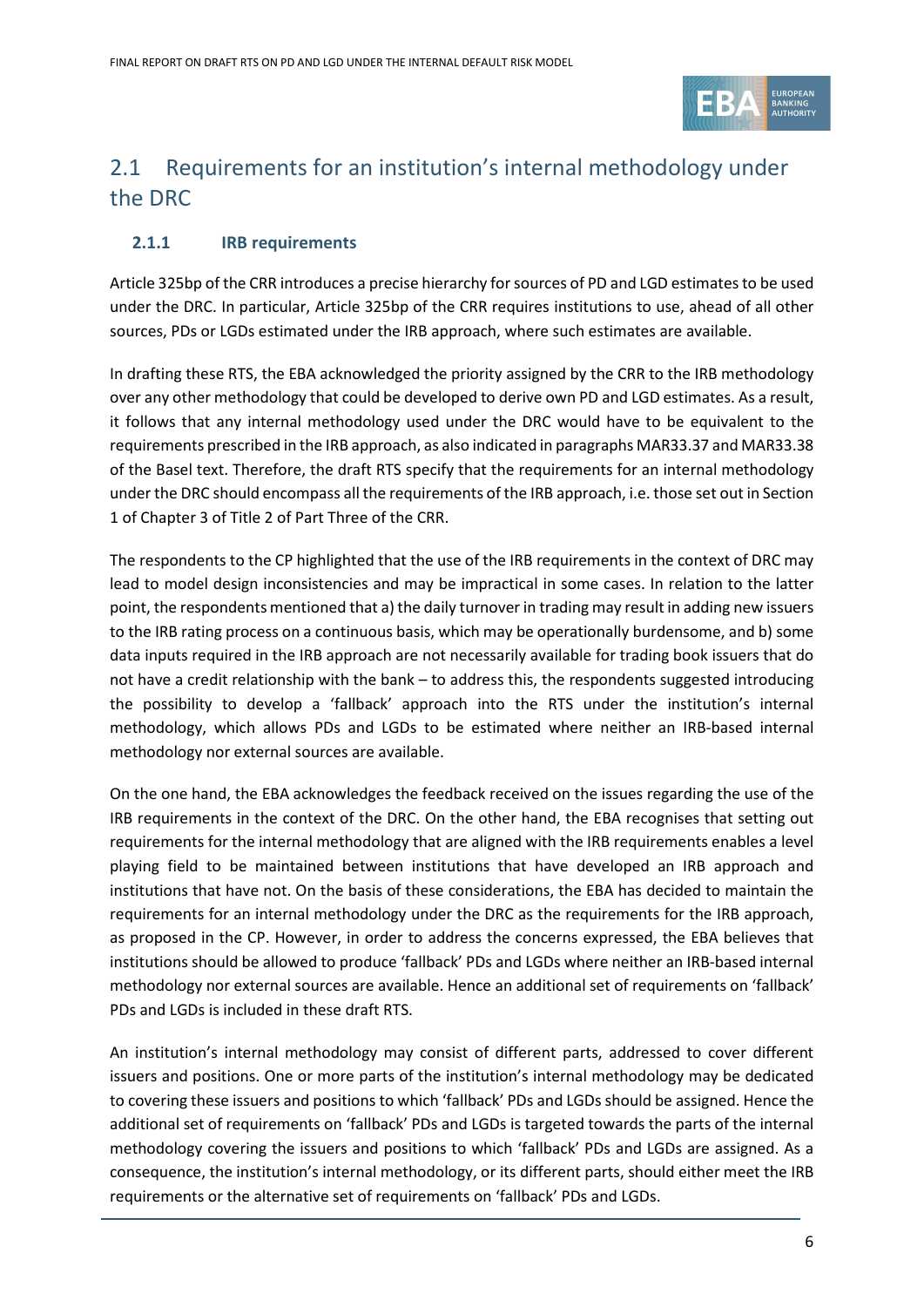

### **2.1.2 Requirements for 'fallback' PDs and LGDs produced under the institution's internal methodology**

As mentioned above, the respondents to the CP highlighted that, where neither external sources nor an IRB-like internal methodology are available for producing PD and LGD estimates, a 'fallback' approach such as the one currently used in the internal incremental default and migration risk (IRC) model and mentioned in the market risk chapter of the 'ECB guide to internal models'<sup>[5](#page-6-0)</sup> should be used.

The EBA, considering the feedback received, recognisesthat for some issuers and positions neither IRB nor external estimates would be available for estimating PDs and LGDs. Therefore, the EBA believes that institutions should be allowed to produce 'fallback' PD and LGD estimates for these issuers and positions.

In particular, these draft RTS precisely identify the cases where 'fallback' PD and LGD estimates may be produced under the institution's internal methodology for specific issuers or positions, setting out the following conditions:

- a) no external sources are available for estimating a PD for a specific issuer or an LGD for a specific position;
- b) the use of an internal methodology that meets the IRB requirements is not feasible due to a lack of input data for that issuer or position, or is disproportionate in relation to the materiality or the holding period (on the basis of the trading strategy adopted);
- c) the use of 'fallback' PD and LGD estimates is not excessive in relation to the overall scope of the internal default risk model.

In relation to point c), the draft RTS clarify how institutions should assess whether the use of 'fallback' PD and LGD estimates is or is not excessive. Institutions are firstly required to compute the following ratio 'm' (separately for PDs and LGDs)

$$
m = \frac{DRC(full scope) - DRC(other methodologies and external sources)}{DRC(full scope)}
$$

where:

DRC(full scope) = the own funds requirements for default risk calculated on the full scope of trading book positions under the internal default risk model; and

DRC(other methodologies and external sources) = the own funds requirements for default risk calculated exclusively in relation to the trading book positions for which PDs (or LGDs, respectively) are not estimated by means of the 'fallback' approach.

5

<span id="page-6-0"></span>[https://www.bankingsupervision.europa.eu/ecb/pub/pdf/ssm.guidetointernalmodels\\_consolidated\\_201910~97fd49fb08.e](https://www.bankingsupervision.europa.eu/ecb/pub/pdf/ssm.guidetointernalmodels_consolidated_201910%7E97fd49fb08.en.pdf) [n.pdf](https://www.bankingsupervision.europa.eu/ecb/pub/pdf/ssm.guidetointernalmodels_consolidated_201910%7E97fd49fb08.en.pdf)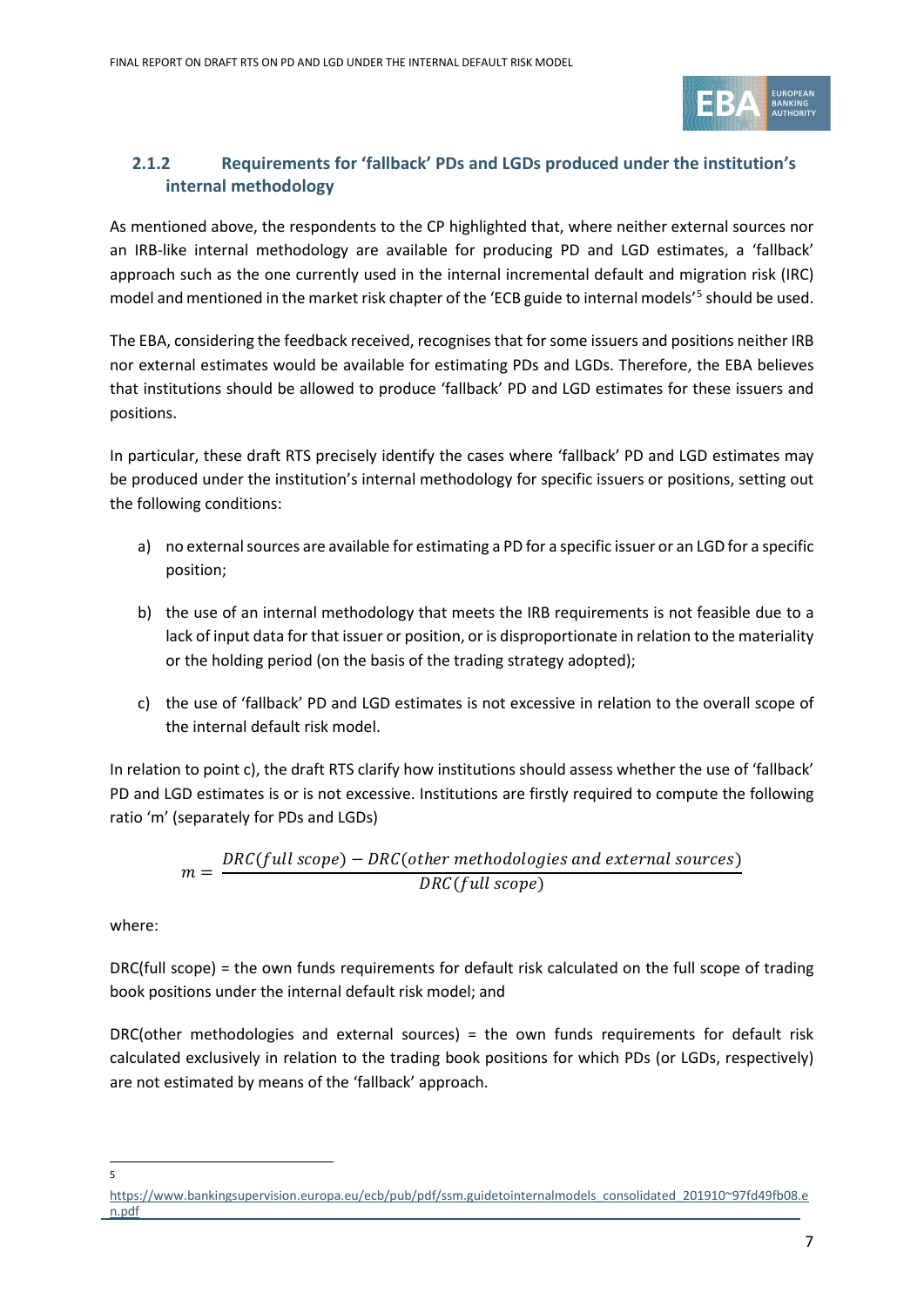

Secondly, institutions should assess whether the resulting value 'm' is above or below 10%. If the value 'm' is below or equal to 10%, then the use of 'fallback' PD (or LGD, respectively) estimates is not considered excessive. If the value 'm' is above 10%, the draft RTS require institutions to conduct specific additional steps to ensure that the use of 'fallback' PD (or LGD, respectively) estimates is not excessive. In particular, they should investigate whether additional data sources are available and use them in order to restore 'm' to a value which is below or equal to 10%. In addition, and in relation to 'fallback' PDs only, they should conduct a sensitivity analysis and scenario analysis to assess the qualitative and quantitative reasonableness of the 'fallback' approach. For the purpose of conducting the sensitivity analysis, they should assess the sensitivity of the own funds requirements calculated in accordance with Article 325bn(1) of the CRR in relation to all trading book positions referred to in Article 325bl by assigning to the issuers currently covered under the 'fallback' approach one rating grade higher than, and one rating grade lower than, the one used for meeting the requirements on 'fallback' PDs mentioned below.

In order to take into account changes in the scope of the internal default risk model or in the availability of external or internal sources to estimate PDs and LGDs, the conditions a) to c) mentioned above should be reassessed on a quarterly basis.

#### Requirements for 'fallback' PDs

The EBA view is that the 'fallback' PD and LGD estimates should be appropriately conservative given that they are supposed to be used only where reliable PD and LGD estimates cannot be obtained due to the lack of adequate data (i.e. where no external sources or data inputs for IRB modelling are available). Hence the EBA considers it appropriate to set minimum floors for PD and LGD estimates, ensuring a minimum level of conservatism while allowing institutions to still provide a meaningful differentiation of risk above these levels.

With regard to the choice of floor levels, the feedback received from respondents to the CP suggested considering the provisions laid down in the 'ECB guide to internal models'. Given that these provisions aim to ensure an appropriately conservative treatment, the EBA has considered these provisions suitable to be included in these draft RTS. Furthermore, aligning these draft RTS with the guidance already affecting institutions that are directly supervised by the ECB should help several institutions in the transition from the current framework to the FRTB.

Therefore, the draft RTS require 'fallback' PD estimates to be assigned to a certain issuer to be equal to or higher than the higher of the following:

- i) the highest PD assigned to investment grade issuers of positions under the scope of the institution's internal default risk model and for which PDs are not estimated by means of the 'fallback' approach;
- ii) the equally weighted average of PDs assigned to issuers of positions under the scope of the institution's internal default risk model for which PDs are not estimated by means of the 'fallback' approach.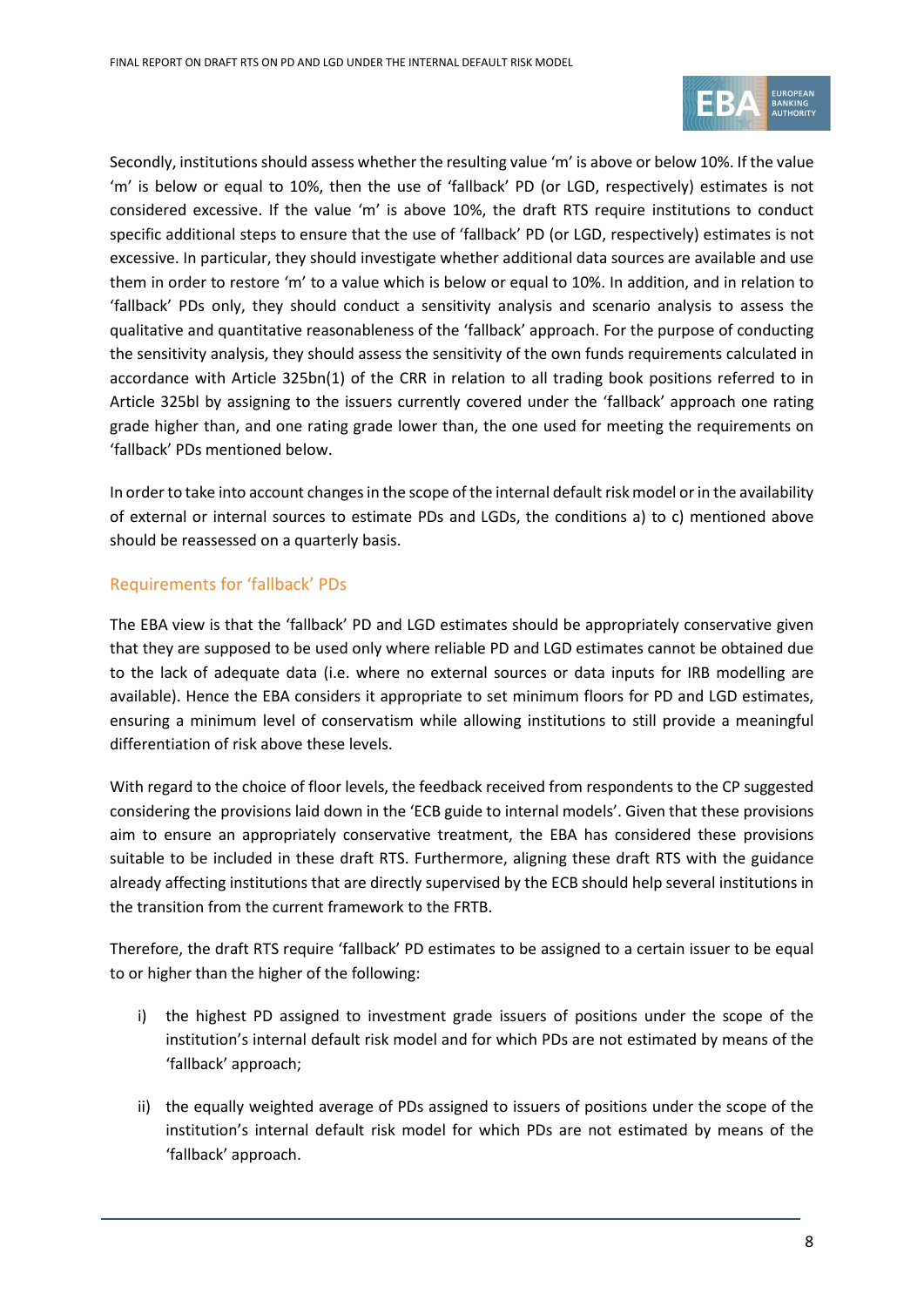

For the purpose of point ii), institutions may exclude defaulted issuers when calculating the equally weighted average of PDs, provided that they can ensure that the PDs estimated by means of the 'fallback' approach are not applied to defaulted issuers.

As mentioned above, the EBA has considered setting minimum floors for 'fallback' PDs to ensure that such estimates are appropriately conservative. However, the EBA feels that such minimum floors ensure a conservative estimate only where the 'fallback' PDs are applied to issuers for which own funds requirements increase as values of PDs rise.

As a result, in order to ensure that the 'fallback' PDs obtained are appropriately conservative for all the issuers and positions under the scope of the internal default risk model, these draft RTS specify that 'fallback' PDs applied to issuers for which own funds requirements decrease with increasing values of PDs should be equal to or lower than the equally weighted average of PDs assigned to issuers of positions under the scope of the institution's internal default risk model for which PDs are not estimated by means of the 'fallback' approach – i.e. the limit mentioned under point ii) above should be understood as a cap rather than a floor.

#### Requirements for 'fallback' LGDs

The draft RTS require 'fallback' LGD estimates assigned to a certain position to be equal to or higher than the following:

- i) 75% for subordinated debt positions;
- ii) 45% for senior unsecured debt positions;
- iii) 11.25% for covered bonds positions;
- iv) 25% for any other positions.

The above floor levels are broadly aligned with the LGD values set out in Article 161 of the CRR and used in the F-IRB approach.

In order to ensure that the 'fallback' LGDs obtained are appropriately conservative for all the issuers and positions under the scope of the internal default risk model, these draft RTS specify that for 'fallback' LGDs applied to positions for which own funds requirements decrease with increasing values of LGDs, the limits mentioned above should be understood as caps rather than floors.

### 2.2 Requirements for external sources under the DRC

The CRR envisages the use of external sources to estimate the PDs and LGDs to be used under the DRC. In a number of cases, PD and LGD estimates stemming from external sources are the only ones readily available at short notice to institutions. These RTS specify the requirements that external sources are to fulfil for their use in the internal default risk model, reflecting similar qualitative requirements as those applicable to an internal methodology.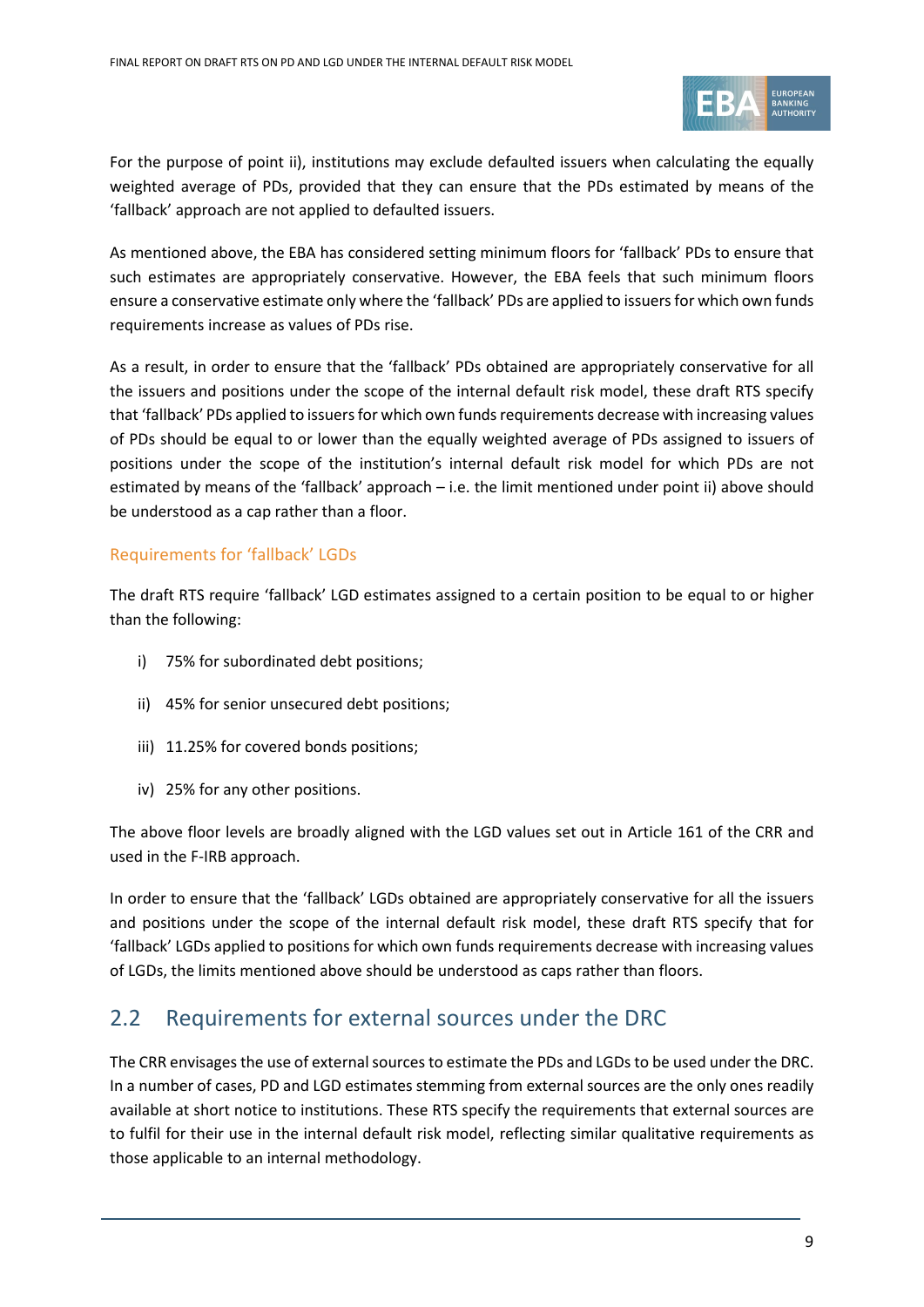

External sources should provide estimates of PDs and LGDs that are validated on a periodic basis for their use in the internal default risk model in order to ensure that they are appropriate with respect to the institution's portfolio.

In the event that multiple external sources are used by an institution for the purpose of the DRC, the institution should provide a hierarchy of such sources to ensure the overall consistency of PD and LGD estimates used in the internal default risk model.

In addition, and in relation to PDs only, the methodology used to obtain PD estimates from external sources should be conceptually sound and should meet the following minimum requirements (before the application of the 0.03% floor set out in Article 325bp(5)(a) of the CRR):

- a) the methodology, based on the obligor grade scale used (which can also be a continuous one), should provide PD estimates corresponding to the applicable time horizon referred to in Article 325bp(5)(b) of the CRR and:
	- i) that are considered accurate for all obligor grades on the basis of an analysis of their expected range of estimation errors;
	- ii) that are consistent across obligor grades;
	- iii) which ensure a meaningful differentiation of risk and strictly increase as the creditworthiness of an obligor decreases;
	- iv) which are not set to zero for an obligor grade exclusively on the basis that no defaults have been observed in the past for that obligor grade;
- b) where the methodology does not derive PD estimates in combination with current market prices, the institution should analyse any differences it observes between these estimates and PD estimates that are derived in combination with current market prices.

### 2.3 Documentation requirements

In accordance with Article 325bp(11) of the CRR, institutions shall document their internal default risk model to ensure transparency vis-à-vis competent authorities in respect of their correlation assumptions and other modelling assumptions used.

These draft RTS set out further details on how the general documentation requirement should be applied in the particular case of the institution's internal methodology and external sources being used for estimating PDs and LGDs for DRC purposes. This will provide assistance to competent authorities when assessing compliance with the requirements set out in the draft RTS.

With respect to the institution's internal methodology, these draft RTS set out documentation requirements only in relation to the 'fallback' approach used under the internal methodology. This is because the relevant IRB requirements already encompass the documentation that should be produced by institutions. The EBA therefore believes that no further specification in these draft RTS should be necessary.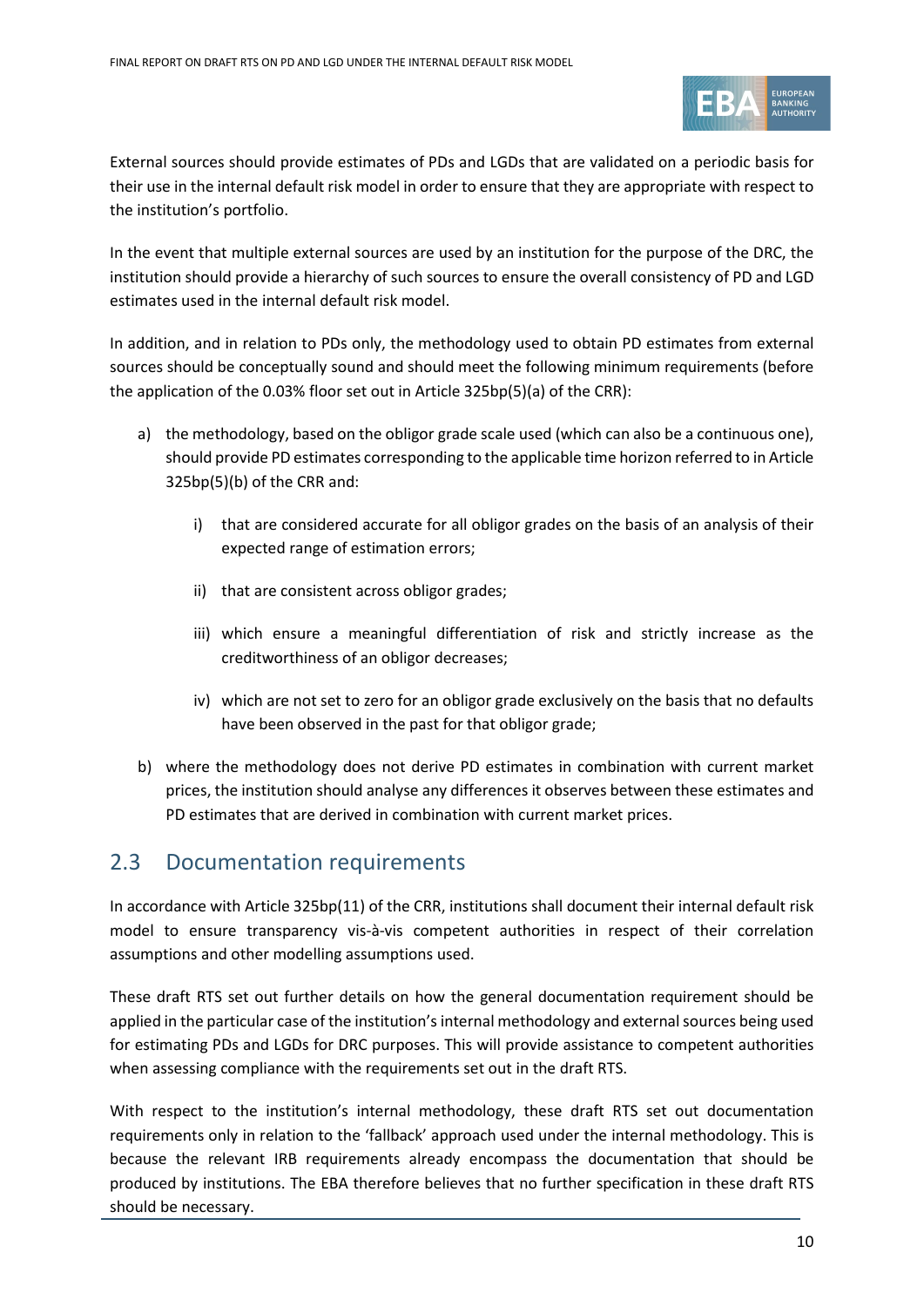

In relation to the 'fallback' approach used under the internal methodology for producing PD and LGD estimates, institutions should specify the following in their documentation:

- a) that no external sources are available for estimating PDs and LGDs for issuers and positions to which 'fallback' PDs and LGDs are assigned;
- b) that the use of an internal methodology that meets the IRB requirements would not be feasible due to a lack of input data, or it would be disproportionate in relation to the materiality or the holding period in line with the trading strategy adopted for the issuers and positions to which 'fallback' PDs and LGDs are assigned;
- c) the values of the 'm' ratio mentioned above, calculated quarterly.

With respect to external sources, institutions are required to keep up to date an inventory of the external data sources used for estimating PDs and LGDs. This inventory should include the following:

- a) a description of the methodologies used to obtain PDs and LGDs from external sources;
- b) in relation to PDs only, documentation and the underlying rationale for differences that have already been observed by institutions between the terms, information or assumptions in the methodology used to estimate PDs from external sources and the terms, information or assumptions in the methodology used to estimate PDs in accounting for expected credit losses;
- c) the results of the validation performed on PDs and LGDs estimated from external sources;
- d) the hierarchy of the sources used.

In addition, as part of the description of the methodologies used (point a) above), institutions should highlight any differences between PDs and LGDs estimated from external sources and PDs and LGDs used for internal risk management purposes if these differences do not arise simply because of the application of the specific requirements set out in Article 325bp(5) and (6) of the CRR.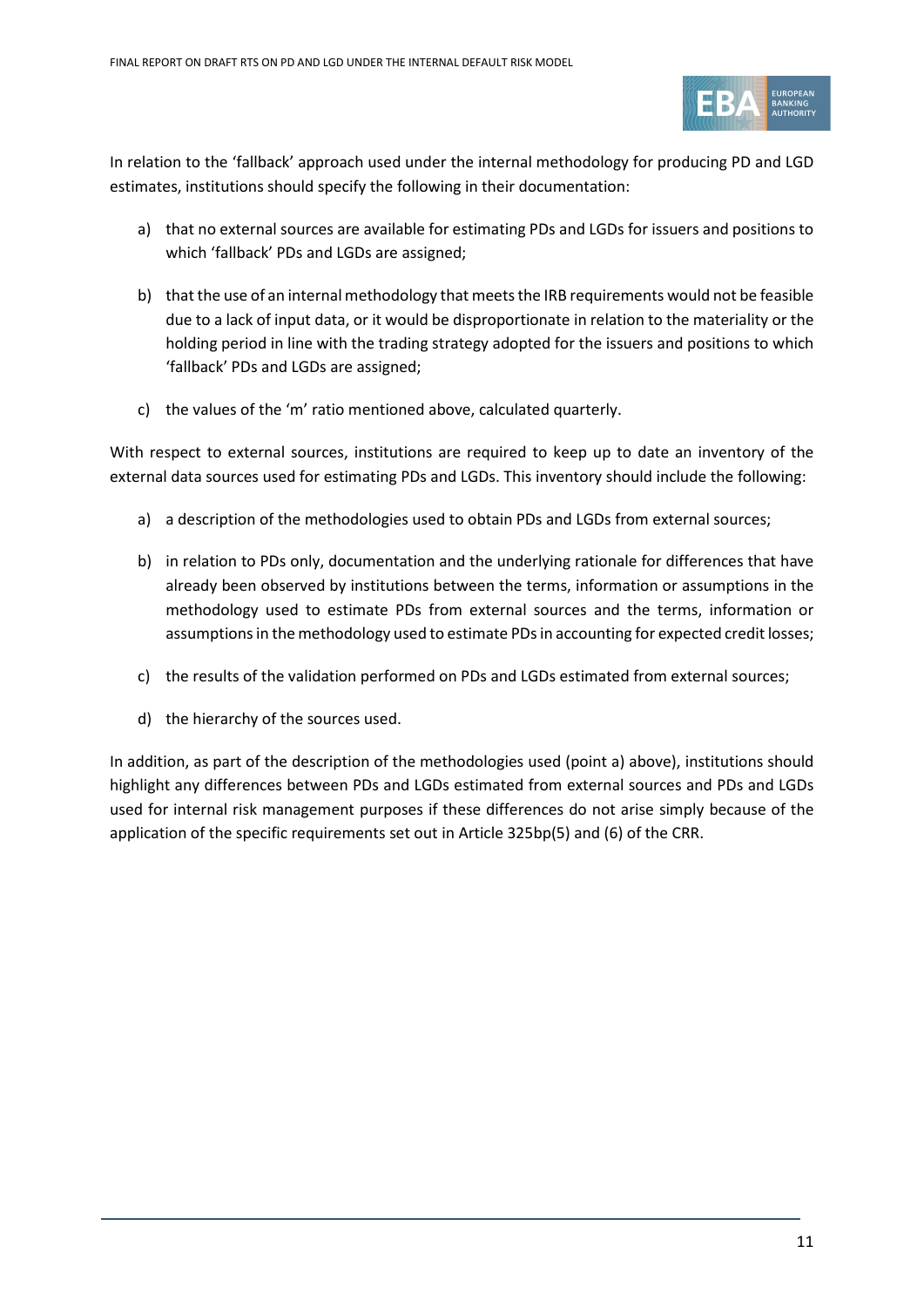

<span id="page-11-0"></span>3. Draft regulatory technical standards on requirements that an internal methodology or external sources used under the internal default risk model are to fulfil for estimating default probabilities and losses given default under Article 325bp(12) of Regulation (EU) No 575/2013 (Capital Requirements Regulation)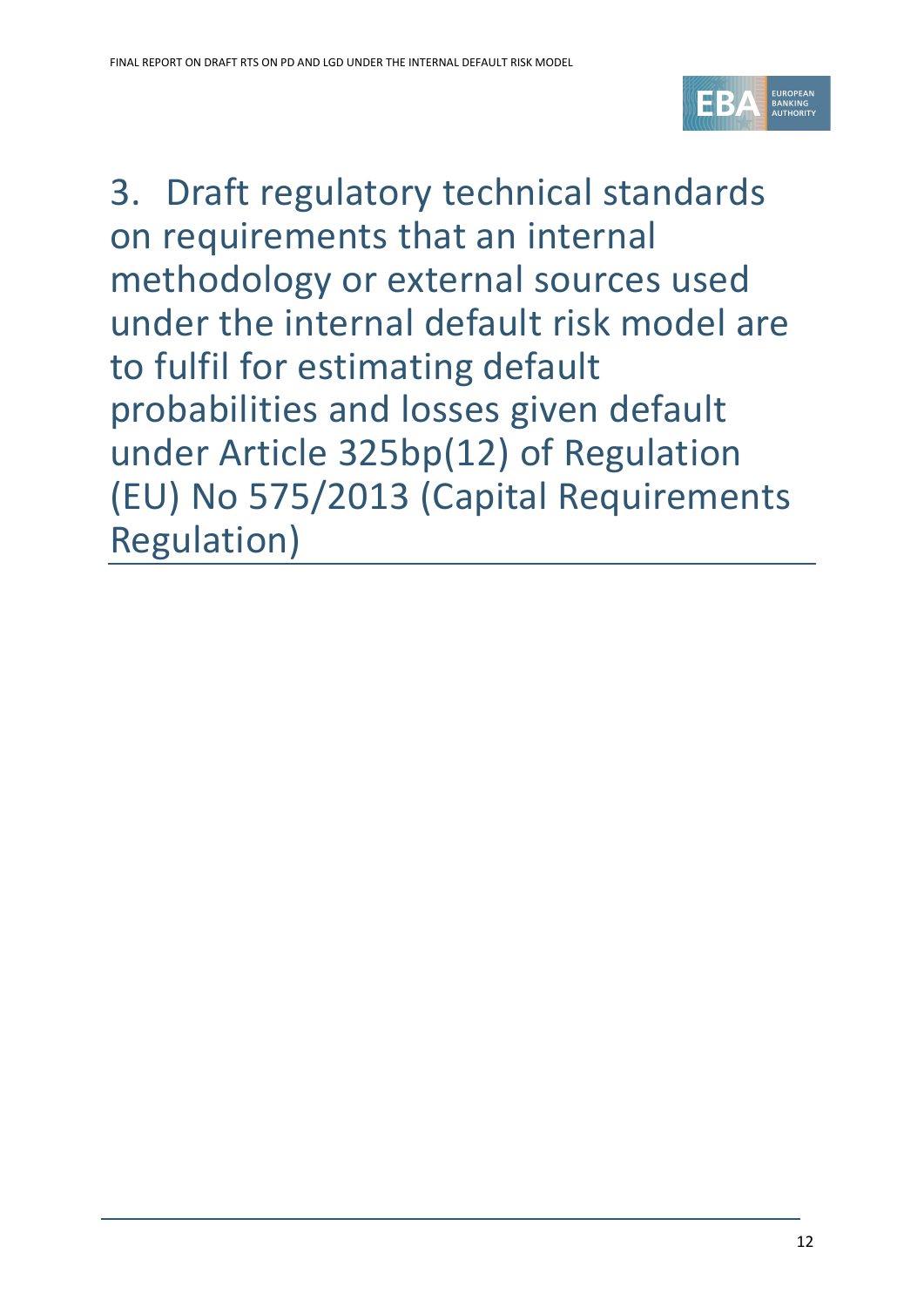



Brussels, XXX [...](2022) XXX draft

#### **COMMISSION DELEGATED REGULATION (EU) …/...**

#### **of XXX**

**supplementing Regulation (EU) No 575/2013 of the European Parliament and of the Council with regard to regulatory technical standards on requirements that an internal methodology or external sources used under the internal default risk model are to fulfil for estimating default probabilities and losses given default under Article 325bp(12) of Regulation (EU) No 575/2013**

(Text with EEA relevance)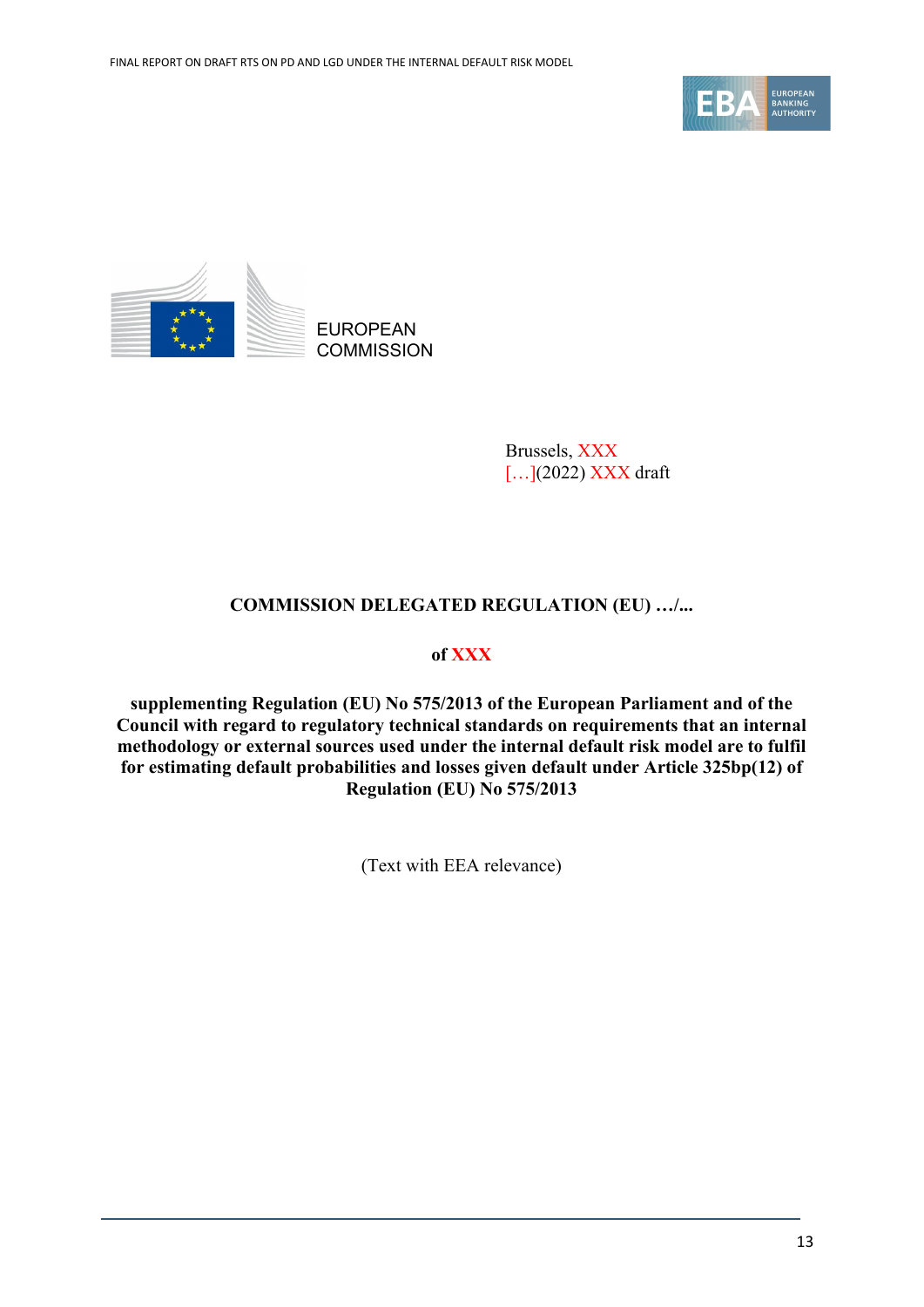

#### THE EUROPEAN COMMISSION,

Having regard to the Treaty on the Functioning of the European Union,

Having regard to Regulation (EU) No 575/2013 of 26 June 2013 of the European Parliament and of the Council on prudential requirements for credit institutions and investment firms and amending Regulation (EU) No [6](#page-13-0)48/2012<sup>6</sup>, and in particular the third subparagraph of Article 325bp(12) thereof,

Whereas:

- (1) The requirement to use the IRB methodology, where permitted, to derive default probabilities and losses given default, provided by Article  $325bp(5)(d)$  and  $(6)(c)$  of Regulation (EU) No 575/2013, respectively, should limit the discrepancy in the level of own funds requirements for default risk for a position depending on whether it is assigned to the trading book or the nontrading book, and hence the potential regulatory arbitrage that could be thus created. To further ensure a level playing field across institutions in the Union, this Regulation should specify the requirements that an institution's internal methodology or external sources are to fulfil for estimating default probabilities and losses given default under the internal default risk model.
- (2) While Articles 325bp(5)(e) and (6)(d) of Regulation (EU) No 575/2013 allow institutions to use an internal methodology or external sources to derive default probabilities and losses given default, cases can be envisaged where institutions can neither rely on the use of external sources of data nor meet all the requirements set out in Section 1 of Chapter 3 of Title 2 of Regulation (EU) No 575/2013 due to the lack of input data . This is true in relation to the estimation of both default probabilities and losses given default. In such cases, where resorting to the use of an internal methodology is inevitable, it is necessary, in relation to such cases only, that this Regulation also sets out specific requirements in respect of the estimation of default probabilities and losses given default that the institution's internal methodologies, or parts of them, should meet. These requirements should be specified with a view to ensuring prudent outcomes, while, at the same time, meeting the specific needs in terms of timeliness and flexibility which such cases require. In order to ensure that the internal methodology subject to these specific requirements is used only where necessary, this Regulation should clarify the conditions under which the internal methodology subject to these specific requirements may be used. The purpose of these conditions is to assess that no other sources are available for estimating default probabilities and losses given default and that the amount of issuers and positions covered by the internal methodology subject to specific requirements is not excessive. These assessments should be performed frequently enough to take into account potential changes that may occur, also considering the frequency with which the own funds requirements for market risk are reported.
- (3) Institutions should be allowed to develop internal methodologies for the estimation of default probabilities and losses given default which consist of different parts to cover different issuers and positions. Where different parts of an institution's internal methodology are developed to cover different issuers and positions, these parts should either meet the requirements set out in Section 1 of Chapter 3 of Title 2 of Regulation (EU) No 575/2013, or the specific requirements as mentioned above.
- <span id="page-13-0"></span>(4) In order to ensure that the risk of default of individual issuers is sufficiently capitalised, the estimates of default probabilities and losses given default based on an internal methodology, or a part of it, fulfilling the specific requirements mentioned above, should be sufficiently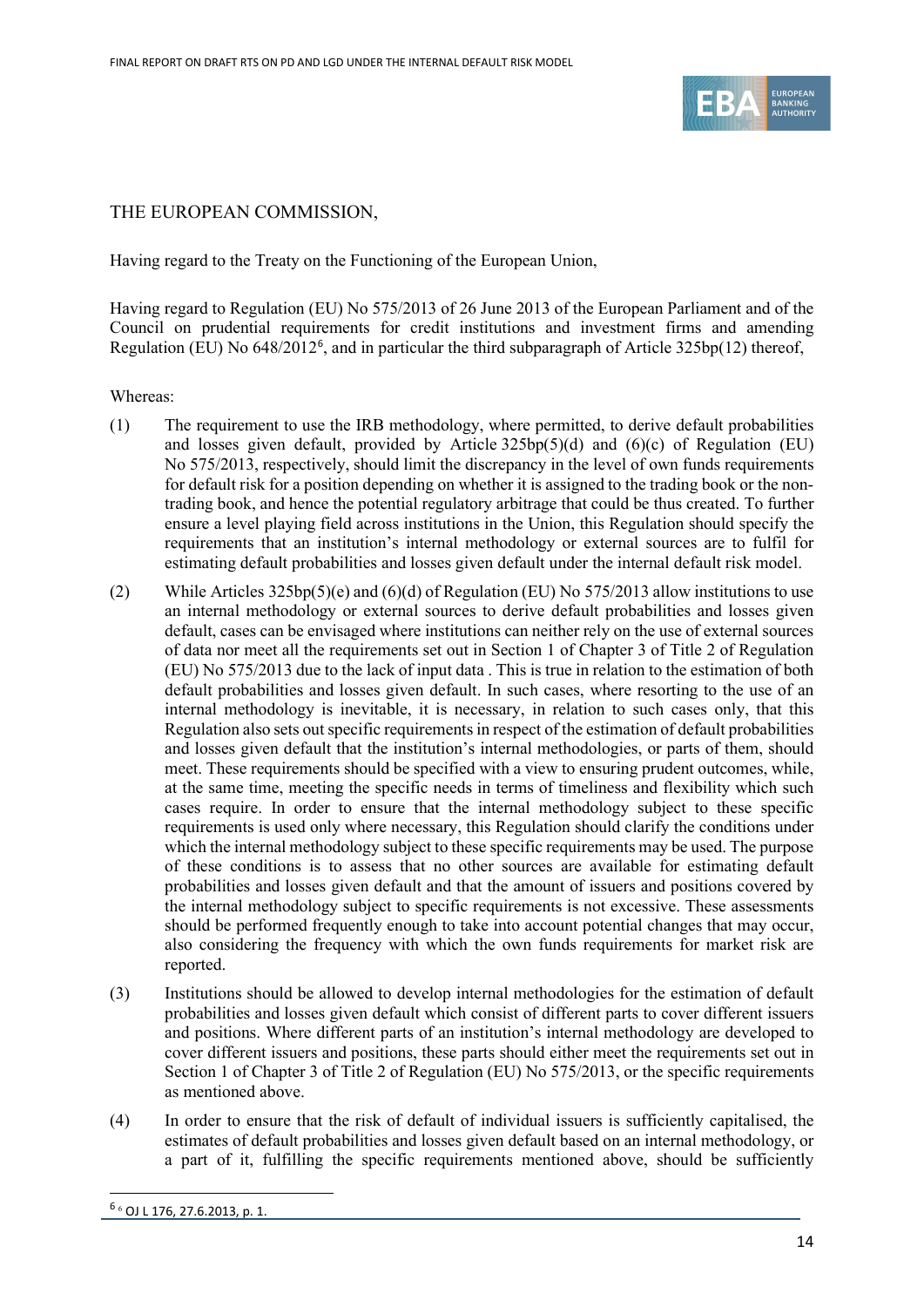

conservative, having regard to other methodologies and sources used by the institution. To this end, as part of the specific requirements this Regulation should clarify the conditions under which the estimates are sufficiently conservative, including by means of setting out limits to the values that the estimates of default probabilities and losses given default may assume. Such requirements should be defined in line with the requirements that Regulation (EU) No 575/2013 sets out in relation to the estimation of default probabilities and losses given default.

- (5) Where institutions use external sources to estimate default probabilities and losses given default, the estimates produced should be periodically reviewed as part of the validation of the internal default risk model in order to ensure that these estimates remain appropriate for the institution's portfolio. Where more than one external source is used, a hierarchy of sources should be established in order to ensure the overall consistency of their use in the internal default risk model. In addition, where institutions use external sources to estimate default probabilities, given that a number of steps and procedures may be undertaken before producing the actual estimates of default probabilities, this Regulation should set out requirements in order to ensure that the methodology used to produce default probability estimates from external sources is conceptually sound. In particular, a methodology used to produce default probability estimates from external sources should be considered conceptually sound where accurate and consistent estimates are produced and these estimates are not biased in any fashion.
- (6) Article 325bp(11) of Regulation (EU) No 575/2013 requires documentation by institutions of their correlation assumptions and other modelling assumptions used in their internal default risk models. In order to assist competent authorities in ensuring compliance with this Regulation, it is necessary to set out further details of how this general documentation requirement should be applied in the particular case of the internal methodology and external sources used by institutions for estimating default probabilities and losses given default in accordance with Article 325bp(5)(e) and 325bp(6)(d) of that Regulation.
- (7) This Regulation is based on the draft regulatory technical standards submitted to the Commission by the European Banking Authority.
- (8) The European Banking Authority has conducted open public consultations on the draft regulatory technical standards on which this Regulation is based, analysed the potential related costs and benefits, and requested the advice of the Banking Stakeholder Group established in accordance with Article 37 of Regulation (EU) No 1093/2010 of the European Parliament and of the Council<sup>[7](#page-14-0)</sup>,

HAS ADOPTED THIS REGULATION:

<span id="page-14-0"></span> $7$  Regulation (EU) No 1093/2010 of the European Parliament and of the Council of 24 November 2010 establishing a European Supervisory Authority (European Banking Authority), amending Decision No 716/2009/EC and repealing Commission Decision 2009/78/EC (OJ L 331, 15.12.2020, p. 12)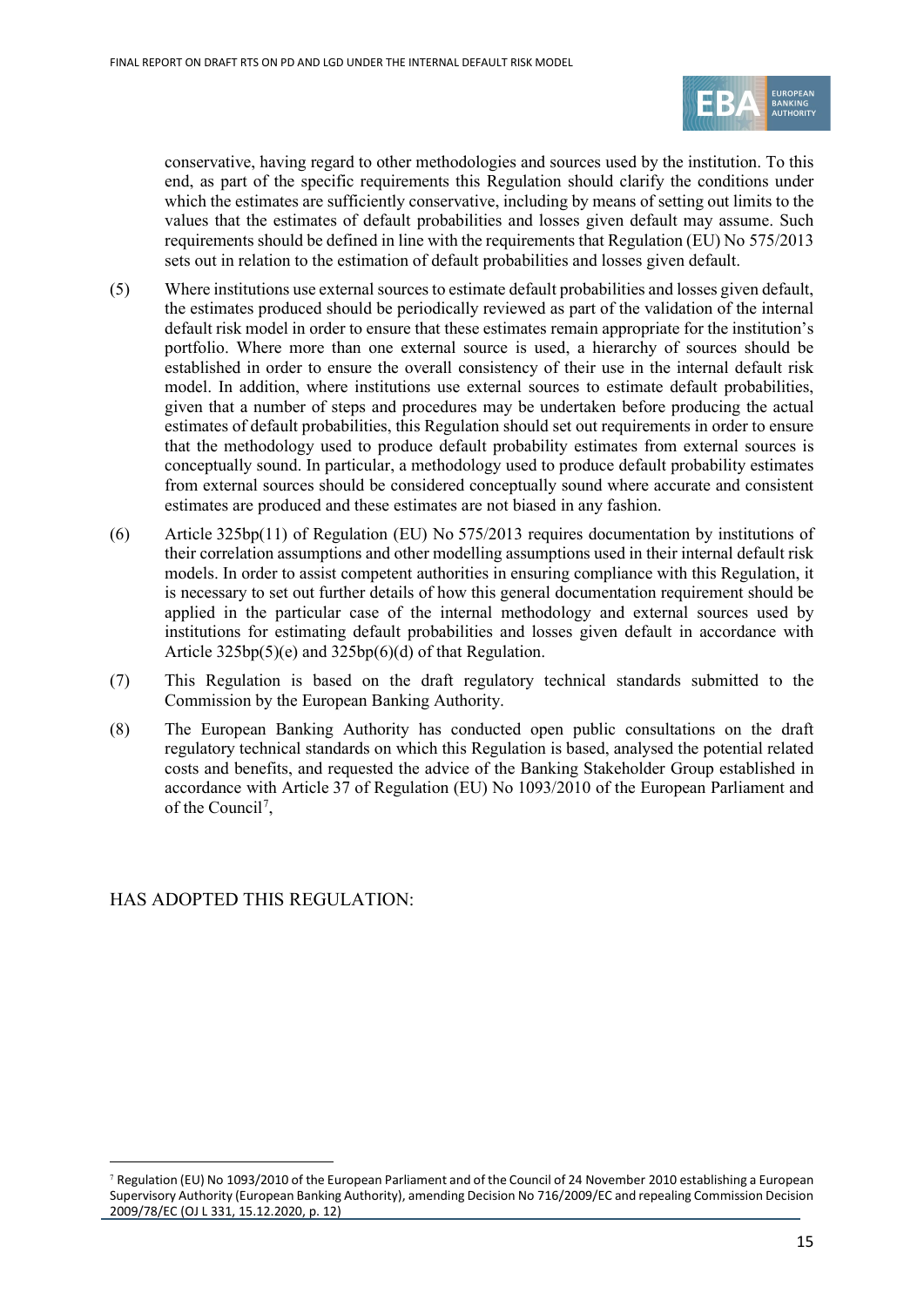

#### **SECTION 1**

#### *REQUIREMENTS THAT AN INSTITUTION'S INTERNAL METHODOLOGY OR EXTERNAL SOURCES ARE TO FULFIL FOR ESTIMATING DEFAULT PROBABILITIES*

#### *Article 1*

#### *Requirements that an institution's internal methodology is to fulfil for estimating default probabilities*

1. An internal methodology used by an institution for estimating default probabilities for the purposes of Article 325bp(5), point (e) of Regulation (EU) No 575/2013 shall fulfil the requirements set out in paragraph 3 or, where the conditions in paragraph 4 are met, shall fulfil the requirements set out in paragraphs 5 and 6, as applicable.

2. Where different parts of the institution's internal methodology are used to estimate default probabilities for different issuers, these parts shall either fulfil the requirements in paragraph 3 or, where the conditions in paragraph 4 are met, shall fulfil the requirements in paragraphs 5 and 6, as applicable.

3. An institution's internal methodology, or a part of it, shall fulfil all the requirements of the approach set out in Section 1 of Chapter 3 of Title II of Regulation (EU) No 575/2013 to estimate default probabilities for the purposes of Article 325bp(5), point (e) of that Regulation.

4. By way of derogation from paragraph 3, the requirements that an institution's internal methodology, or a part of it, is to fulfil for estimating default probabilities for the purposes of Article 325bp(5), point (e) of Regulation (EU) No 575/2013 shall be those set out in paragraphs 5 and 6, as applicable, where all of the following conditions are met on a quarterly basis for a given issuer:

- (a) no external sources fulfilling the requirements referred to in Article 2 are available for estimating default probabilities for that issuer;
- (b) at least one of the following conditions is met:
	- (i) the use of an internal methodology, or a part of it, fulfilling the requirements of paragraph 3 is not feasible due to a lack of input data for that issuer;
	- (ii) the use of an internal methodology, or a part of it, fulfilling the requirements of paragraph 3 is disproportionate in relation to the materiality or the holding period of the relevant positions for that issuer, based on the trading strategy adopted for such positions;
- (c) and, either of the following conditions is met:
	- (i) the value of 'm' calculated in accordance with the formula set out in paragraph 7 is lower than or equal to 10%;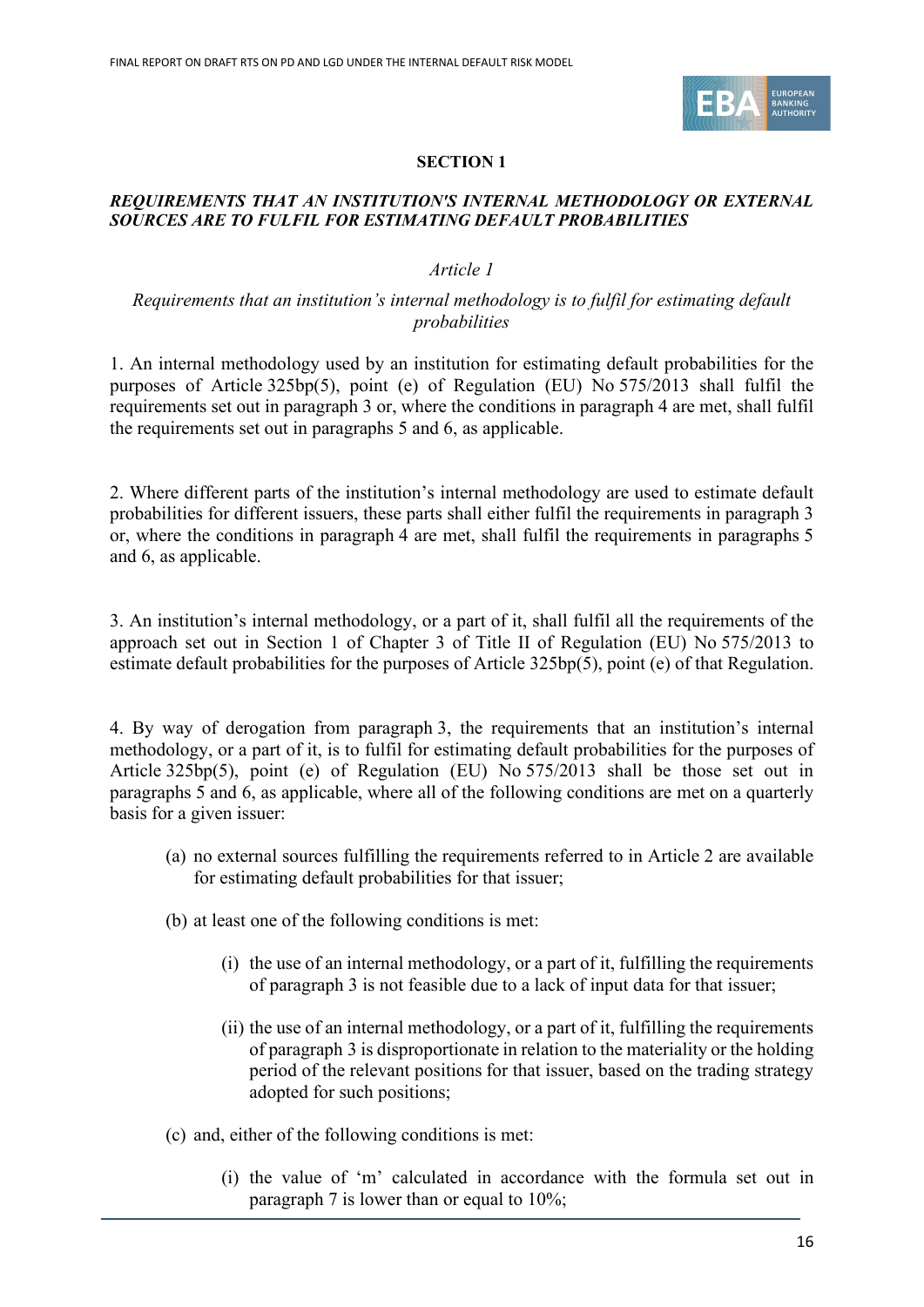

- (ii) the value of 'm' calculated in accordance with the formula set out in paragraph 7 is higher than 10%, and the institution carries out both of the following:
	- a. the institution investigates whether additional data sources are available and uses them in order to reduce the value of 'm' calculated in accordance with the formula set out in paragraph 7 to a value which is lower than or equal to 10%;
	- b. the institution conducts sensitivity analysis and scenario analysis to assess the qualitative and quantitative reasonableness of the internal methodology, or a part of it. For the purpose of conducting the sensitivity analysis, the institution shall assess the sensitivity of the own funds requirements calculated in accordance with Article 325bn(1) of Regulation (EU) No 575/2013 in relation to all trading book positions referred to in Article 325bl of that Regulation by assigning to the issuers currently covered by the internal methodology, or a part of it, fulfilling the requirements of paragraphs 5 and 6, as applicable, one rating grade higher than and one rating grade lower than the one used to fulfil the requirements referred to in paragraphs 5 and 6.

5. Where the conditions of paragraph 4 are met, an institution's internal methodology, or a part of it, shall assign to an issuer an estimate of default probability which is equal to or higher than the maximum of the following values:

- (a) the highest default probability assigned to investment grade issuers of positions under the scope of the institution's internal default risk model and for which default probabilities are not estimated by means of the internal methodology, or a part of it, fulfilling the requirements of this paragraph or of paragraph 6;
- (b) the equally weighted average of default probabilities assigned to issuers of positions under the scope of the institution's internal default risk model and for which default probabilities are not estimated by means of the internal methodology, or a part of it, fulfilling the requirements of this paragraph or of paragraph 6. Institutions may exclude defaulted issuers when calculating the equally weighted average of default probabilities where they can ensure that the default probability estimated by means of the internal methodology, or a part of it, fulfilling the requirements of this paragraph or of paragraph 5, is not applied to defaulted issuers.

6. By way of derogation from paragraph 5, where the conditions of paragraph 4 are met and the own funds requirements for default risk decrease as values of default probability assigned to a given issuer increase, an institution's internal methodology, or a part of it, shall assign to that issuer an estimate of default probability which is equal to or lower than the value calculated in accordance with paragraph 5, point (b).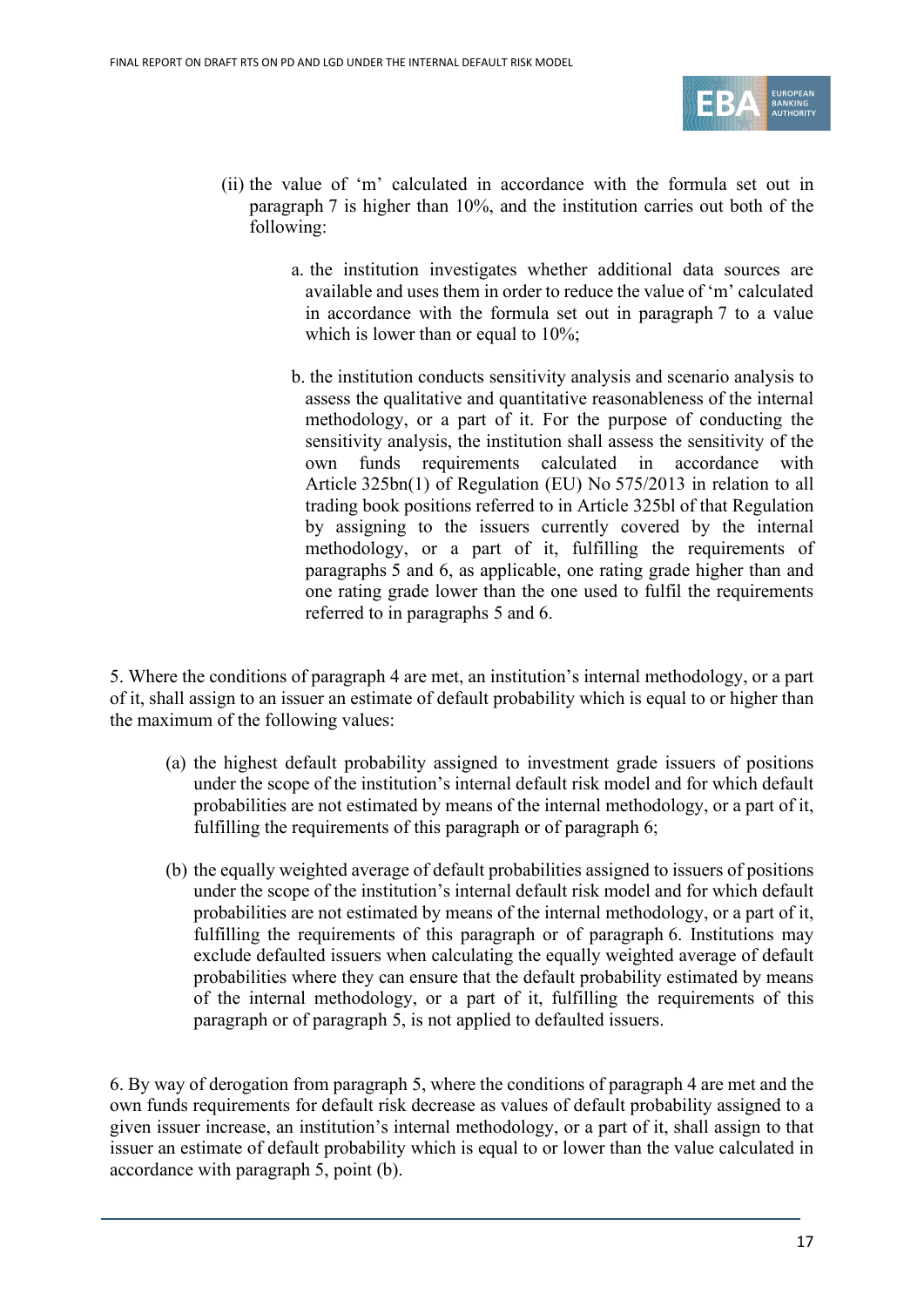

7. For the purposes of paragraph 4, point (c), institutions shall calculate the value of 'm' as follows:

$$
m = \frac{\text{DRC(full scope)} - \text{DRC}(\text{other methodologies and external sources})}{\text{DRC(full scope)}},
$$

where:

 $DRC$ (full scope) = the own funds requirements calculated in accordance with Article 325bn(1) of Regulation (EU) No 575/2013 on the full scope of trading book positions referred to in Article 325bl of that Regulation;

 $DRC$ (other methodologies and external sources) = the own funds requirements calculated in accordance with Article 325bn(1) of that Regulation relating exclusively to the trading book positions referred to in Article 325bl of that Regulation for which default probabilities are not estimated by means of the internal methodology, or a part of it, fulfilling the requirements of paragraphs 5 or 6, as applicable.

#### *Article 2*

#### *Requirements that an institution's external sources are to fulfil for estimating default probabilities*

1. The requirements that an institution's external sources are to fulfil for estimating default probabilities for the purposes of Article 325bp(5), point (e) of Regulation (EU) No 575/2013 shall be all of the following:

- (a) the estimates of default probabilities are validated on a periodic basis for their use in the internal default risk model in accordance with Article 325bp(7) and 325bj(2) of Regulation (EU) No 575/2013 to ensure that they remain appropriate for the institution's portfolio;
- (b) the estimates of default probabilities are obtained from external sources by employing a methodology that is conceptually sound and that fulfils the minimum requirements set out in paragraph 2;
- (c) where more than one external source is used, a hierarchy of sources is established in order to ensure the overall consistency of default probability estimates used in the internal default risk model.

2. The methodology shall fulfil the minimum requirements referred to in paragraph 1, point (b), where all of the following conditions are met before the application of the floor referred to in Article 325bp(5), point (a) of Regulation (EU) No 575/2013: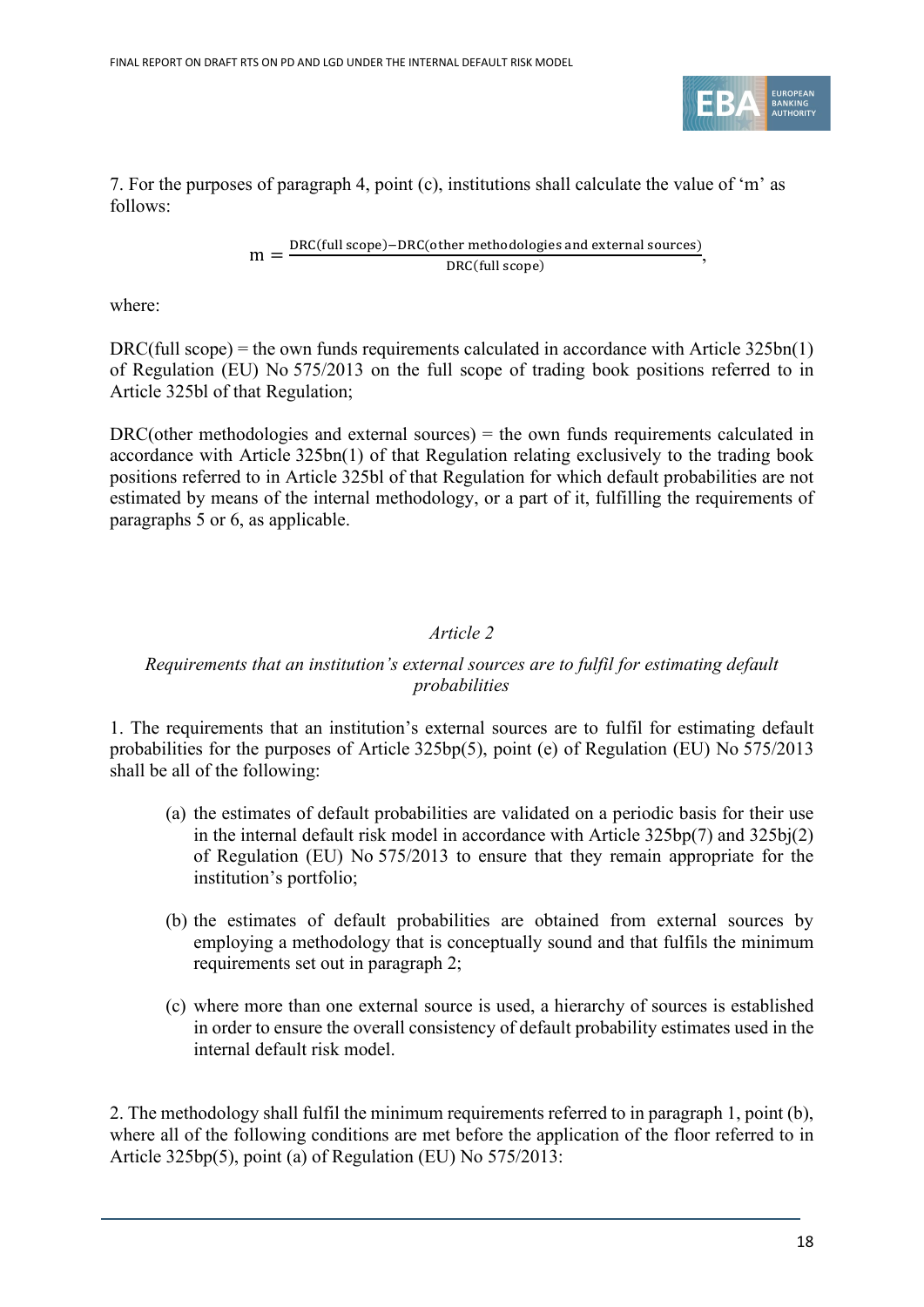

- (a) the methodology, based on the obligor grade scale used, where that scale could also be continuous, shall provide estimates of default probabilities corresponding to the applicable time horizon referred to in Article 325bp(5), point (b) of Regulation (EU) No 575/2013 that meet all the following conditions:
	- (i) they are considered accurate for all obligor grades having analysed their expected range of estimation errors;
	- (ii) they are consistent across obligor grades;
	- (iii) they provide a meaningful differentiation of risk and strictly increase as the creditworthiness of the obligor decreases;
	- (iv) their values are not set to zero for an obligor grade solely on the basis that no defaults have been observed in the past for that obligor grade.
- (b) where the methodology's estimates of default probabilities are not derived in combination with current market prices, institutions analyse any differences they observe between these estimates and estimates that are derived in combination with current market prices, as referred to in Article 325bp(5), point (c) of Regulation (EU) No 575/2013.

#### **SECTION 2**

#### *REQUIREMENTS THAT AN INSTITUTION'S INTERNAL METHODOLOGY OR EXTERNAL SOURCES ARE TO FULFIL FOR ESTIMATING LOSSES GIVEN DEFAULT*

#### *Article 3*

#### *Requirements that an institution's internal methodology is to fulfil for estimating losses given default*

1. An internal methodology used by an institution for estimating losses given default for the purposes of Article 325bp(6) point (d) of Regulation (EU) No 575/2013 shall fulfil the requirements set out in paragraph 3 or, where the conditions in paragraph 4 are met, shall fulfil the requirements set out in paragraphs 5 and 6, as applicable.

2. Where different parts of the institution's internal methodology are used to estimate losses given default for different types of exposures, these parts shall either fulfil the requirements in paragraph 3 or, where the conditions in paragraph 4 are met, shall fulfil the requirements in paragraphs 5 and 6, as applicable.

3. An institution's internal methodology, or a part of it, shall fulfil all the requirements of the approach set out in Section 1 of Chapter 3 of Title II of Regulation (EU) No 575/2013 to estimate losses given default for the purposes of Article 325bp(6), point (d) of that Regulation.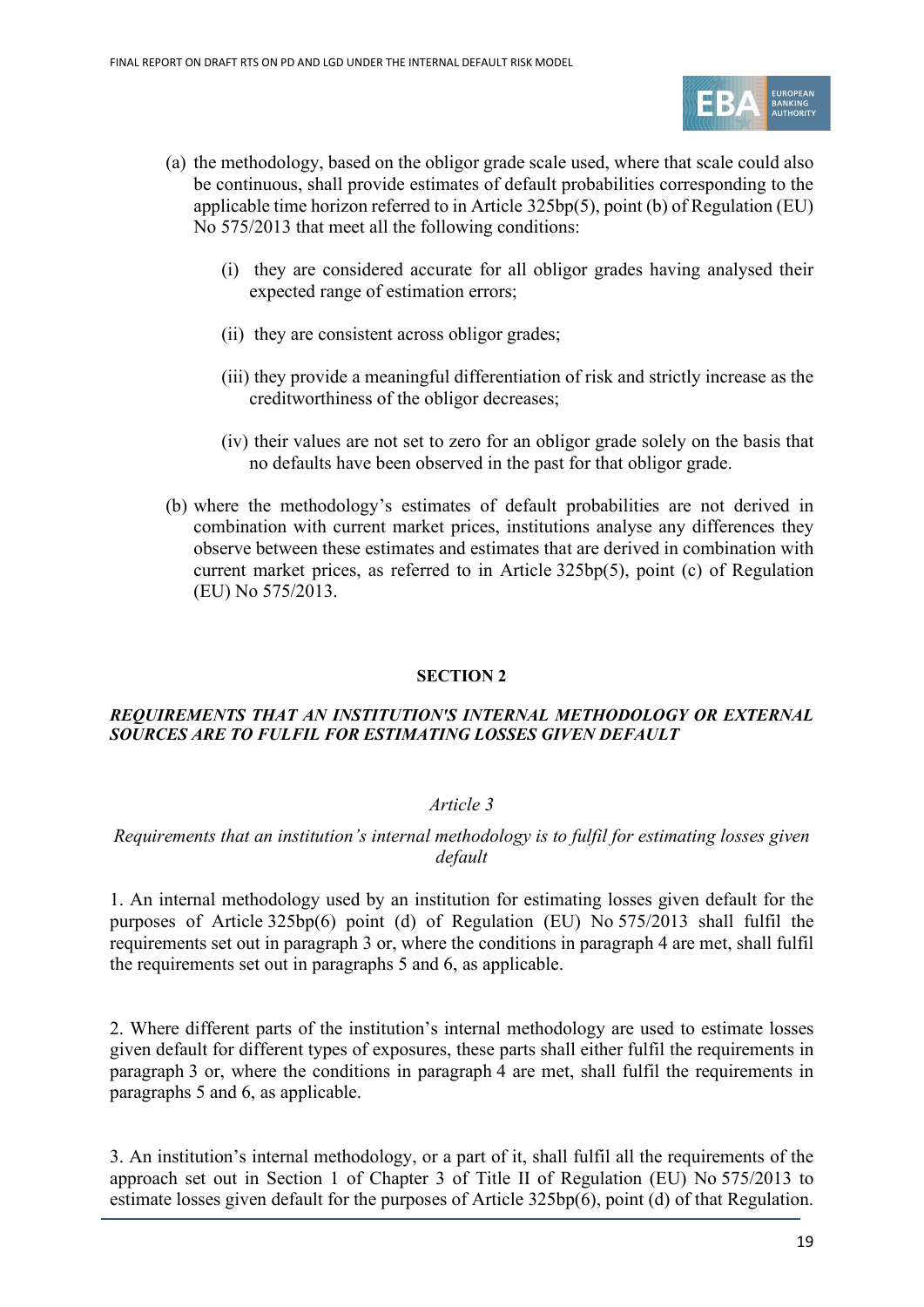

4. By way of derogation from paragraph 3, the requirements that an institution's internal methodology, or a part of it, is to fulfil for estimating losses given default for the purposes of Article 325bp(6), point (d) of Regulation (EU) No 575/2013 shall be those set out in paragraphs 5 and 6, as applicable, where all of the following conditions are met on a quarterly basis in relation to a given position:

- (a) no external sources fulfilling the requirements referred to in Article 4 are available for estimating losses given default for that position;
- (b) at least one of the following conditions is met:
	- (i) the use of an internal methodology, or a part of it, fulfilling the requirements of paragraph 3 is not feasible due to a lack of input data for that position;
	- (ii) the use of an internal methodology, or a part of it, fulfilling the requirements of paragraph 3 is disproportionate in relation to the materiality or the holding period of that position, based on the trading strategy adopted for that position.
- (c) and either of the following conditions is met:
	- (i) the value of 'm' calculated in accordance with the formula set out in paragraph 7 is lower than or equal to 10%;
	- (ii) the value of 'm' calculated in accordance with the formula set out in paragraph 7 is higher than 10%, and the institution investigates whether additional data sources are available and uses them in order to reduce the value of 'm' calculated in accordance with the formula set out in paragraph 7 to a value which is lower than or equal to 10%.

5. Where the conditions of paragraph 4 are met, an institution's internal methodology, or a part of it, shall assign to a position an estimate of loss given default which is equal to or higher than the following:

- (a) 75% for subordinated debt positions;
- (b) 45% for senior unsecured debt positions;
- (c) 11.25% for covered bond positions;
- (d) 25% for any other positions.

6. By way of derogation from paragraph 5, where the conditions of paragraph 4 are met and the own funds requirements for default risk decrease as the values of loss given default assigned to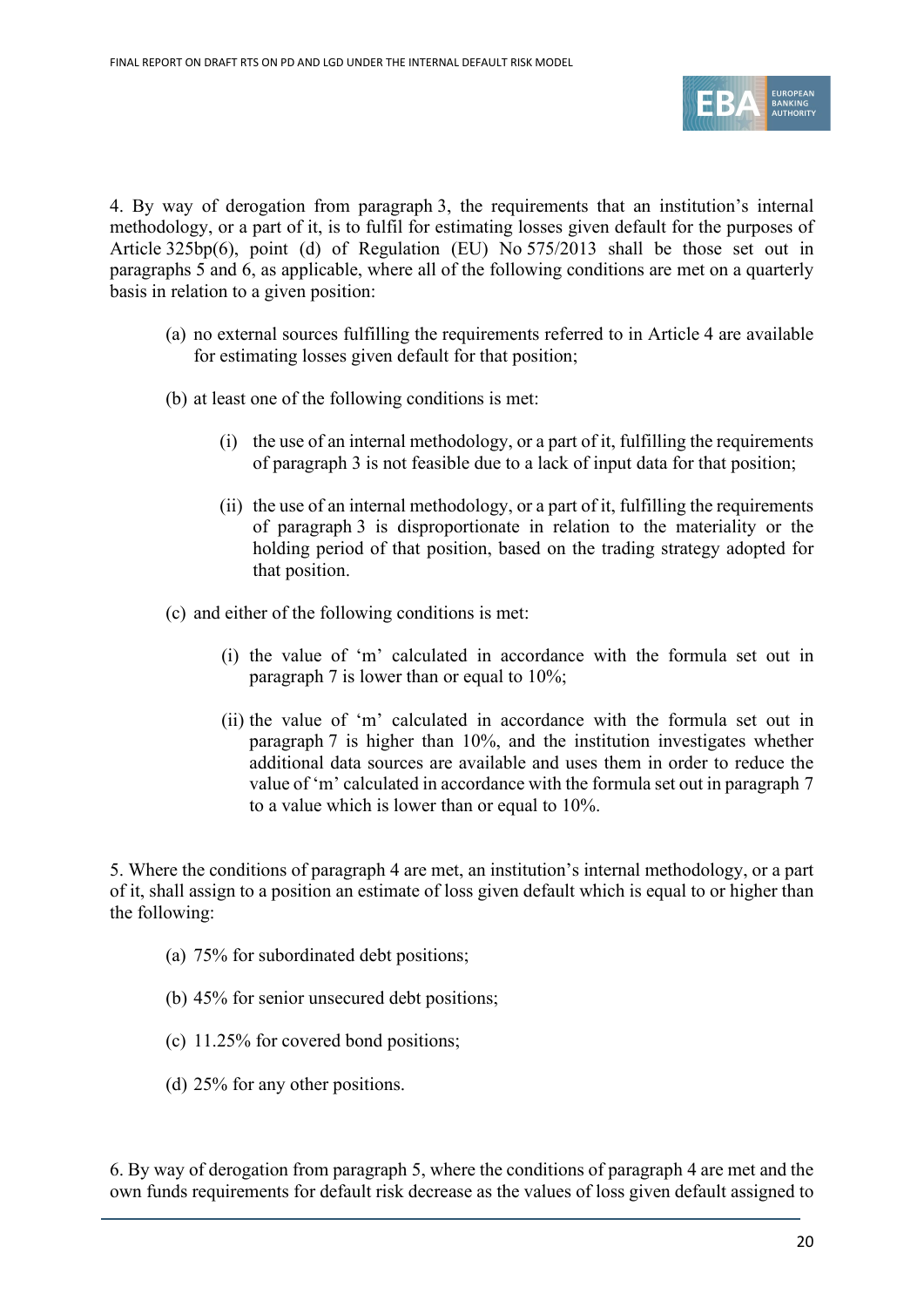

a given position increase, an institution's internal methodology, or a part of it, shall assign to that position an estimate of loss given default which is equal to or lower than the values set out in points (a) to (d) of paragraph 5, as applicable.

7. For the purposes of paragraph 4, point (c), institutions shall calculate the value of 'm' in accordance with the formula set out in Article 2(7), where the term DRC(other methodologies and external sources) is replaced by the following:

 $DRC$ (other methodologies and external sources) = the own funds requirements calculated in accordance with Article 325bn(1) of that Regulation relating exclusively to the trading book positions referred to in Article 325bl of that Regulation for which losses given default are not estimated by means of the internal methodology, or a part of it, fulfilling the requirements of paragraphs 5 or 6, as applicable.

#### *Article 4*

#### *Requirements that an institution's external sources are to fulfil for estimating losses given default*

The requirements that an institution's external sources are to fulfil for estimating losses given default for the purposes of Article 325bp(6), point (d) of Regulation (EU) No 575/2013 shall be all of the following:

- (a) the estimates of losses given default are validated on a periodic basis for their use in the internal default risk model in accordance with Article 325bp(7) and 325bj(2) of Regulation (EU) No 575/2013 to ensure that they remain appropriate for the institution's portfolio;
- (b) where more than one external source is used, a hierarchy of sources is established in order to ensure the overall consistency of loss given default estimates used in the internal default risk model.

#### **SECTION 3**

#### *DOCUMENTATION REQUIREMENTS THAT AN INSTITUTION'S INTERNAL METHODOLOGY OR EXTERNAL SOURCES ARE TO FULFIL FOR ESTIMATING DEFAULT PROBABILITIES AND LOSSES GIVEN DEFAULT*

#### *Article 5*

#### *Documentation requirements*

1. Where an institution's internal methodology, or a part of it, meets the conditions of Article 1(4) or Article 3(4), institutions shall document all of the following in relation to all the issuers and positions covered under these Articles: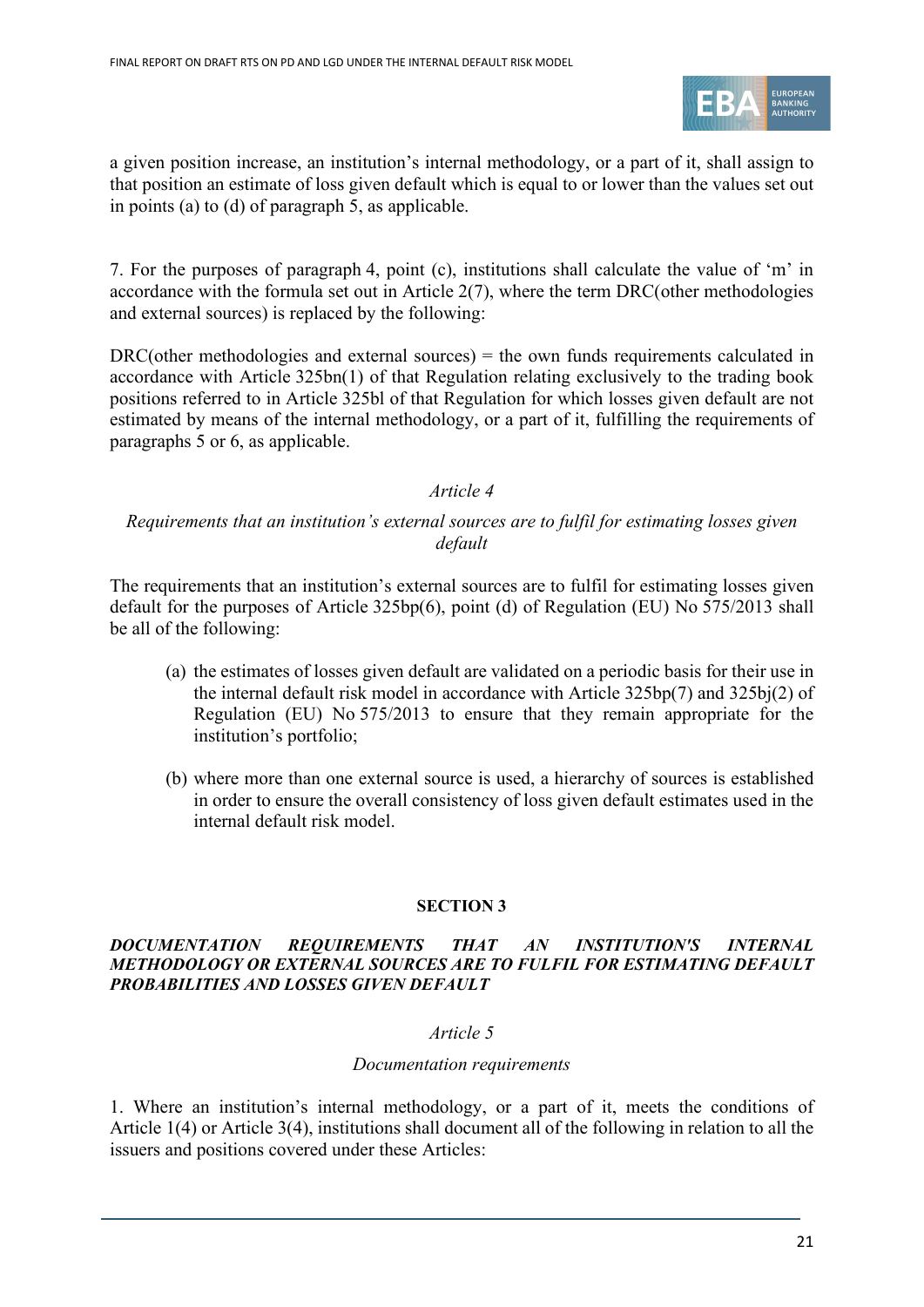

- (a) that no external sources fulfilling the requirements referred to in Article 2 or Article 4, as relevant, are available for estimating default probabilities for these issuers and losses given default for these positions, respectively;
- (b) that the use of an internal methodology fulfilling the requirements of Article 1(3) for estimating default probabilities for these issuers, or Article 3(3) for estimating losses given default for these positions, respectively, would not be feasible due to a lack of input data, or that it would be disproportionate in relation to the materiality or the holding period in line with the trading strategy adopted for these issuers or positions;
- (c) the values of 'm', calculated in accordance with Article 1(7) and Article 3(7).

2. Institutions shall keep up to date an inventory of the external data sources used for the purposes of Articles 2 and 4, which shall include all of the following:

- (a) a description of the methodologies used to obtain default probabilities from external sources in accordance with Article  $2(1)$ , points (a) and (b). Where the estimates of default probabilities differ from those used in the institution's internal risk management methodologies and these differences are not due to the specific requirements set out in Article 325bp(5) of Regulation (EU) No 575/2013, these differences shall be part of the description of the methodologies;
- (b) documentation and underlying rationale where an institution has identified different terms, information or assumptions in accounting for expected credit losses and the default probabilities from external sources for exposures under the internal default risk model for the purpose of ensuring sound credit risk management, as approved by senior management;
- (c) a description of the methodologies used to obtain losses given default from external sources in accordance with Article 4, point (a). Where the estimates of losses given default differ from those used in the institution's internal risk management methodologies and these differences are not due to the specific requirements set out in Article 325bp(6) of Regulation (EU) No 575/2013, these differences shall be part of the description of the methodologies;
- (d) the results of the validation performed in accordance with Article 2(1), point (a), and Article 4, point (a);
- (e) the hierarchy of the sources used in accordance with Article  $2(1)$ , point (c), and Article 4, point (b).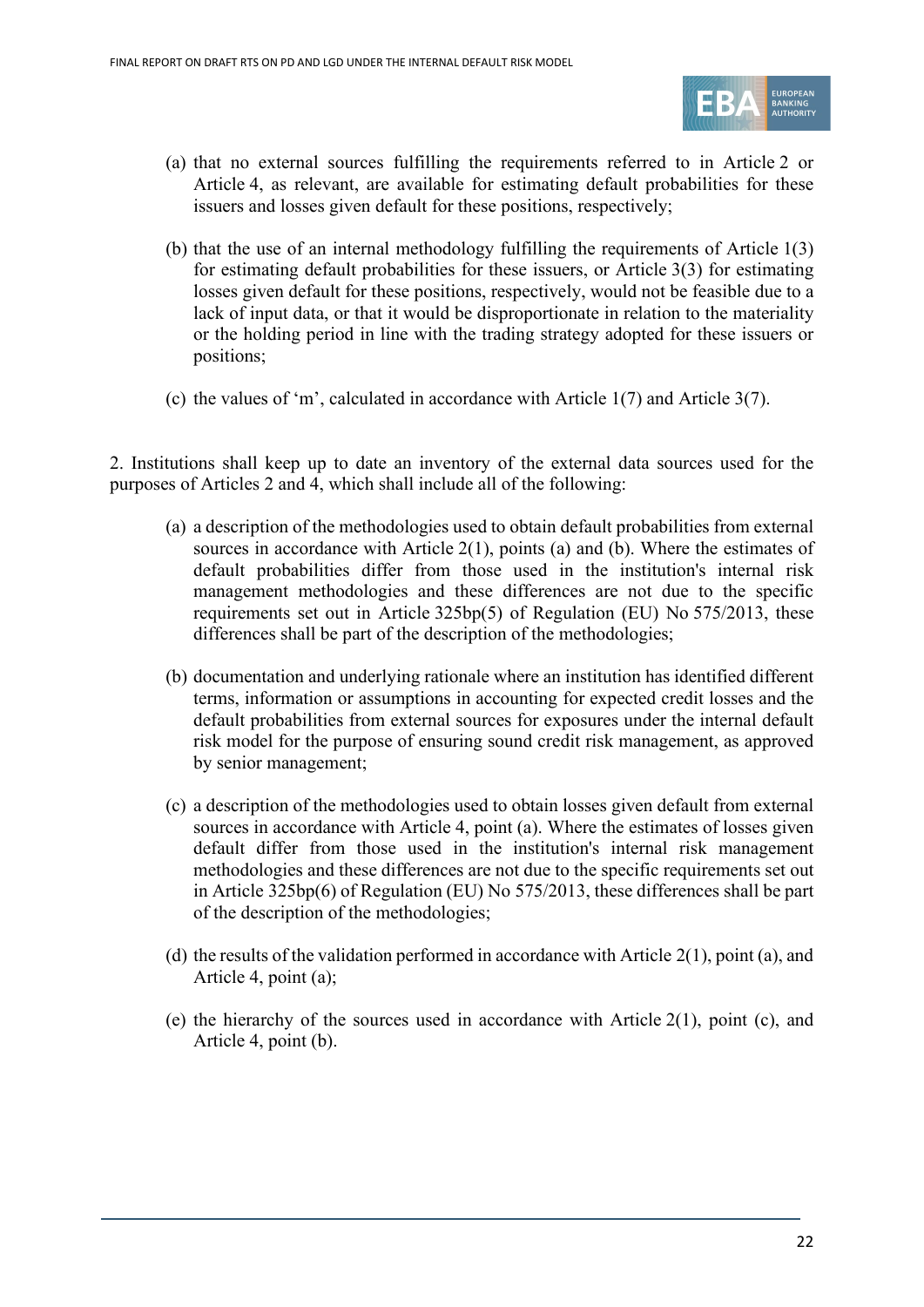

### *Article 6*

This Regulation shall enter into force on the twentieth day following that of its publication in the *Official Journal of the European Union*.

This Regulation shall be binding in its entirety and directly applicable in all Member States. Done at Brussels,

*For the Commission The President*

*[For the Commission On behalf of the President]*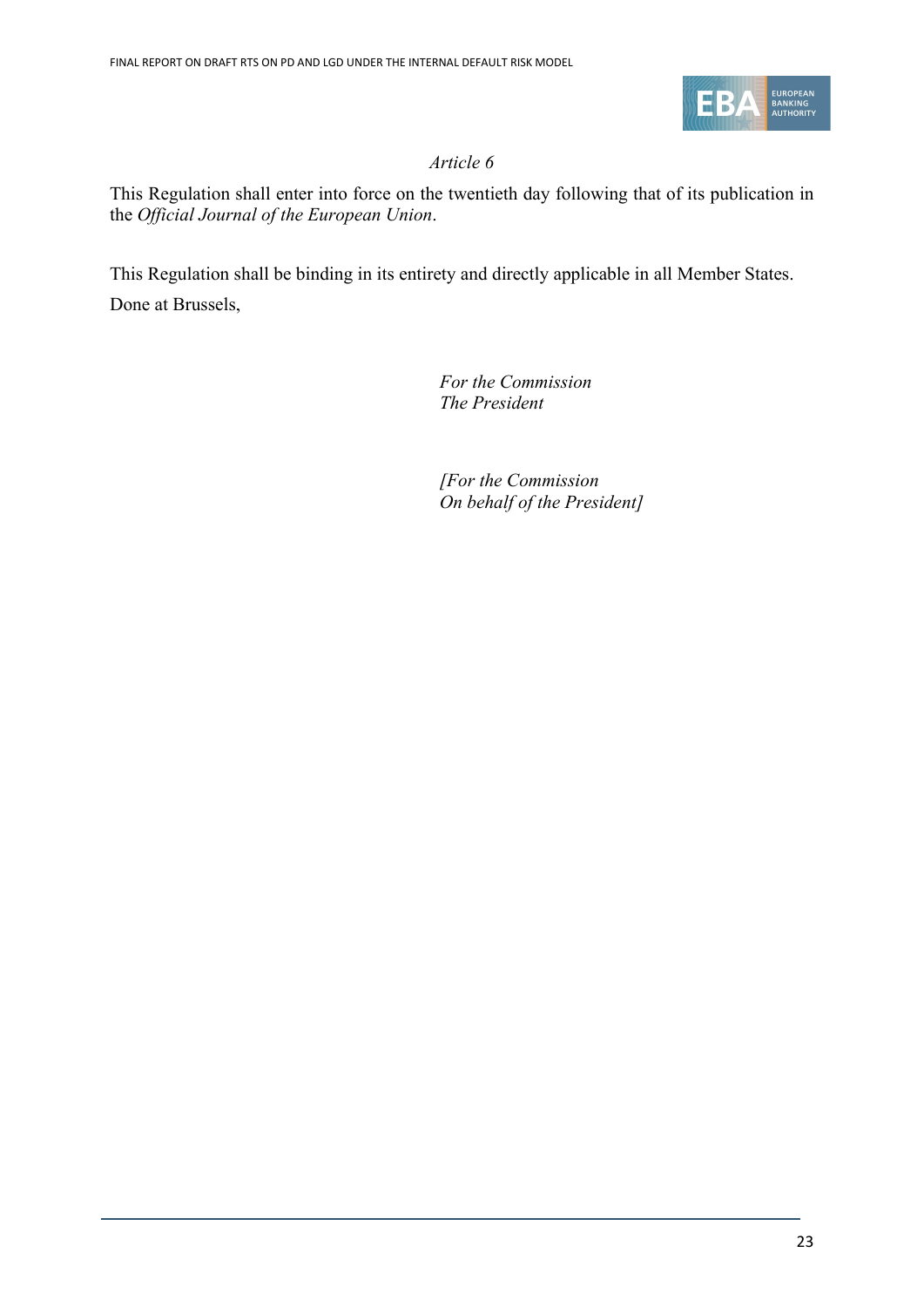

# <span id="page-23-0"></span>4. Accompanying documents

## <span id="page-23-1"></span>4.1 Draft cost-benefit analysis/impact assessment

Article 325bp of the CRR requires the EBA to develop draft RTS specifying the requirements that an institution's internal methodology or external sources are to fulfil for estimating default probabilities and losses given default.

Article 10(1) of Regulation (EU) No 1093/2010 (EBA Regulation) specifies that any RTS developed by the EBA should be accompanied by an analysis of 'the potential related costs and benefits'. This analysis should provide an overview of the findings regarding the problem to be dealt with, the solutions proposed and the potential impact of these options.

This section presents the cost-benefit analysis of the main policy options included in the draft RTS. Given the nature and scope of the draft RTS, the analysis is high-level and qualitative in nature.

### A. Problem identification and baseline scenario

The revised CRR introduces the alternative IMA for market risk as part of the transposition into EU legislation of the Basel standards on 'minimum capital requirements for market risk'. The capital requirements under the alternative IMA comprise three components: a) the capital requirements for modellable risk factors (expected shortfall measure); b) the capital requirements for nonmodellable risk factors (stress scenario risk measure); and c) the DRC requirement.

The DRC requirement aims to capture the default risk for positions in traded debt and equity instruments included in IMA trading desks. Institutions are required to compute this capital requirement using an internal default risk model. To simulate the default of issuers in the internal default risk model, estimates of the PDs and LGDs of the issuers and issuances of these trading positions are needed.

These estimates shall comply with the requirements set out in paragraphs 5 and 6 of Article 325bp of the CRR. On the one hand, institutions that have been granted permission to use the IRB approach are required to use the methodology set out therein to calculate PD and LGD estimates, where those IRB estimates are available. On the other hand, institutions with no IRB permission are required to develop an internal methodology or use external sources to estimate PDs and LGDs.

The EBA is mandated to develop draft RTS specifying the requirements that an institution's internal methodology or external sources are to fulfil for estimating PDs and LGDs for DRC purposes.

The lack of common requirements could result in the inconsistent application of the internal default risk model across institutions, undermining the calibration of the DRC requirements. Given that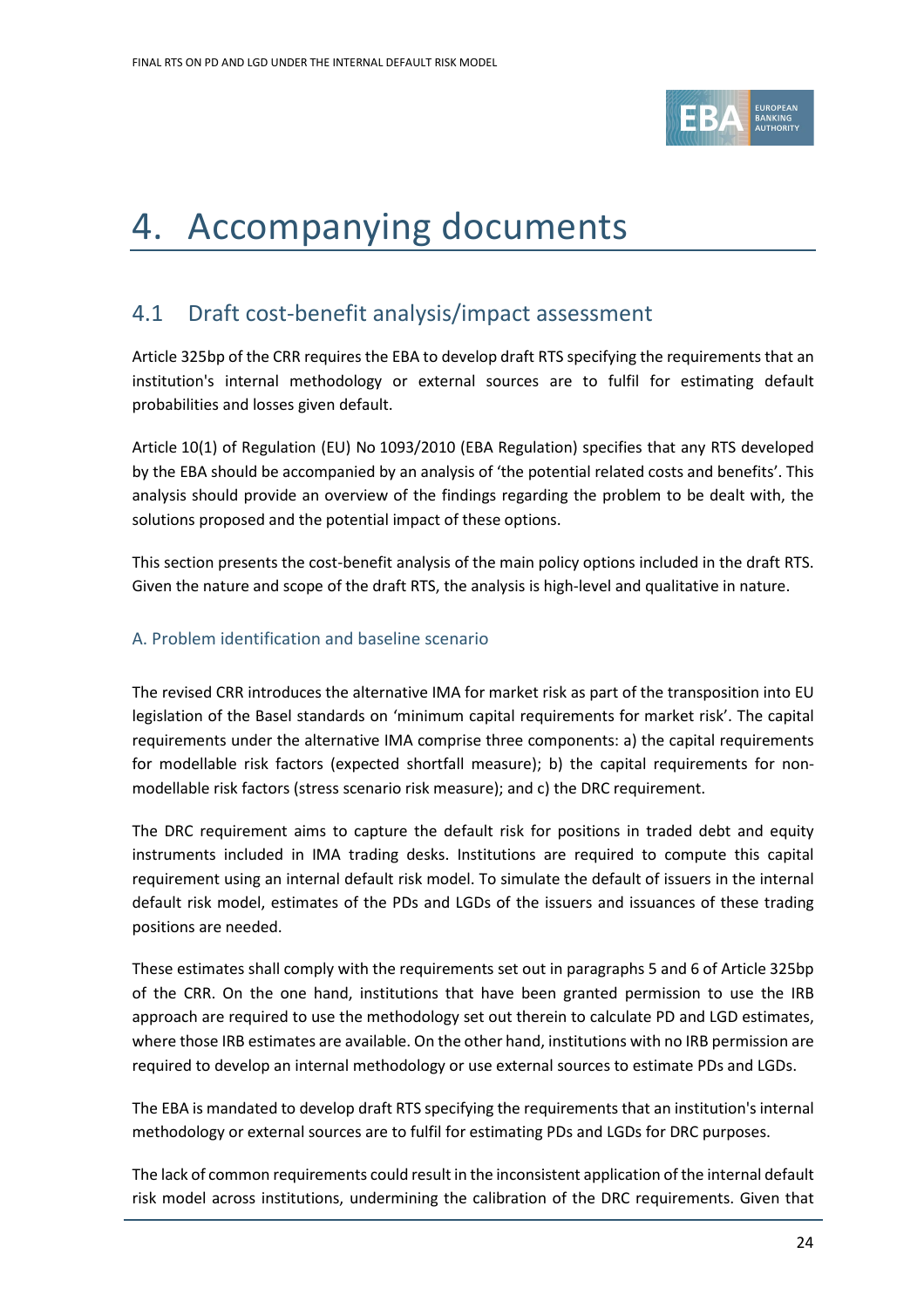

institutions may use different types of methodologies and/or external sources, it is important to set minimum requirements to ensure that the PD and LGD estimates used in the internal default risk model are appropriate for the intended use.

#### B. Policy objectives

The specific objective of the draft RTS is to establish common requirements for the internal methodology or external sources that institutions need to fulfil for estimating PDs and LGDs for the internal default risk model. These requirements aim to ensure that the PD and LGD estimates are appropriate and consistent across institutions.

Generally, the draft RTS aim to create a level playing field, promote the convergence of institutions' practices and enhance the comparability of own funds requirements across the EU.

#### C. Options considered, cost-benefit analysis and preferred options

This section presents the main policy options discussed during the development of the draft RTS, the costs and benefits of these options, as well as the preferred options retained in the draft RTS.

#### Requirements for an institution's internal methodology

Paragraphs 5(e) and 6(d) of Article 325bp of the CRR envisage the possibility for an institution to develop an internal methodology to estimate PDs and LGDs for DRC purposes. Under paragraph 12 of Article 325bp, the EBA is mandated to develop draft RTS to specify the requirements that such an internal methodology is to fulfil. Three different options are considered for the specification of those requirements:

**Option 1a**: set out particular requirements for the institution's internal methodology;

**Option 1b:** align the requirements of the institution's internal methodology with the CRR requirements for the IRB approach;

**Option 1c**: set out two sets of requirements, one aligned with the CRR requirements for the IRB approach and one encompassing the possibility for institutions to produce 'fallback' PD and LGD estimates.

Option 1b acknowledges the key role and great importance attributed in the CRR to the IRB approach for the derivation of own estimates of PDs or LGD. In addition, it is in line with the Basel standards, which require institutions to compute PDs and LGD using a methodology consistent with the IRB methodology, where IRB estimates are not available. However, meeting all these requirements may be operationally burdensome and in some cases disproportionate in the context of DRC. Option 1a may alleviate some of the operational concerns but could lead to the inconsistent treatment of default risk between the trading book and banking book positions.

In light of such considerations, option 1b has been put forward for consultation.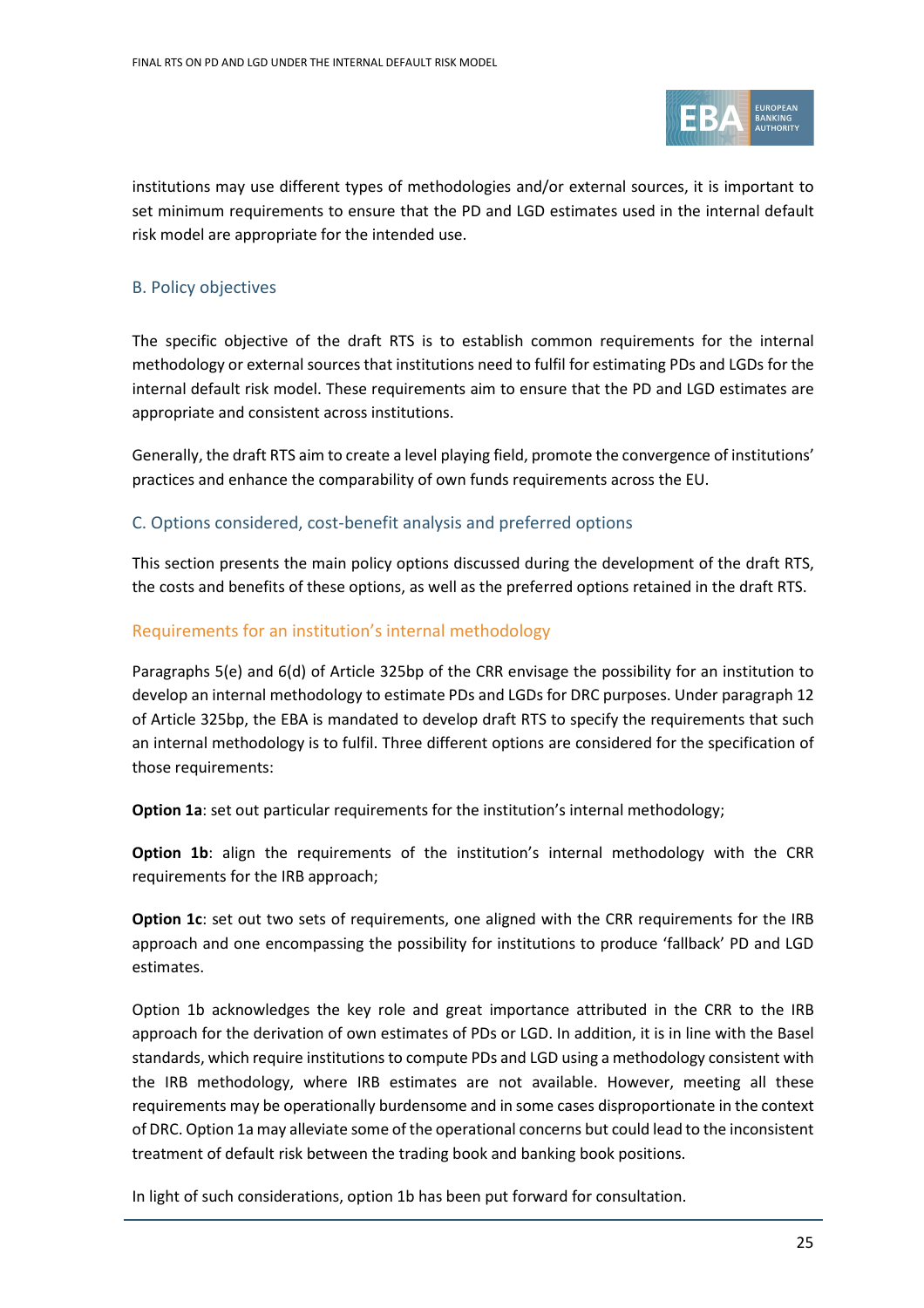

The respondents to the consultation expressed concerns about aligning the requirements of the internal methodology with the IRB approach. In particular, they feel that the use of the IRB requirements in the context of DRC requirements may lead to model design inconsistencies and may be impractical in some cases (e.g. some data inputs required in the IRB approach are not necessarily available for trading book issuers that do not have a credit relationship with the bank). Moreover, they note that the daily turnover in trading may result in adding new issuers to the IRB rating process on a continuous basis, which could be operationally burdensome. Finally, the respondents suggest introducing a 'fallback' internal methodology that enables PDs and LGDs to be estimated where neither an IRB-based internal methodology nor external sources are available.

Taking into account the feedback received, but also noting the key role assigned to the IRB requirements by the CRR for estimating PDs and LGDs, the EBA has decided to consider Option 1c in the final draft RTS. This option, while on the one hand maintaining the alignment with IRB requirements as the default approach, on the other hand also allows the industry's concerns to be addressed, introducing into the draft RTS the possibility for institutions to produce 'fallback' PDs and LGDs in specific cases, i.e. in cases where no external sources are available for estimating PDs and LGDs and the use of the internal methodology, or a part of it, fulfilling the IRB requirements is not feasible due to a lack of input data or is disproportionate in relation to the materiality or the holding period of the relevant position.

Option 1c has been retained.

#### 'Fallback' internal methodology

As mentioned above, institutions should be allowed to produce 'fallback' PD and LGD estimates under their internal methodology where no external sources are available or use of the internal methodology, or a part of it, based on the IRB requirements is not feasible due to a lack of input data or is disproportionate in relation to the materiality or the holding period of the relevant position.

#### a. Setting floors for PD and LGD estimates

The EBA has considered the following options for setting out the requirements on estimating 'fallback' PDs and LGDs:

**Option 2a:** set minimum floors for PD and LGD estimates;

**Option 2b:** do not set minimum floors for PD and LGD estimates.

The EBA view isthat the 'fallback' PD and LGD estimates should be appropriately conservative given that they may be used only where reliable PD and LGD estimates cannot be obtained due to the lack of adequate data (i.e. where no external sources or data inputs for IRB modelling are available).

Option 2a proposes setting minimum floors for PD and LGD estimates. In this way, a minimum level of conservatism is ensured, while institutions can still provide a meaningful differentiation of risk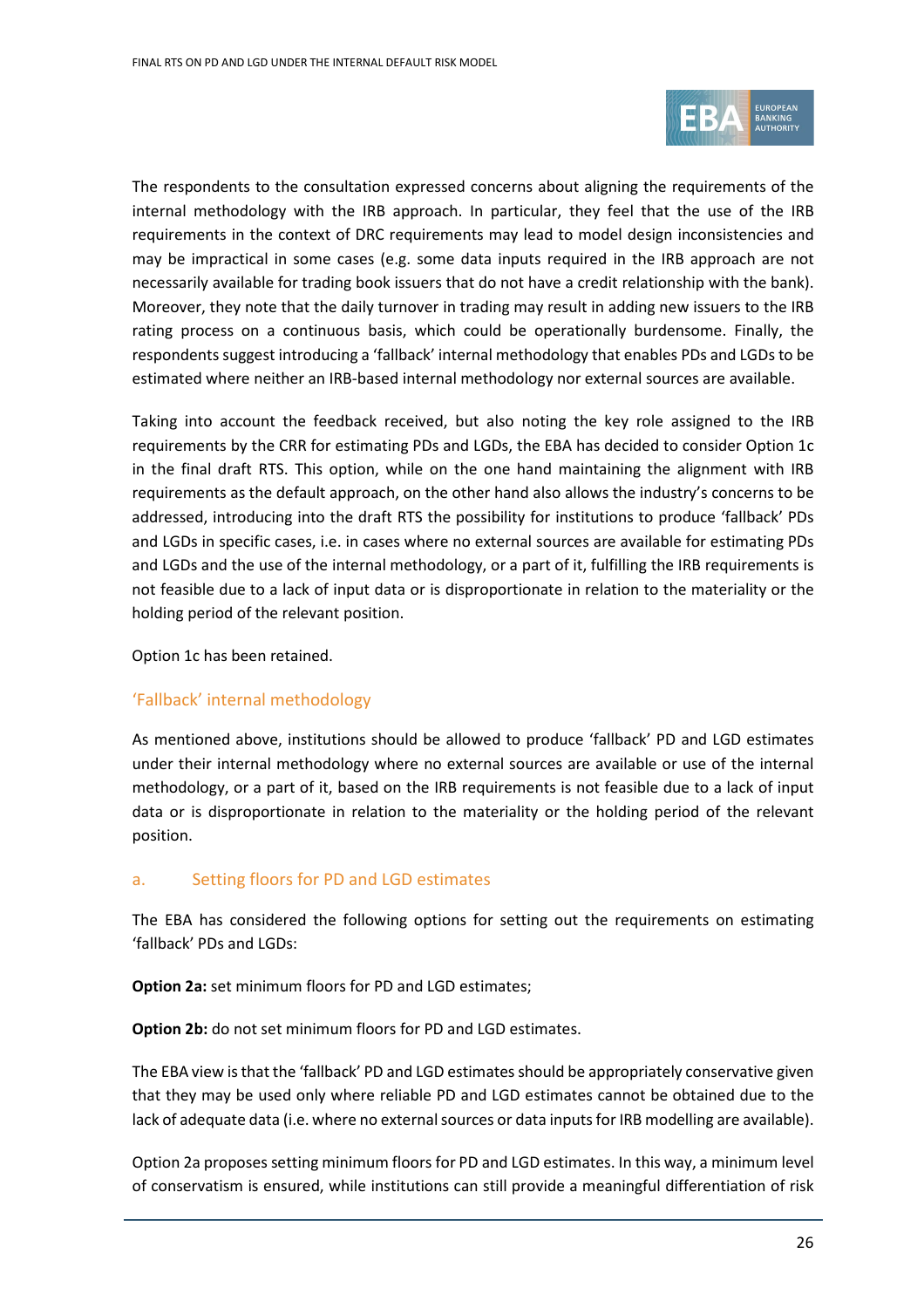

above these levels. On the other hand, Option 2b, which does not consider any floors, has the drawback that institutions may obtain overly optimistic PD and LGD estimates for issuers and positions about which they have little information. Moreover, it may undermine the creation of a level playing field.

Option 2a has been retained.

#### b. Floor levels for PD and LGD estimates

As discussed under Option 2, the EBA has considered it appropriate to set minimum floors for PD and LGD estimates under the 'fallback' internal methodology.

For PDs, the estimates assigned to an issuer should be equal to or higher than the higher of the following:

- (i). the highest default probability assigned to investment grade issuers of positions under the scope of the institution's internal default risk model and for which default probabilities are not estimated by means of the 'fallback' approach;
- (ii). the equally weighted average of default probabilities assigned to issuers of positions under the scope of the institution's internal default risk model and for which default probabilities are not estimated by means of the 'fallback' approach. Institutions may exclude defaulted issuers when calculating the equally weighted average of default probabilities, where they can ensure that the default probabilities estimated by means of the 'fallback' approach are not applied to defaulted issuers;

The choice of the above floor levels takes into consideration current practices employed for IRC requirements. In particular, in accordance with the 'ECB guide to internal models' (more specifically, in accordance with the section dedicated to the methodology for IRC models), similar requirements need to be fulfilled for PD 'fallback' values. Therefore, the EBA expects such requirements to be aligned, to a large extent, with current industry practices.

The floor under point (i) ensures that the PD values do not fall below the highest PD applied to investment grade issuers. In this way, given the lack of data for applying the IRB methodology and thus properly assigning a rating to the issuer, the requirements take a conservative stance and do not allow the issuer to be assigned a lower PD than that of other investment grade issuers.

The floor under point (ii) ensures that the 'fallback' PD values do not fall below the (average) PD level calculated for issuers of positions under the scope of the institution's internal default risk model and for which default probabilities are not estimated by means of the 'fallback' approach. In this way, the requirements use, as a 'proxy', the average PD of the remaining issuers, where either the IRB methodology, the internal methodology or the external ratings were used, to serve as a floor.

For LGDs, the estimates assigned to a position shall be equal to or higher than the following: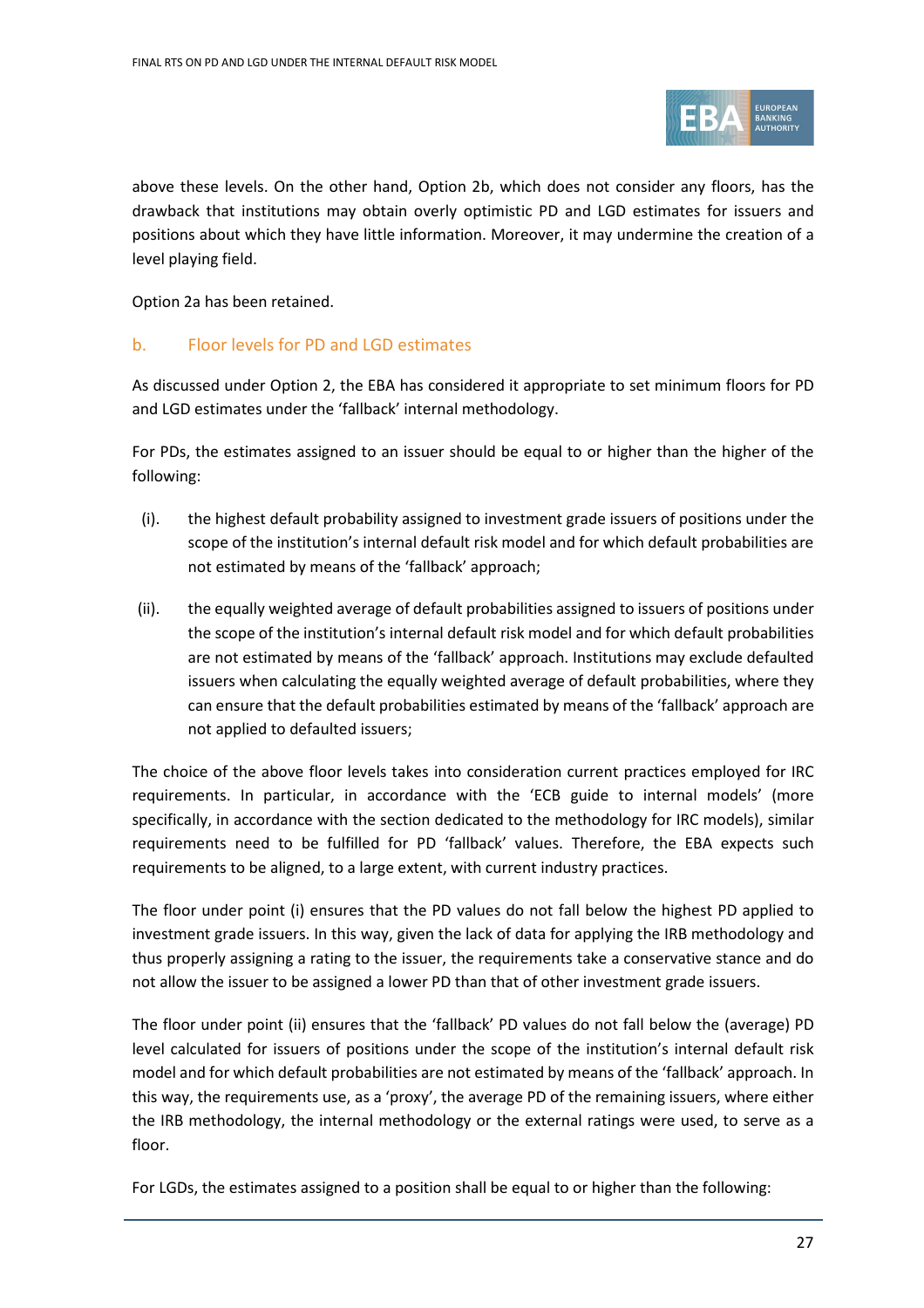

- (i). 75% for subordinated debt positions;
- (ii). 45% for senior unsecured debt positions;
- (iii). 11.25% for covered bond positions;
- (iv). 25% for positions relating to any other product.

The above floor levels are aligned with the LGD values used in the F-IRB approach under Article 161 of the CRR. In this way, the requirements ensure a level playing field between the 'fallback' internal methodology, where there are no proper data to estimate LGDs, and other methodologies covered under the CRR, like the F-IRB, where the aforementioned LGD values are fixed.

#### c. Treatment of issuers and positions for which own funds requirements decrease as values of PDs and LGDs increase

As discussed under Option 2, the EBA has considered it appropriate to set minimum floors for PD and LGD estimates under the 'fallback' approach. However, the EBA has considered whether these limits ensure a conservative treatment of all positions included under the scope of the internal default risk model and for which PDs and LGDs are estimated by means of the 'fallback' approach. In particular, consideration has been given to how the treatment applies to issuers and positions for which own funds requirements decrease as values of PDs and LGDs increase. The EBA has considered the following two options:

**Option 3a:** apply the same requirements to all issuers and positions under the scope of the internal default risk model and to which 'fallback' PDs and LGDs are applied;

**Option 3b:** apply a differentiated treatment to issuers and positions for which own funds requirements decrease as values of PDs and LGDs increase and to which 'fallback' PDs and LGDs are applied.

As mentioned above, the EBA view is that the 'fallback' PD and LGD estimates should be appropriately conservative in all cases. Setting floors for 'fallback' PD and LGD values applied to issuers and positions for which own funds requirements decrease as values of PDs and LGDs increase is not considered sufficiently conservative, hence a differentiated treatment should be envisaged. In particular, the EBA believes that for 'fallback' PD and LGD values applied to issuers and positions for which own funds requirements decrease as values of PDs and LGDs increase, the limits mentioned above (point (ii) for PDs and points (i) to (iv) for LGDs) should be understood as caps rather than floors. In this way, a minimum level of conservatism is also ensured for these issuers and positions.

Option 3b has been retained.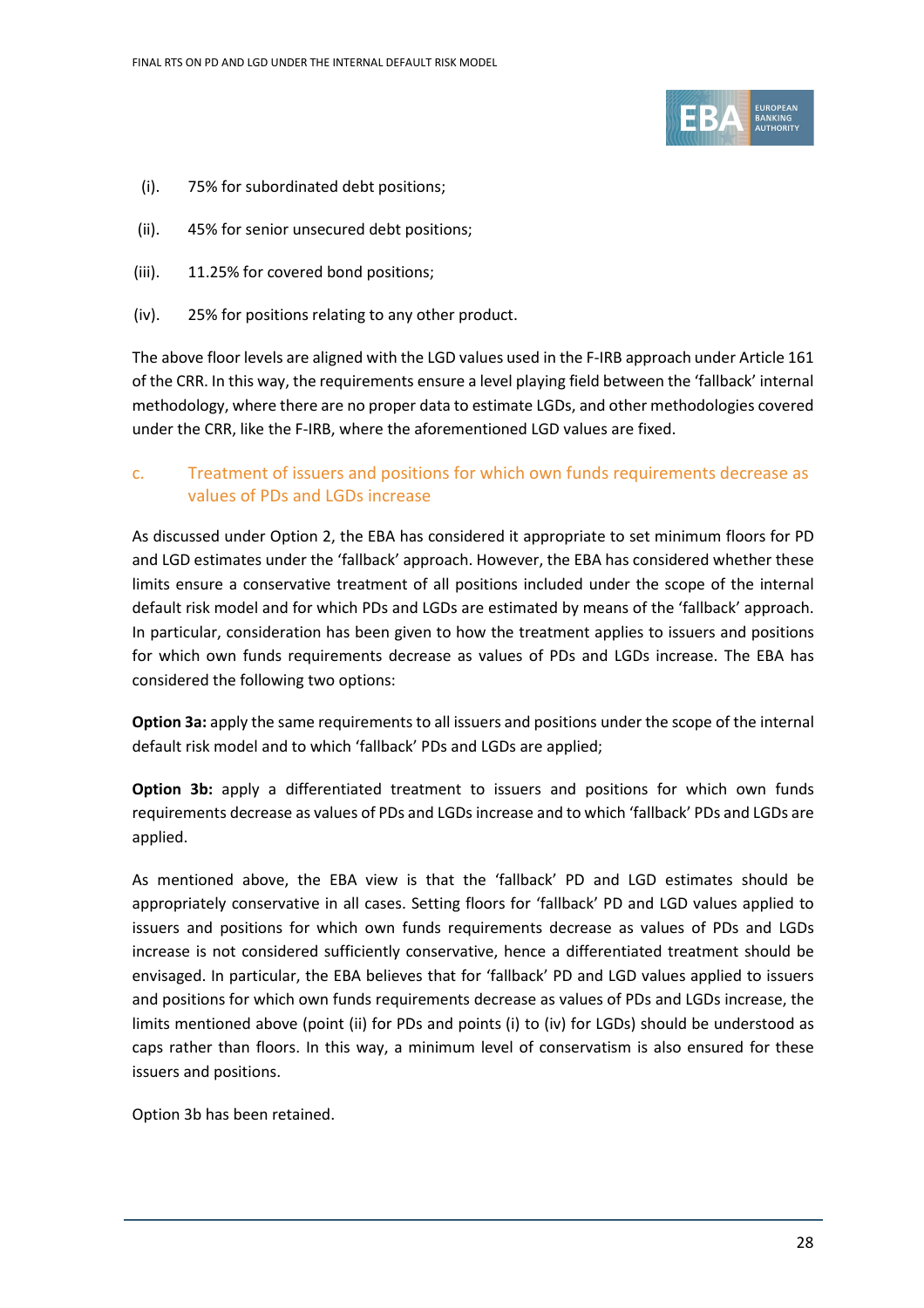

#### Requirements on the methodology used to obtain PDs from external sources

The EBA acknowledges the high importance of external sources in estimating PDs for market risk purposes (also highlighted in the feedback received in the consultation). However, the EBA notes that in many cases the data provided by external sources need to be processed through a methodology in order to obtain PD values to be used in the internal default risk model. Hence the EBA has considered whether further specification of the requirements on the methodology used to produce PD values from external sources is needed.

**Option 4a:** do not specify further the requirements on the methodology used to obtain PD values from external sources;

**Option 4b:** further specify the requirements on the methodology used to obtain PD values from external sources.

The EBA believes that the methodology used for estimating PDs from external sources should be conceptually sound and should fulfil certain minimum requirements in terms of the estimates' accuracy, consistency and meaningfulness. The EBA understands that this is also in line with the broad CRR requirements, which envisage conceptual soundness and reasonable accuracy as elements of the internal risk measurement model used for the purposes of market risk. Hence the EBA has decided to further develop the requirements set out for estimating PDs from external sources in line with the direction of travel set out in the CRR.

Option 4b has been retained.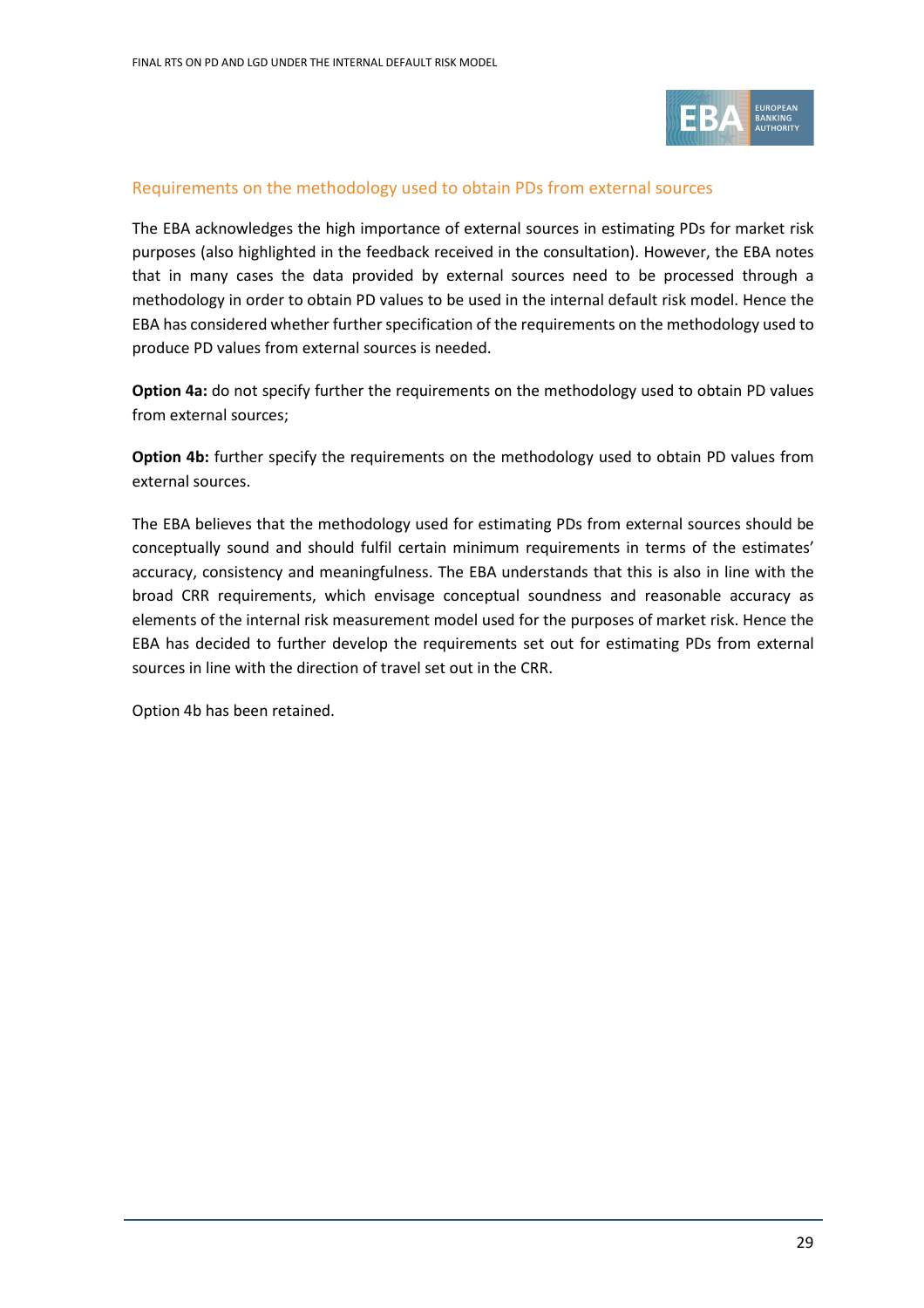

## <span id="page-29-0"></span>4.2 Feedback on the public consultation

The EBA publicly consulted on the draft proposal contained in this paper.

The consultation period lasted for three months and ended on 22 October 2020. Two responses were received, which were both published on the EBA website.

This paper presents a summary of the key points and other comments arising from the consultation, the analysis and discussion triggered by these comments and the actions taken to address them if deemed necessary.

Where similar comments were made by different respondents or the same entity repeated its comments in response to different questions, those comments and the corresponding EBA analysis are included in the section of this paper where EBA considers them most appropriate.

Changes to the draft RTS have been incorporated as a result of the responses received during the public consultation.

#### **Summary of key issues and the EBA's response**

In the feedback table that follows, the EBA has summarised the comments received and explains which responses have – and have not – led to changes and the reasons for this.

As part of the general comments, respondents expressed various concerns about using the IRB approach for market risk purposes given that such an approach is built and designed for banking book activities. As a consequence of this, respondents touched on several points in relation to the main challenges and most time-consuming steps involved in using the IRB approach for assigning PDs and LGDs to a trading book of issuers and instruments where no IRB PDs and LGDs are available (e.g. the time needed to rate an issuer under the IRB approach is longer than one week for 70% of the participants to a survey conducted by one of the respondents and might be longer than a month for 30% of the participants).

In relation to a possible approach to be considered until PDs and LGDs are calculated under the IRB approach, respondents remarked that, in many cases, the use of external sources could be the best alternative. However, where external sources are not available, respondents suggested that a 'fallback' approach such as the one mentioned in the market risk chapter of the 'ECB guide to internal models' should be used.

For the current IRC charge, according to the feedback provided by one respondent, 54% of the institutions use external sources for estimating PDs, 26% IRB data and 20% either a 'fallback' approach or other methodologies. For LGD, the respondents highlighted in their feedback some differences between IRB LGD estimates, used in the banking book, and LGD estimates used in the trading book for IRC. In particular, IRB LGDs take into account the fact that defaulted assets in the banking book are typically kept until the liquidation process has terminated, while IRC LGD are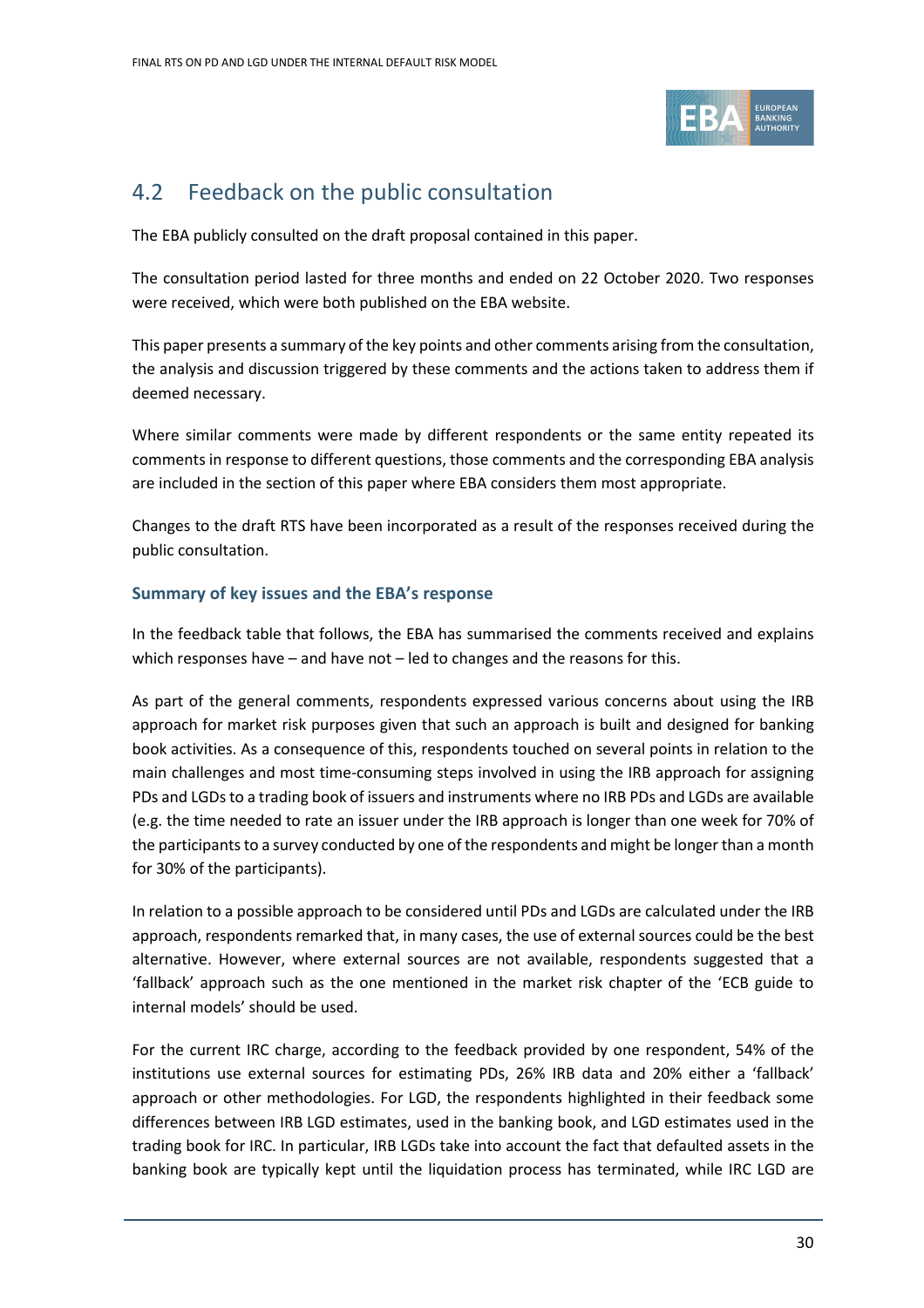

reflective of the fact that in the trading book institutions generally prefer to sell the defaulted instruments.

Considering the feedback received, the EBA has decided to amend the approach proposed in the CP. In particular, the EBA recognises that, in some cases, neither IRB nor external estimates would be available. Therefore, the EBA view is that institutions should be allowed to produce 'fallback' PD and LGD estimates under those specific circumstances, and it amended the final draft RTS, setting out requirements for producing such 'fallback' estimates under the institutions' internal methodologies.

In addition, the EBA has decided to further develop the requirements set out for estimating PDs from external sources. In particular, the methodology used for estimating PDs from external sources should be conceptually sound and should fulfil certain minimum requirements in terms of the estimates' accuracy, consistency and meaningfulness.

Finally, the EBA has noted the operational burden and time needed to generate PD and LGD estimates under the IRB approach for new issuers, which could pose challenges in the context of trading book dynamics. However, the EBA acknowledges that Q&A 2021\_5856 provides additional guidance on the scope of application of Article 325bp(5)(d) and 325bp(6)(c) of the CRR, clarifying that institutions are required to use IRB PD and LGD estimates only where they are already available. Hence the EBA believes that no further clarification needs to be provided via these RTS.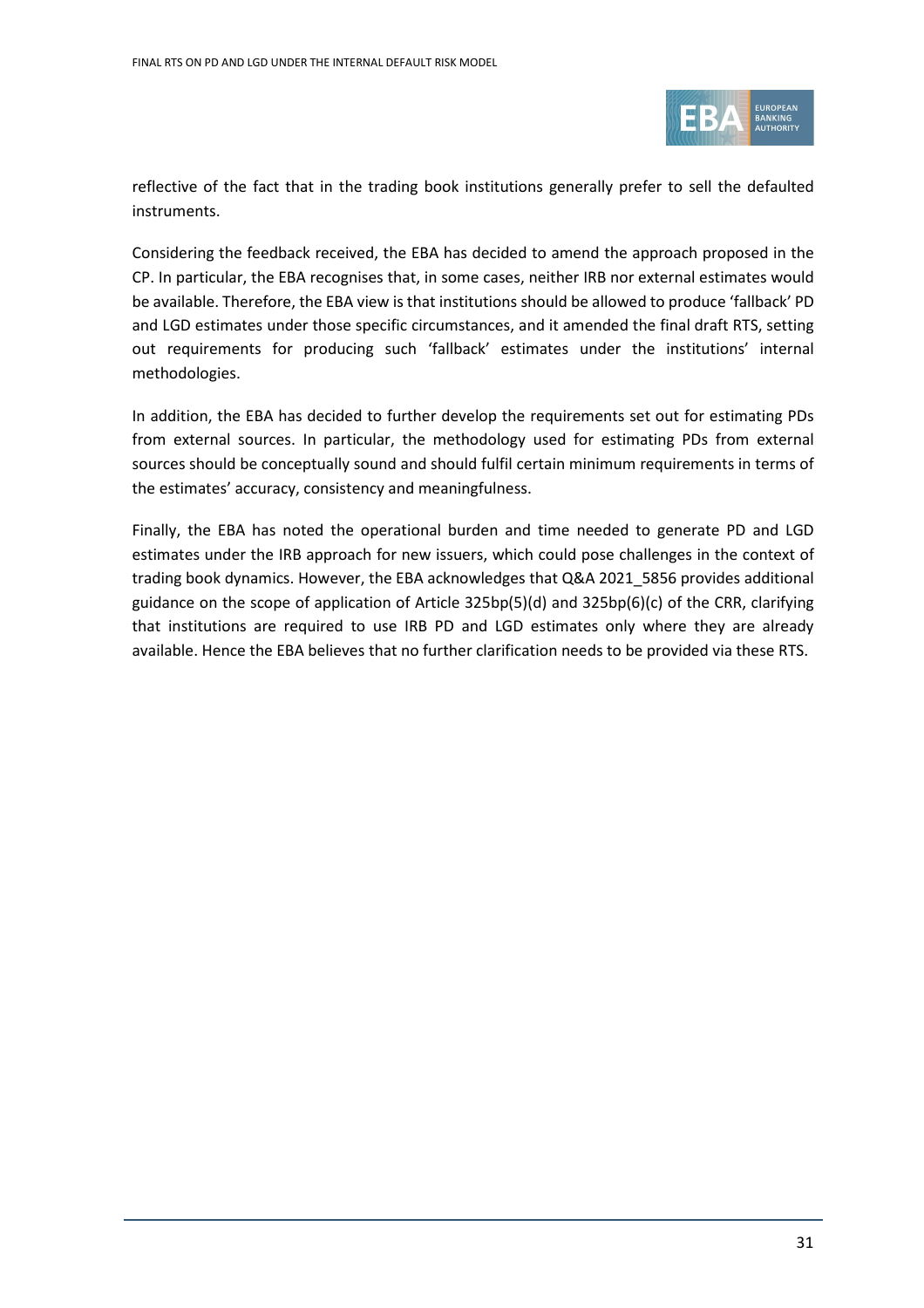

#### **Summary of responses to the consultation and the EBA's analysis**

**Comments Summary of responses received EBA analysis EBA analysis Amendments to the proposals**

#### **General comments**

The respondents express various concerns about using the IRB approach for market risk purposes given that the approach is built and designed for banking book activities. Such use could lead to model design inconsistencies in some cases and could be impractical in a number of others (e.g. the IRB approach requires data inputs that are not necessarily available for all trading book issuers within the scope of the DRC).

For the purpose of the current IRC charge, PDs for trading book issuers are derived from both external and internal sources. As highlighted by the respondents, institutions' current practice is to heavily rely on external data for assigning PDs to their current population of IRC issuers. Therefore, respondents request the EBA to allow the use of external sources without constraint of time for IMA DRC purposes, i.e. if an external rating exists and can be shown to be relevant for the institution's portfolio, there should be no condition that prescribes that its use be solely temporary.

The respondent also underlines that a level playing field issue could be created with other jurisdictions if institutions are not allowed to use external ratings and LGDs without a time constraint.

The EBA takes note of the concerns expressed by the respondents.

In particular, the EBA acknowledges that public external sources and market data might provide more timely estimates for PDs and LGDs than the IRB approach, recognising that their use in the DRC model could be beneficial.

In addition, the EBA recognises that, in some cases, neither IRB nor external estimates would be available. Therefore, the EBA considers that institutions should be allowed to produce 'fallback' PD and LGD estimates under these specific circumstances, and that the draft RTS should set out requirements for producing these 'fallback' estimates under an institution's internal methodology.

Amendments to Article 1(1) and 2(1) of the CP draft RTS (Article 1 and 3 of the final draft RTS) in order to include requirements on 'fallback' PD and LGD estimation.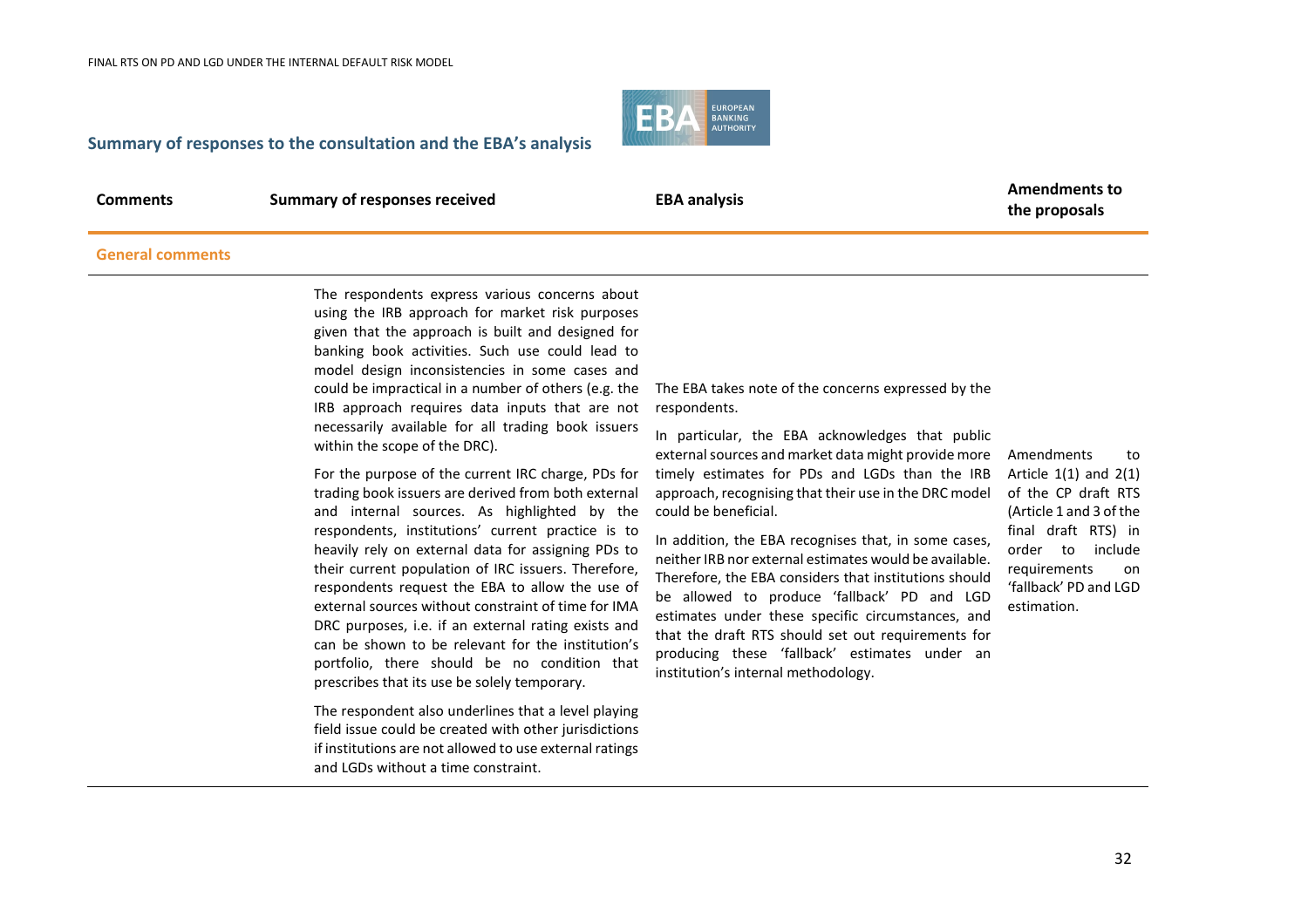

| <b>Comments</b> | Summary of responses received                                                                                                                                                                   | <b>EBA analysis</b> | <b>Amendments to</b><br>the proposals |  |  |
|-----------------|-------------------------------------------------------------------------------------------------------------------------------------------------------------------------------------------------|---------------------|---------------------------------------|--|--|
|                 | Finally, the respondents urge the EBA to envisage a<br>'fallback' internal methodology to be allowed for<br>issuers and positions where neither external nor<br>internal sources are available. |                     |                                       |  |  |
|                 | Responses to questions in Consultation Paper EBA/CP/2020/12                                                                                                                                     |                     |                                       |  |  |

**Question 1.** What would you consider to be the main challenges and most time consuming steps involved in using the IRB approach to be able to assign a PD and a LGD to a trading book issuer and the corresponding financial instrument, where such issuer is covered by the existing IRB permission, but no PD or LGD is immediately available under the IRB approach (i.e. they need to be assigned based on the existing IRB approach)? Based on this assessment, please indicate how much time you expect is needed for an IRB approach to assign a PD and a LGD to a specific trading book issuer.

One respondent notes that the IRB approach has been built and designed for banking book activities i.e. in the context of holding the assets to maturity. The use of IRB outputs in a trading book context in the DRC model could thus lead to inconsistencies with the IRB model design.

The respondent expresses concerns about the volume of new issuers and positions to be covered and the related operational costs. In particular, the respondent notes that the turnover in trading could mean adding new issuers to the IRB rating process on a daily basis, which is considered difficult in the banking book credit quality assessment processes, potentially requiring more qualified staff.

The respondent provides some figures of a survey, with the following key results:

> the time needed to rate an issuer under IRB is longer than one week for 70% of the participants to the survey, and for 30% of the participants it may be longer than a month in some cases;

The EBA notes that, according to the feedback received, the operational burden and time needed to

generate the estimates under the IRB approach for new issuers could pose challenges in the context of trading book dynamics. However, the EBA notes that, in accordance with Article 325bp(5)(d) and 325bp(6)(c) of the CRR and Q&A 2021\_5856, institutions are required to use IRB PD and LGD estimates only where they are already available, i.e. only where the institution has a non-trading book position for which it uses the IRB approach at the time of calculation to estimate the corresponding PD and LGD.

In addition, the EBA acknowledges that external sources would be an appropriate source in the event that the IRB approach were not applicable.

Removal of recitals (1) and (2) of the CP draft RTS, considering that clarification on the scope of application of Article 325bp(5)(d) and 325bp(6)(c) of the CRR is already provided via Q&A 2021\_5856.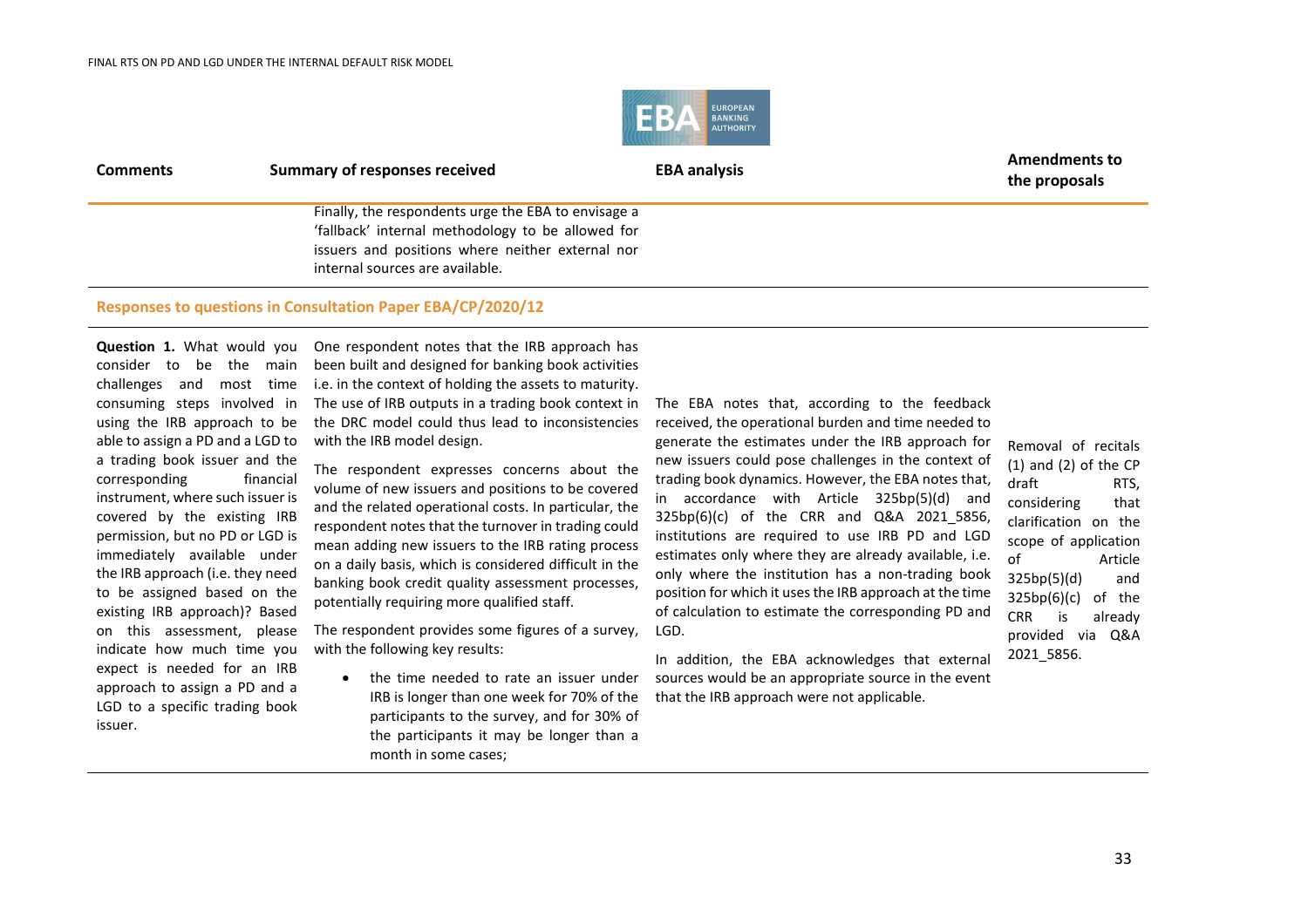$\overline{\phantom{0}}$ 



| <b>Comments</b> | <b>Summary of responses received</b>                                                                                                                                                                                                                                                                                                                                                                                                                                                                                            | <b>EBA analysis</b> | <b>Amendments to</b><br>the proposals |
|-----------------|---------------------------------------------------------------------------------------------------------------------------------------------------------------------------------------------------------------------------------------------------------------------------------------------------------------------------------------------------------------------------------------------------------------------------------------------------------------------------------------------------------------------------------|---------------------|---------------------------------------|
|                 | for most of the DRC models, equity issuers<br>$\bullet$<br>will make up the majority of issuers to be<br>covered;                                                                                                                                                                                                                                                                                                                                                                                                               |                     |                                       |
|                 | for about half of the DRC models there<br>$\bullet$<br>would be more than 10,000 eligible<br>issuers;                                                                                                                                                                                                                                                                                                                                                                                                                           |                     |                                       |
|                 | for most of the DRC models, the current<br>$\bullet$<br>coverage of equity issuers with IRB<br>estimates is less than 25%.                                                                                                                                                                                                                                                                                                                                                                                                      |                     |                                       |
|                 | The respondent states that the scarcity of data is a<br>challenge in using the IRB approach, as publicly<br>available information on companies is often limited<br>to the local regulatory minimum and thus<br>insufficient for its use in IRB models. Without an<br>existing credit relationship, it would be difficult to<br>rate a trading book issuer using the IRB approach. In<br>these cases, external ratings by credit rating<br>agencies would be more appropriate and their use<br>should not be restricted in time. |                     |                                       |
|                 | One respondent notes that PD and LGD estimates<br>from external sources would in many cases be the<br>only estimates available for issuers under the DRC<br>model, and institutions should be allowed to<br>temporarily use such external sources, including<br>those with an IRB permission covering relevant<br>exposure classes and rating systems.                                                                                                                                                                          |                     |                                       |

In addition, the respondent mentions some potential operational challenges: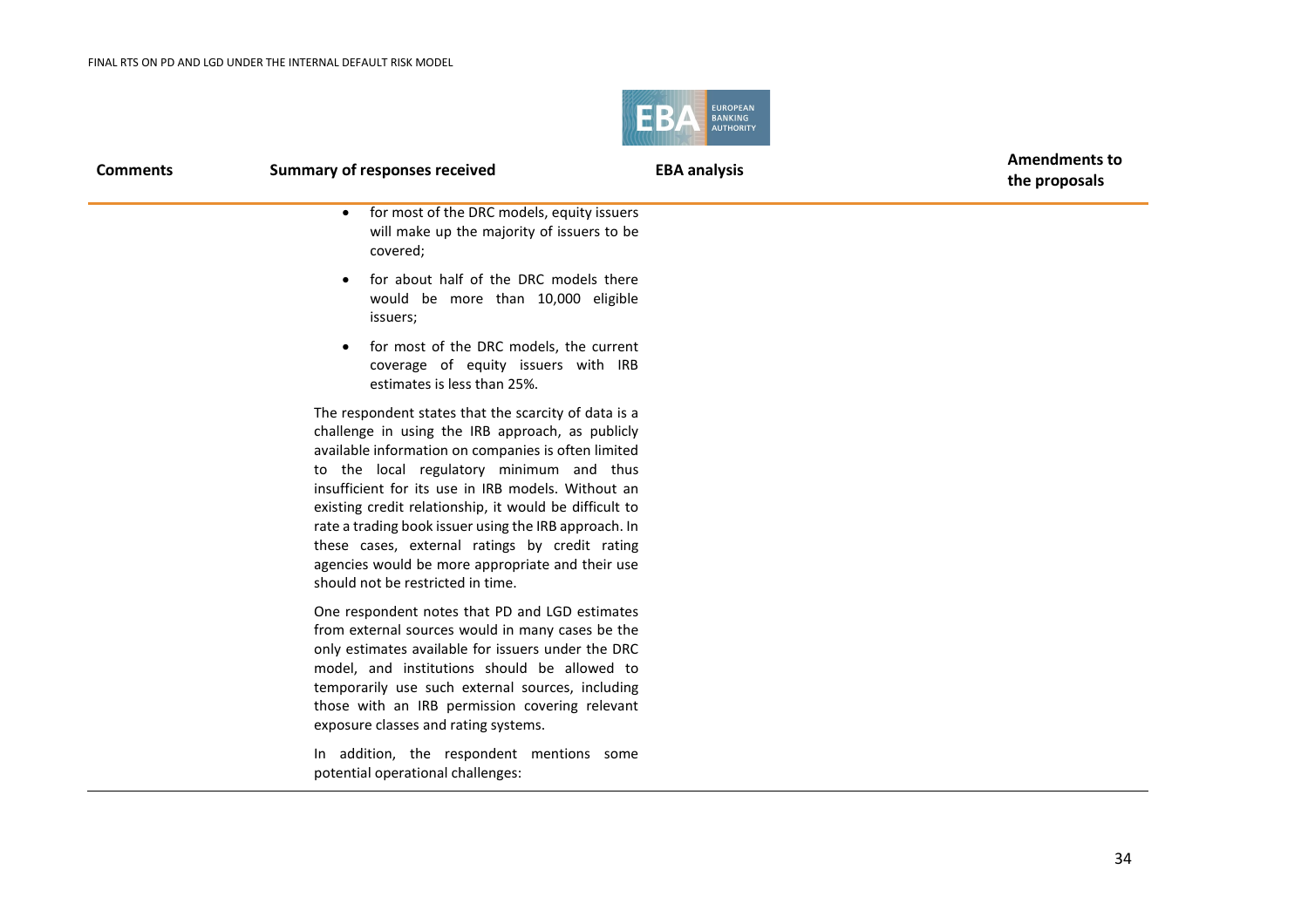

| <b>Comments</b>                                                                                                                                                                               | <b>Summary of responses received</b>                                                                                                                                                                                                                                                                     | <b>EBA analysis</b>                                                                                                                                                                                                                                                                                                     | <b>Amendments to</b><br>the proposals                                                                                 |
|-----------------------------------------------------------------------------------------------------------------------------------------------------------------------------------------------|----------------------------------------------------------------------------------------------------------------------------------------------------------------------------------------------------------------------------------------------------------------------------------------------------------|-------------------------------------------------------------------------------------------------------------------------------------------------------------------------------------------------------------------------------------------------------------------------------------------------------------------------|-----------------------------------------------------------------------------------------------------------------------|
|                                                                                                                                                                                               | it is burdensome to obtain PD estimates<br>$\bullet$<br>using the IRB approach for all issuers in the<br>DRC model;                                                                                                                                                                                      |                                                                                                                                                                                                                                                                                                                         |                                                                                                                       |
|                                                                                                                                                                                               | it might be challenging in terms of<br>$\bullet$<br>processes to switch between IRB and<br>external sources for PDs or LGDs<br>depending on the availability, in particular<br>when IRB values are not available<br>anymore.                                                                             |                                                                                                                                                                                                                                                                                                                         |                                                                                                                       |
|                                                                                                                                                                                               | The respondent also highlights that market data are<br>usually timelier than IRB approach PDs or LGDs, and,<br>as a consequence, the DRC model would use either<br>more timely external data or more obsolete IRB<br>approach PDs or LGDs.                                                               |                                                                                                                                                                                                                                                                                                                         |                                                                                                                       |
| Question 2. What possible<br>approach $-$ other than the use<br>of external sources as proposed<br>in these RTS - could be<br>considered until a PD and a LGD<br>are calculated under the IRB | One respondent notes that, for some trading book<br>issuers, institutions may neither be able to employ<br>the IRB approach, as it requires inputs which are not<br>necessarily available for all trading book issuers<br>within the scope of the DRC model, nor have the<br>external rating or PD data. | The EBA understands that there is a need to ensure<br>that the final draft RTS cover all cases. In particular,<br>an approach should also be envisaged for those<br>issuers and instruments where neither a<br>methodology in line with the IRB requirements is<br>applicable, nor external data are readily available. | Amendments<br>to<br>Article $1(1)$ and $2(1)$<br>of the CP draft RTS                                                  |
| approach for such issuer and<br>financial instrument?                                                                                                                                         | The respondent provides the results of a survey and<br>states that, for most of the DRC models, fewer than<br>50% of the equity issuers would be covered by<br>external rating or PD data.                                                                                                               | Therefore, as mentioned above, the EBA believes that<br>institutions should be allowed to produce 'fallback'<br>PD and LGD estimates under specific circumstances,<br>and that the final draft RTS should set out                                                                                                       | (Article 1 and 3 of the<br>final draft RTS) in<br>include<br>order to<br>requirements<br>on.<br>'fallback' PD and LGD |
|                                                                                                                                                                                               | The respondent notes that the CP does not address                                                                                                                                                                                                                                                        | requirements for producing these 'fallback' estimates                                                                                                                                                                                                                                                                   | estimation.                                                                                                           |
|                                                                                                                                                                                               | the case where neither an IRB rating nor external<br>data are available, expressing the concern that no                                                                                                                                                                                                  | under the institutions' internal methodologies.                                                                                                                                                                                                                                                                         |                                                                                                                       |
|                                                                                                                                                                                               | PD could be assigned in such a case. The respondent<br>suggests that these draft RTS should envisage the                                                                                                                                                                                                 | As suggested by respondents, the EBA takes note that<br>the requirements on 'fallback' PDs specified in the                                                                                                                                                                                                             |                                                                                                                       |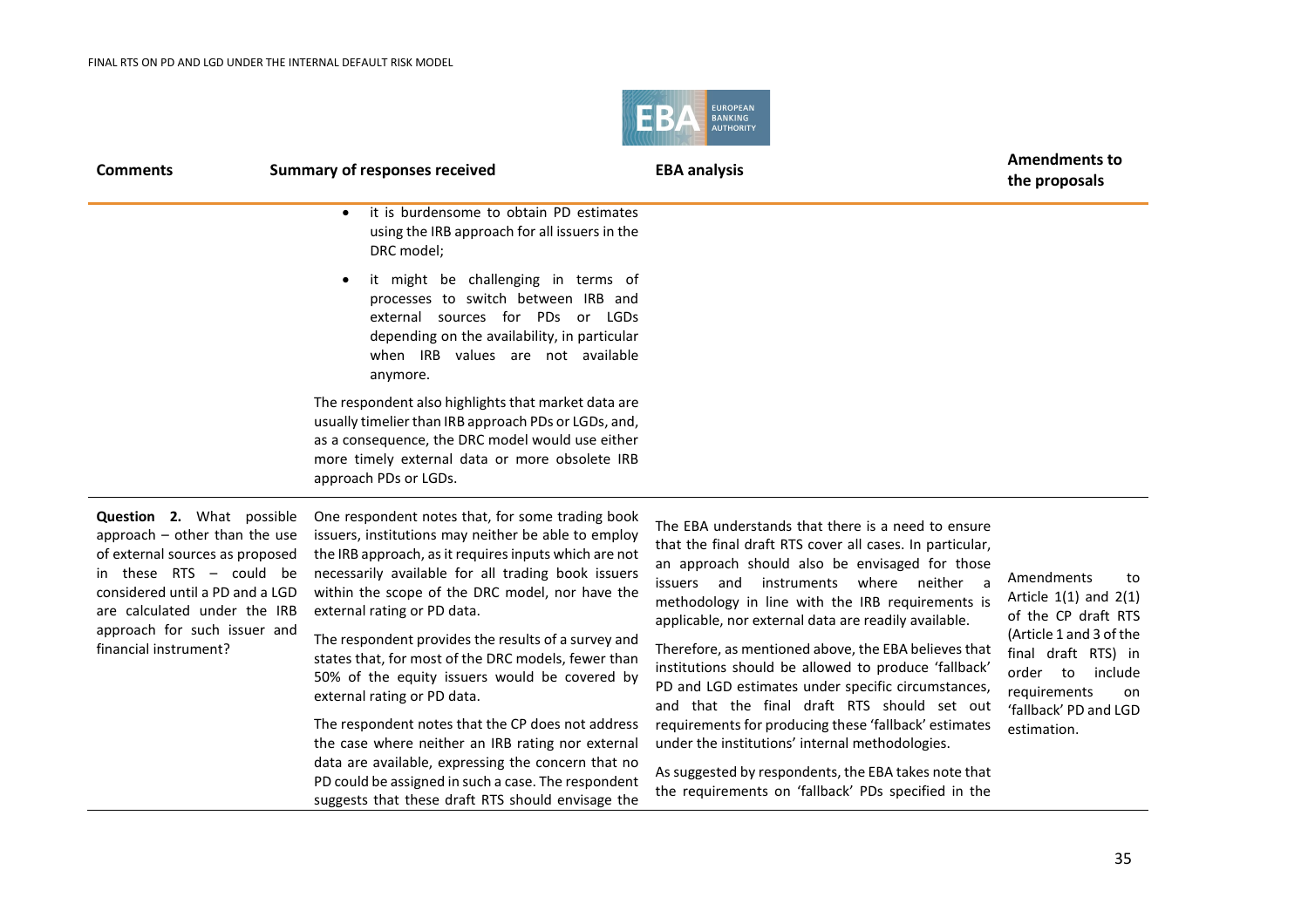

| <b>Comments</b>                                                                                                                                                                                                                                                                                                                                                               | <b>Summary of responses received</b>                                                                                                                                                                                                                                                                                                                                                                                                                                                                                                                                                                                                                           | <b>EBA analysis</b>                                                                                                                                                                                                                                                                                                                                                                                                                                                                                                                                                                                                                    | <b>Amendments to</b><br>the proposals                                                                                                                                                                        |
|-------------------------------------------------------------------------------------------------------------------------------------------------------------------------------------------------------------------------------------------------------------------------------------------------------------------------------------------------------------------------------|----------------------------------------------------------------------------------------------------------------------------------------------------------------------------------------------------------------------------------------------------------------------------------------------------------------------------------------------------------------------------------------------------------------------------------------------------------------------------------------------------------------------------------------------------------------------------------------------------------------------------------------------------------------|----------------------------------------------------------------------------------------------------------------------------------------------------------------------------------------------------------------------------------------------------------------------------------------------------------------------------------------------------------------------------------------------------------------------------------------------------------------------------------------------------------------------------------------------------------------------------------------------------------------------------------------|--------------------------------------------------------------------------------------------------------------------------------------------------------------------------------------------------------------|
|                                                                                                                                                                                                                                                                                                                                                                               | possibility of using a 'fallback' approach such as the<br>one mentioned in the market risk chapter of the<br>'ECB guide to internal models'.                                                                                                                                                                                                                                                                                                                                                                                                                                                                                                                   | 'ECB guide to internal models' can be considered<br>suitable for covering such cases.                                                                                                                                                                                                                                                                                                                                                                                                                                                                                                                                                  |                                                                                                                                                                                                              |
|                                                                                                                                                                                                                                                                                                                                                                               | One respondent states that the use of external<br>sources could be the best alternative where IRB PD<br>or LGD estimates are not available, remarking that<br>public sources are usually timely and suitable for<br>market risk measurement purposes.                                                                                                                                                                                                                                                                                                                                                                                                          |                                                                                                                                                                                                                                                                                                                                                                                                                                                                                                                                                                                                                                        |                                                                                                                                                                                                              |
| Question 3. Could you please<br>describe<br>how<br><b>PDs</b><br>are<br>determined for the purpose of<br>the current IRC charge (Article<br>372 and following of the CRR)?<br>Please specify, whether PDs are<br>derived from internal sources<br>and/or derived from external<br>and<br>what<br>the<br>sources<br>predominant source (internal or<br>external) currently is? | One respondent states that only external sources<br>are used for the determination of PDs for IRC<br>charges (in particular Moody's 1-year transition<br>matrix annually published and split into sovereign<br>and corporate/financial). One respondent provides<br>the results of a survey and states that 54% of the<br>surveyed banks use external sources and 26% IRB<br>data, with 20% using either a 'fallback' approach or<br>other methodologies. Furthermore, the respondent<br>highlights that the scope of IRC excludes most<br>equities, thus 90% of surveyed banks reports that<br>they do not integrate equity positions into the IRC<br>charge. | The EBA takes note of the current practices of<br>institutions, which use mainly external sources of<br>data. Recognising the importance of external sources<br>in PD estimation, the EBA has decided to further<br>develop the corresponding requirements to ensure<br>that the methodology used for estimating PDs from<br>external sources is conceptually sound and fulfils<br>certain minimum requirements in terms of the<br>estimates' accuracy, consistency and meaningfulness.<br>The EBA also acknowledges that the different scope<br>of application of the DRC compared to the IRC may<br>pose challenges to institutions. | Amendments<br>to<br>Article 1(2) of the CP<br>draft RTS (Article 2 of<br>the final draft RTS) in<br>order to specify<br>requirements on the<br>methodology used<br>to estimate PDs from<br>external sources. |
| <b>Question 4.</b> What are your<br>with<br>views<br>respect<br>to<br>alternative<br>internal<br><b>IRB</b><br>methodologies<br>(i.e.<br>equivalent, but different from<br>the approach proposed here)<br>that could be developed to<br>derive PDs under these RTS?                                                                                                           | One respondent states that the use of external<br>sources to estimate PD values should be the<br>preferred solution. Nevertheless, the respondent<br>acknowledges that this solution may not always be<br>feasible. One respondent believes that the use of<br>external ratings, subject to conditions, should be<br>allowed on a permanent basis<br>also for<br>issuer/issuances within the IRB perimeter when no                                                                                                                                                                                                                                             | The EBA acknowledges that external sources are an<br>appropriate source for estimating PDs in the event<br>that the IRB approach is not applicable.<br>In addition, as mentioned above, the EBA view is that<br>institutions should be allowed to produce 'fallback'<br>PD estimates under specific circumstances, and that<br>the final draft RTS should set out requirements for                                                                                                                                                                                                                                                     | Amendments<br>to<br>Article 1(1) of the CP<br>draft RTS (Article 1 of<br>the final draft RTS) in<br>order to include<br>requirements<br>on<br>'fallback'<br>PD<br>estimation,<br>and                         |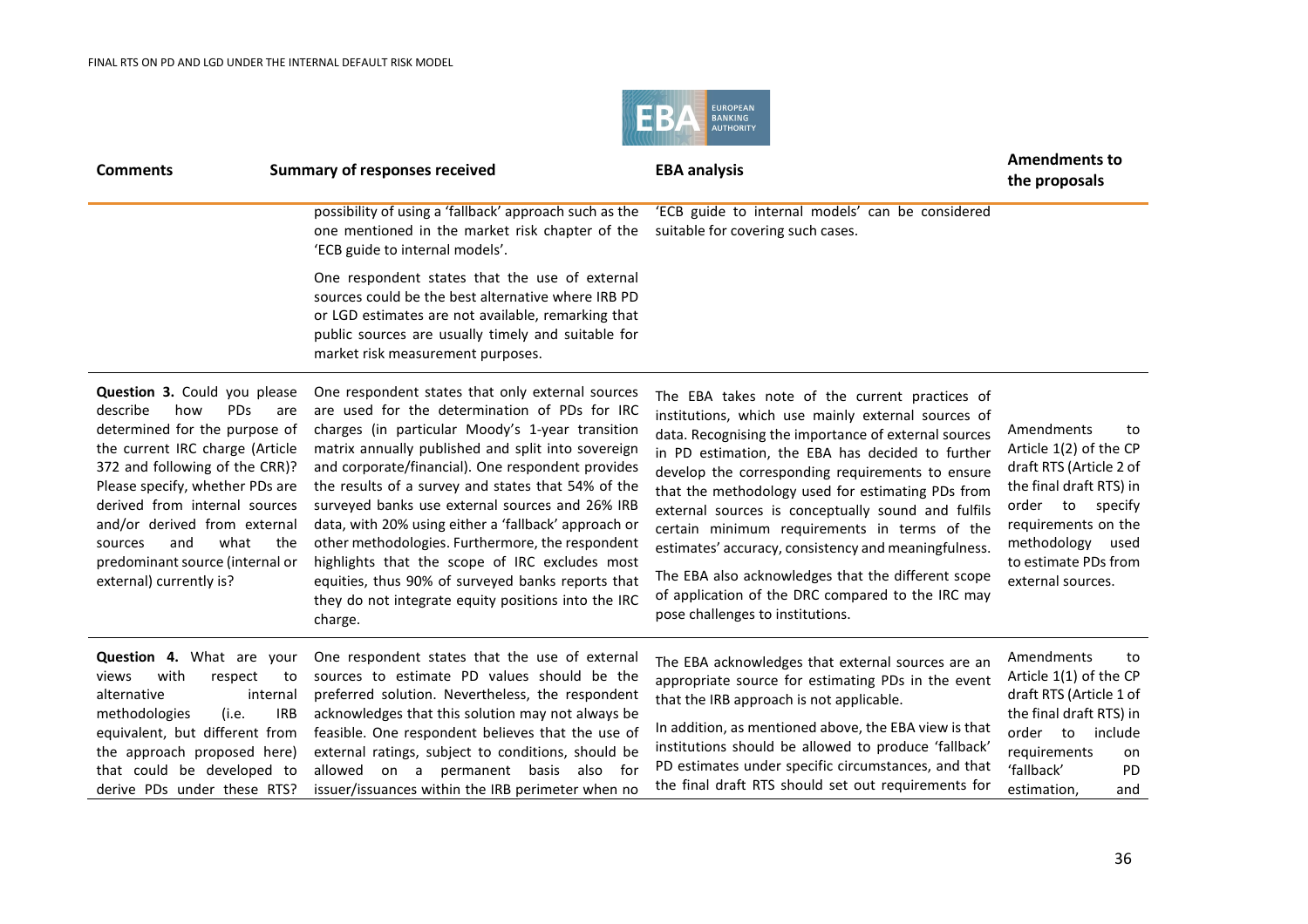

| internal rating is available. Furthermore, they<br>producing those 'fallback' estimates<br>amendments<br>Are there any particular aspects<br>to<br>under the<br>suggest envisaging a 'fallback' approach such as the<br>institutions' internal methodologies.<br>Article 1(2) of the CP<br>and issues regarding trading<br>one envisaged in the 'ECB guide to internal models'.<br>book dynamics that you would<br>draft RTS (Article 2 of<br>EBA also notes that, pursuant to Article<br>The<br>like to highlight?<br>the final draft RTS) in<br>$325bp(5)(d)$ and $325bp(6)(c)$ of the CRR and Q&A<br>specify<br>order<br>to<br>2021 5856, institutions are required to use IRB PD<br>requirements on the<br>estimates only where they are already available.<br>methodology used<br>Finally, as mentioned above, the EBA has decided to<br>to estimate PDs from<br>further develop the requirements set out for<br>external sources.<br>estimating PDs from external sources. | <b>Comments</b> | <b>Summary of responses received</b> | <b>EBA analysis</b> | <b>Amendments to</b><br>the proposals |
|----------------------------------------------------------------------------------------------------------------------------------------------------------------------------------------------------------------------------------------------------------------------------------------------------------------------------------------------------------------------------------------------------------------------------------------------------------------------------------------------------------------------------------------------------------------------------------------------------------------------------------------------------------------------------------------------------------------------------------------------------------------------------------------------------------------------------------------------------------------------------------------------------------------------------------------------------------------------------------|-----------------|--------------------------------------|---------------------|---------------------------------------|
|                                                                                                                                                                                                                                                                                                                                                                                                                                                                                                                                                                                                                                                                                                                                                                                                                                                                                                                                                                                  |                 |                                      |                     |                                       |

**Question 5.** Could you please describe how LGDs are determined for the purpose of the current IRC charge (Article 372 and following of the CRR)? Please specify, whether LGDs are derived from internal sources and/or derived from external sources and what the predominant source (internal or external) currently is?

One respondent points out the following main difference between trading and banking book LGDs:

- trading book: defaulted positions in the trading book are unwound;
- banking book: defaulted positions are kept until the recovery process is concluded (thus, LGD=1-recovery rate).

The respondent comments that the JTD of positions subject to the IRC is calculated as the P&L impact of the positions following an issuer's instantaneous default at a given level of LGD. For this, preferably, LGD values are derived from the market. These market LGDs are generally derived from front office quotations for credit securities and derivatives, and therefore from internal sources.

For IRC, however, a dedicated LGD calibration might be used for some positions by applying either

The EBA recognises that a significant number of institutions apply internal LGD estimates.

#### No amendments are

In addition, either static values or external data are used for estimating LGD values. needed.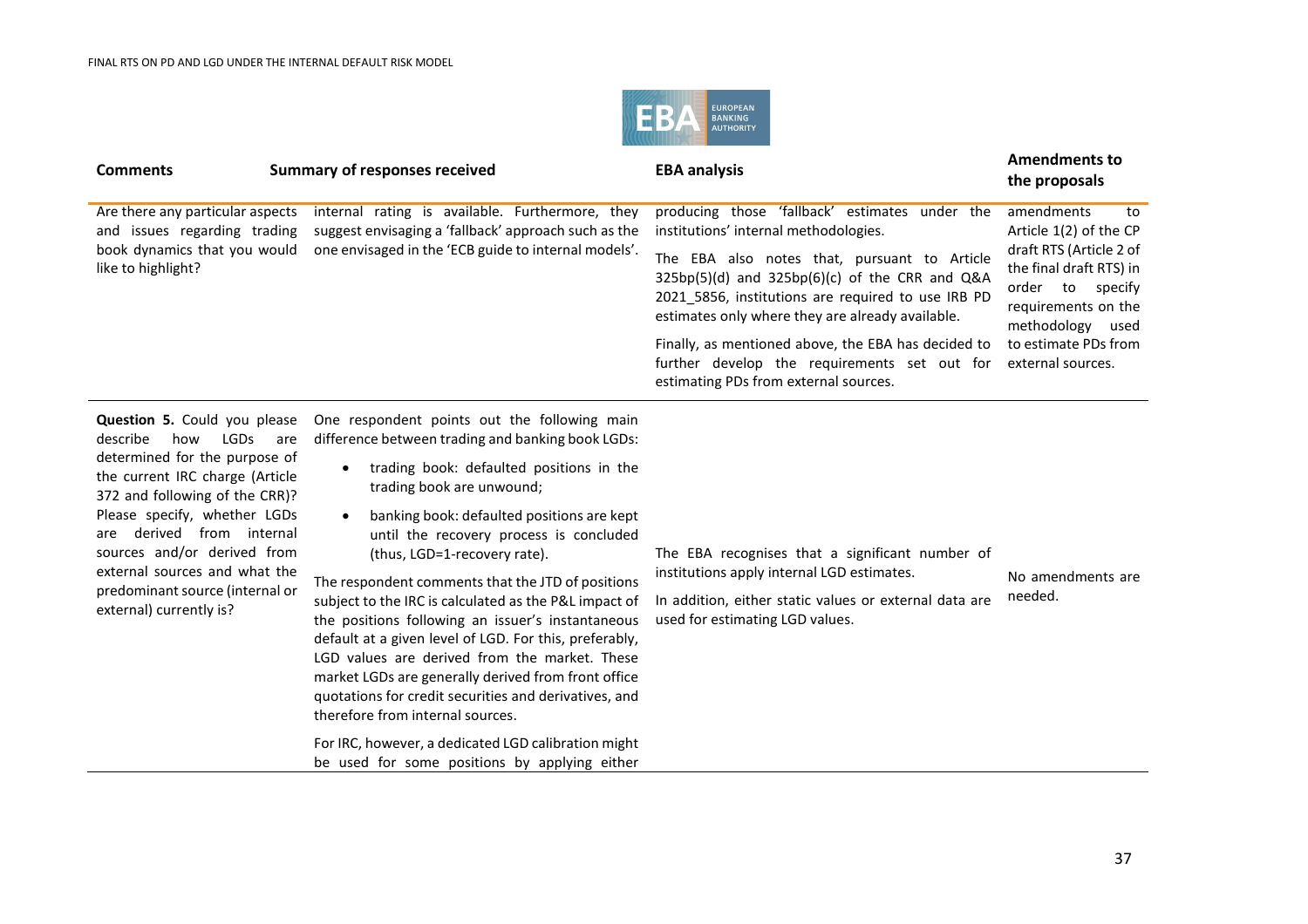

| <b>Comments</b>                                                                                                                | <b>Summary of responses received</b>                                                                                                                      | <b>EBA analysis</b>                                                                                                                                                                                                                                                              | <b>Amendments to</b><br>the proposals                                                            |
|--------------------------------------------------------------------------------------------------------------------------------|-----------------------------------------------------------------------------------------------------------------------------------------------------------|----------------------------------------------------------------------------------------------------------------------------------------------------------------------------------------------------------------------------------------------------------------------------------|--------------------------------------------------------------------------------------------------|
|                                                                                                                                | external or internal data depending on the type of<br>position.                                                                                           |                                                                                                                                                                                                                                                                                  |                                                                                                  |
|                                                                                                                                | The respondent provides some figures from a<br>survey:                                                                                                    |                                                                                                                                                                                                                                                                                  |                                                                                                  |
|                                                                                                                                | 50% of participants to the survey derive<br>$\bullet$<br>LGD directly from front office quotes;                                                           |                                                                                                                                                                                                                                                                                  |                                                                                                  |
|                                                                                                                                | 20% of participants use external data;                                                                                                                    |                                                                                                                                                                                                                                                                                  |                                                                                                  |
|                                                                                                                                | 20% of participants use a dedicated IRC<br>LGD.                                                                                                           |                                                                                                                                                                                                                                                                                  |                                                                                                  |
|                                                                                                                                | One respondent states that, for the current IRC<br>charge, static LGD values are used. These depend on<br>the seniority of issues and are set as follows: |                                                                                                                                                                                                                                                                                  |                                                                                                  |
|                                                                                                                                | 80% for subordinated;                                                                                                                                     |                                                                                                                                                                                                                                                                                  |                                                                                                  |
|                                                                                                                                | 60% for senior.                                                                                                                                           |                                                                                                                                                                                                                                                                                  |                                                                                                  |
|                                                                                                                                | Thus, as per PDs, the respondent only applies<br>external sources.                                                                                        |                                                                                                                                                                                                                                                                                  |                                                                                                  |
| Question 6. What are your<br>with<br>views<br>respect<br>to<br>alternative<br>internal<br>methodologies<br>(i.e.<br><b>IRB</b> | One respondent summarises some of the properties<br>of LGD estimates in the trading and banking books<br>as follows:                                      | The EBA takes note of the properties of LGD estimates<br>in the trading and banking books. In particular, the<br>EBA notes that, in accordance with Article<br>325bn(1)(b) of the CRR, the potential loss referred to                                                            | Amendments<br>to<br>Article 2(1) of the CP<br>draft RTS (Article 3 of                            |
| equivalent, but different from<br>the approach proposed here)<br>that could be developed to<br>derive LGDs under these RTS?    | Banking book/IRB:<br>defaulted assets are kept until the<br>liquidation process has terminated;                                                           | in Article 325bn(1)(a) means a direct or indirect loss<br>in the market value of a position which was caused by<br>the default of the issuers and which is incremental to<br>any losses already taken into account in the current<br>valuation of the position. Further, the EBA | the final draft RTS) in<br>order to<br>include<br>requirements<br>on<br>'fallback'<br><b>LGD</b> |
| Are there any particular aspects<br>and issues regarding trading                                                               | thus, losses are estimated<br>as the<br>discounted recovered amount at the end                                                                            |                                                                                                                                                                                                                                                                                  | estimation.                                                                                      |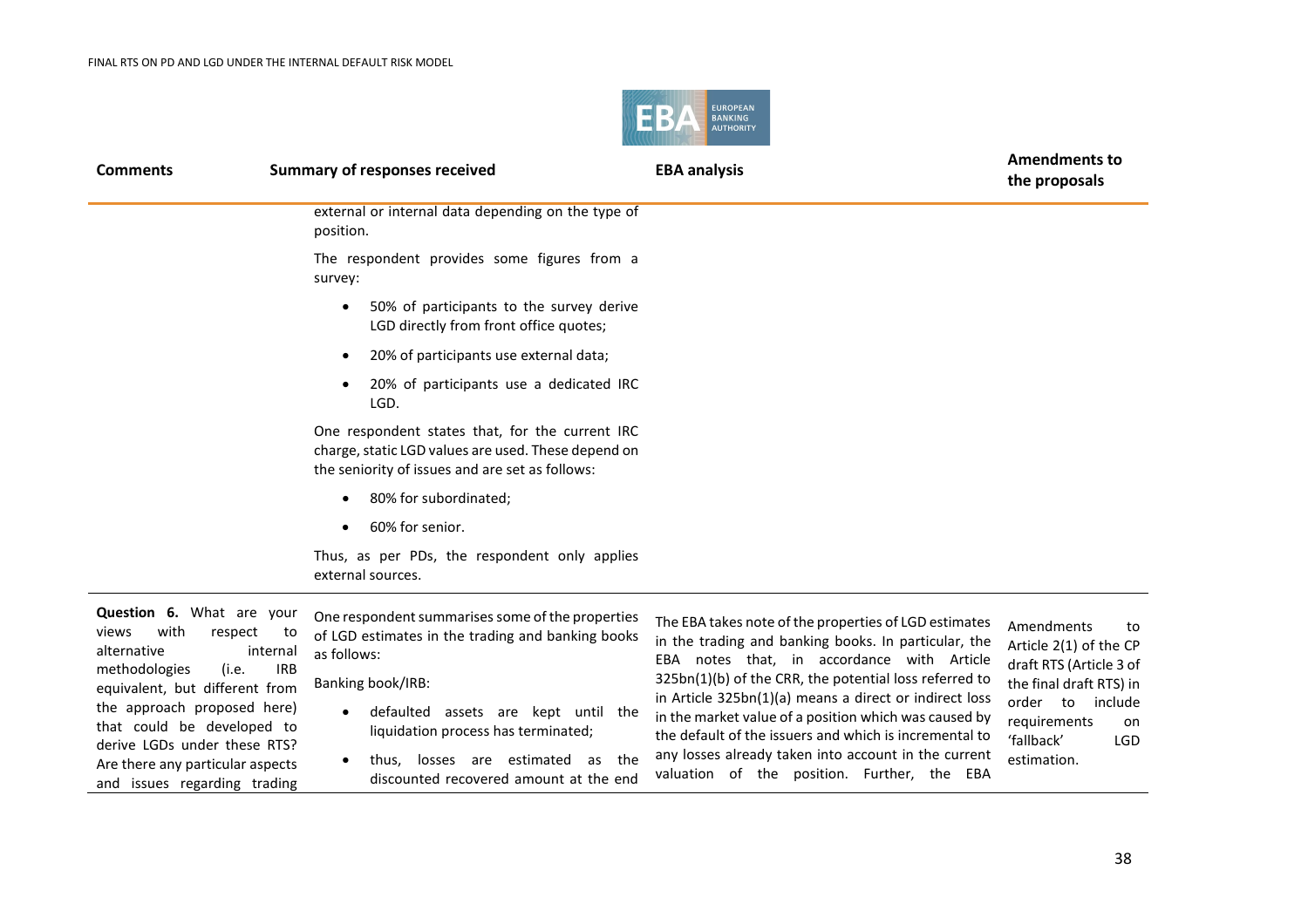

| <b>Comments</b>                                    | <b>Summary of responses received</b>                                                                                                                                                                                                                                                                                                                                                                                                                                                                                                                                                                | <b>EBA analysis</b>                                                                                                                                                                                                                                                                                                                                                                                                                                                                                                                                                                                                                                                                                             | <b>Amendments to</b><br>the proposals |
|----------------------------------------------------|-----------------------------------------------------------------------------------------------------------------------------------------------------------------------------------------------------------------------------------------------------------------------------------------------------------------------------------------------------------------------------------------------------------------------------------------------------------------------------------------------------------------------------------------------------------------------------------------------------|-----------------------------------------------------------------------------------------------------------------------------------------------------------------------------------------------------------------------------------------------------------------------------------------------------------------------------------------------------------------------------------------------------------------------------------------------------------------------------------------------------------------------------------------------------------------------------------------------------------------------------------------------------------------------------------------------------------------|---------------------------------------|
| book dynamics that you would<br>like to highlight? | of the liquidation process. This is referred<br>to as LGD estimates on ultimate losses.                                                                                                                                                                                                                                                                                                                                                                                                                                                                                                             | understands that, pursuant to Art. 325bn(1)(b), an<br>LGD equal to 100% is prescribed for equity positions.                                                                                                                                                                                                                                                                                                                                                                                                                                                                                                                                                                                                     |                                       |
|                                                    | Trading book:<br>in general, institutions prefer to sell the<br>$\bullet$<br>defaulted issues;<br>thus, losses are better estimated as the<br>$\bullet$<br>losses resulting from the sale of the<br>defaulted issues shortly after default<br>Hence, the respondent states that it should be<br>clarified that the 'potential losses in the market<br>value of the portfolio' (Art. 325bn(1)(a) of the CRR)<br>equate to the change in value of the portfolio<br>following the default of one or more issuers over<br>the period of time necessary to sell the affected<br>positions in the market. | The EBA acknowledges that external sources would<br>be an appropriate source for estimating LGDs in the<br>event that the IRB approach is not applicable.<br>In addition, as mentioned above, the EBA view is that<br>institutions should be allowed to produce 'fallback'<br>LGD estimates under specific circumstances and that<br>the final draft RTS should set out requirements for<br>producing those 'fallback' estimates under the<br>institutions' internal methodologies.<br>Finally, the EBA notes that, in accordance with Article<br>$325bp(5)(d)$ and $325bp(6)(c)$ of the CRR and Q&A<br>2021_5856, institutions are required to use IRB LGD<br>estimates only where they are already available. |                                       |
|                                                    | In addition, the respondent mentions that external<br>providers often publicise both an ultimate LGD and<br>a 30-day LGD (losses incurred 30 days after default),<br>with the latter generally preferable when available.<br>The ultimate LGD should be used in the following<br>cases:<br>if the ability to sell the positions shortly<br>$\bullet$<br>after default is doubtful;                                                                                                                                                                                                                  |                                                                                                                                                                                                                                                                                                                                                                                                                                                                                                                                                                                                                                                                                                                 |                                       |
|                                                    | if a bank decides to keep defaulted<br>$\bullet$<br>positions until the end of the liquidation<br>process;                                                                                                                                                                                                                                                                                                                                                                                                                                                                                          |                                                                                                                                                                                                                                                                                                                                                                                                                                                                                                                                                                                                                                                                                                                 |                                       |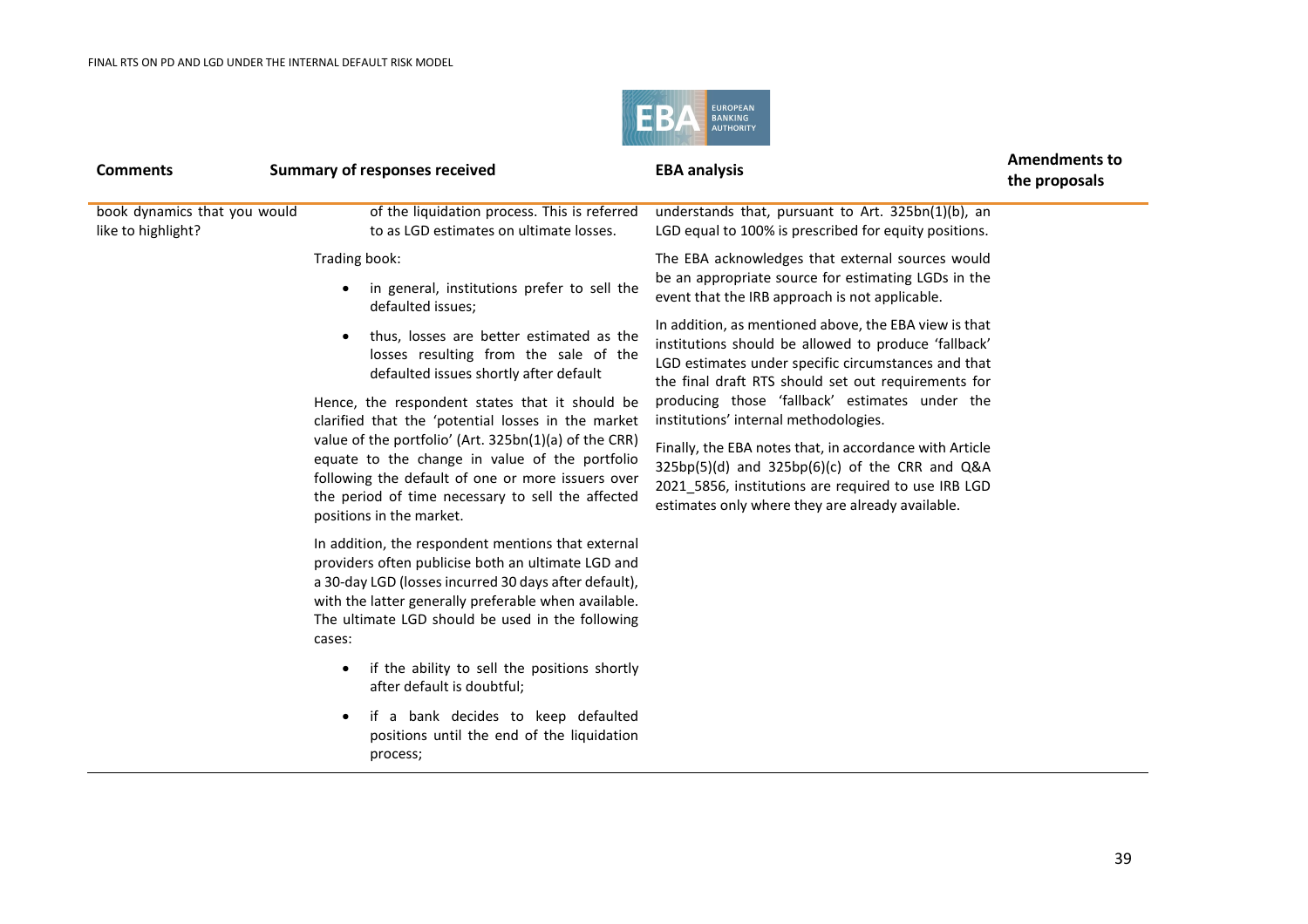

| <b>Comments</b>                                                                | <b>Summary of responses received</b>                                                                                                                                                                                                                                                                                                                                                                                                                                                                                                                                                                                                                                                                                                                                                                                                                                                                                                                                                                                                                                                                                    | <b>EBA analysis</b>                                                                                                                                                                                                                                                                                                                                                                                                                                                                                                                                                                                                                                                                                                                                                                                                                                                                                              | <b>Amendments to</b><br>the proposals                                                                                                                                                                       |
|--------------------------------------------------------------------------------|-------------------------------------------------------------------------------------------------------------------------------------------------------------------------------------------------------------------------------------------------------------------------------------------------------------------------------------------------------------------------------------------------------------------------------------------------------------------------------------------------------------------------------------------------------------------------------------------------------------------------------------------------------------------------------------------------------------------------------------------------------------------------------------------------------------------------------------------------------------------------------------------------------------------------------------------------------------------------------------------------------------------------------------------------------------------------------------------------------------------------|------------------------------------------------------------------------------------------------------------------------------------------------------------------------------------------------------------------------------------------------------------------------------------------------------------------------------------------------------------------------------------------------------------------------------------------------------------------------------------------------------------------------------------------------------------------------------------------------------------------------------------------------------------------------------------------------------------------------------------------------------------------------------------------------------------------------------------------------------------------------------------------------------------------|-------------------------------------------------------------------------------------------------------------------------------------------------------------------------------------------------------------|
|                                                                                | if the ultimate LGD is the only internal LGD<br>data available.<br>One respondent refers to the corresponding answer<br>on PD: as a premise for the use of alternative<br>internal methodologies, the use of external sources<br>should be deemed preferable.                                                                                                                                                                                                                                                                                                                                                                                                                                                                                                                                                                                                                                                                                                                                                                                                                                                           |                                                                                                                                                                                                                                                                                                                                                                                                                                                                                                                                                                                                                                                                                                                                                                                                                                                                                                                  |                                                                                                                                                                                                             |
| Question 7. Do you have any<br>additional comments on the<br>general approach? | One respondent observes that not being able to use<br>external ratings and LGDs without a time constraint<br>and failing to have a 'fallback' methodology would<br>make DRC IMA unworkable and may create a<br>significant level playing field issue with regard to<br>other jurisdictions.<br>One respondent states that the 3 basis points floor<br>for PDs on sovereign issuers might be removed<br>since it is overly conservative; it will make market-<br>making activities on sovereign debt uneconomic<br>and is not risk-sensitive (AAA rated positions would<br>be theoretically similar to BBB rated ones).<br>According to the institution, the floor should not be<br>higher than 1 bp.<br>In addition, the respondent cites the absence of a<br>level playing field between IMA and SA, stating that<br>SA are more incentivising than IMA, especially for<br>portfolios concentrated on high-rated and short-<br>term positions due to the adjustments considered<br>in SA (scaling by a fraction of a year and the<br>rescaling factor for positions of the highest credit<br>quality), but not in IMA. | The EBA acknowledges the operational complexity of<br>having time constraints to obtain PDs and LGDs from<br>external sources where IRB estimates are not<br>available. However, as mentioned above, the EBA<br>notes that, in accordance with Article 325bp(5)(d) and<br>325bp(6)(c) of the CRR and Q&A 2021 5856,<br>institutions are required to use IRB PD and LGD<br>estimates only where they are already available.<br>The EBA also appreciates that the definition of an<br>alternative ('fallback') approach under an institution's<br>internal methodology would be relevant for<br>estimating PDs and LGDs where no data are available<br>from either IRB or external sources.<br>Regarding the 3 basis points floor for PDs, established<br>in Art. 325bp(5)(a) of the CRR, and the differences<br>between the DRC under SA and IMA, the EBA<br>considers both issues out of the scope of these RTS. | Amendments<br>to<br>Article $1(1)$ and $2(1)$<br>of the CP draft RTS<br>(Article 1 and 3 of the<br>final draft RTS) in<br>order to<br>include<br>requirements<br>on<br>'fallback' PD and LGD<br>estimation. |